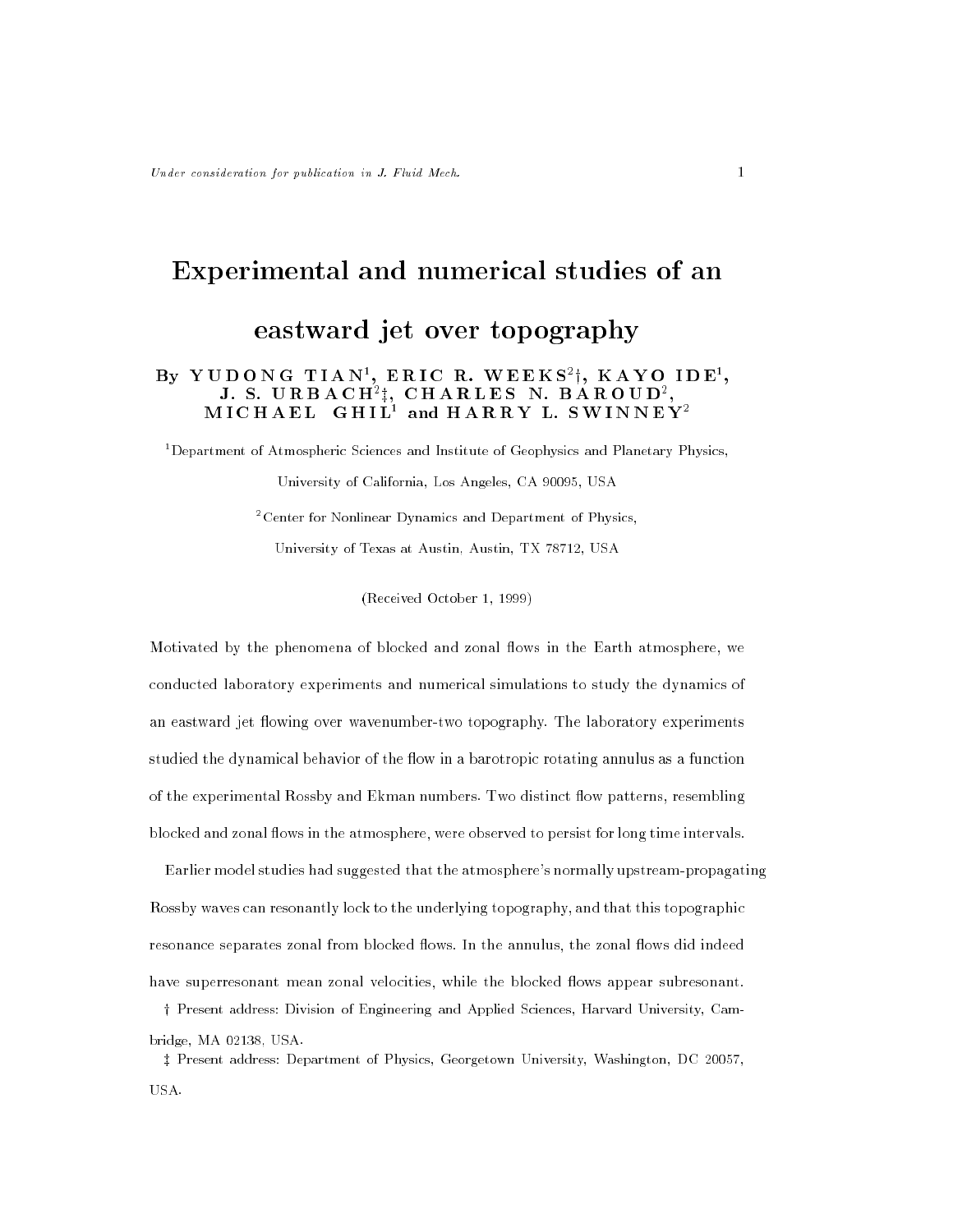Low-frequency variability, periodic or irregular, was present in the measured time series of azimuthal velocity in the blocked regime, with dominant periodicities in the range of 6{25 annulus rotations. Oscillations have also been detected in zonal states, with smaller amplitude and similar frequency. In addition, over a large region of parameter space the two flow states exhibited spontaneous, intermittent transitions from the one to the other.

We numerically simulated the laboratory flow geometry in a quasi-geostrophic barotropic model over a similar range of parameters. Both flow regimes, blocked and zonal, were reproduced in the simulations, with similar spatial and temporal characteristics, including the low-frequency oscillations associated with the blocked flow. The blocked and zonal flow patterns are present over wide ranges of forcing, topographic height, and bottom friction. For a significant portion of parameter space, both model flows are stable. Depending on the initial state, either the blocked or the zonal flow is obtained and persists indefinitely, showing the existence of multiple equilibria.

# 1. Introduction and motivation

The interaction of rotating flows with underlying topography is a classic topic of geophysical uid dynamics (Gill 1982; Pedlosky 1987). Various applications to the atmosphere of Earth (Charney & Eliassen 1949; Bolin 1950), Mars (Keppenne & Ingersoll 1995) and Jupiter (Dowling & Ingersoll 1989), as well as to Earth's oceans (Holloway 1992) have been worked out. We are motivated here primarily by the potential role of such interactions in the Earth atmosphere's low-frequency variability, but expect some of our results to also apply to other areas of geophysical fluid dynamics.

Because of its important role in understanding the general circulation of the atmosphere and in extended-range weather forecasting, low-frequency variability of large-scale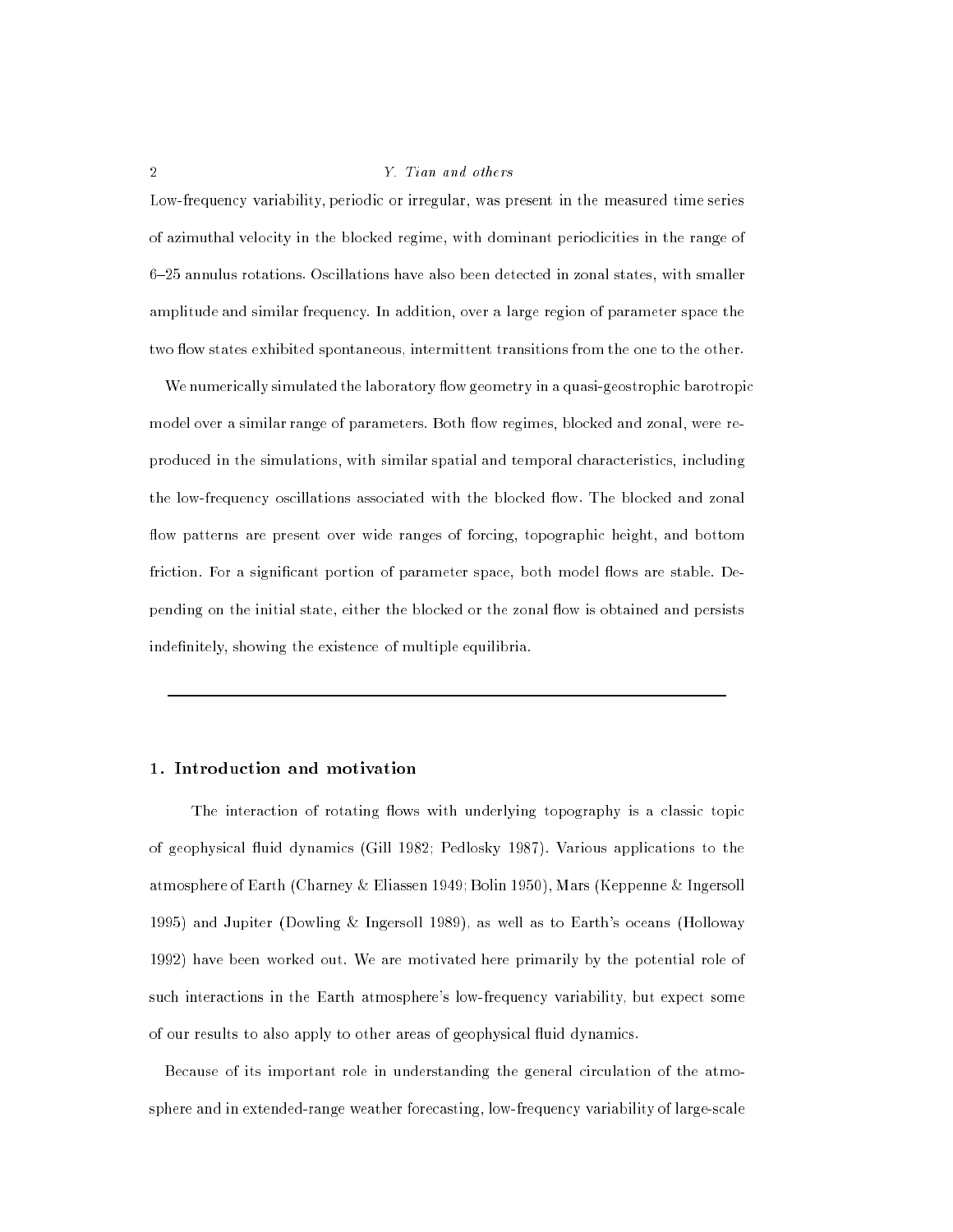# Eastward jet over topography 3

atmospheric flows has been documented and studied for over fifty years. In particular, since the late 1930s meteorologists have recognized that the large-scale flow in the Northern Hemisphere alternates between two distinct states, called high-index and low-index flows; the former is characterized by a zonally straight and faster jet stream and the latter by a wavier and slower one. Such an oscillation tends to have a more or less regular cycle of  $4-6$  weeks, and is called the index cycle (Rossby & collaborators 1939; Namias 1950; Webster & Keller 1975). Blocking (Rex 1950a, b) plays an important role in low-index flows; it involves a strong high-pressure ridge that appears at preferred locations mostly during the winter, and blocks the normally zonal flow. A regional block can last for  $10{-}30$ days, with substantial impact on large-scale weather patterns (O'Connor 1963; Weeks et al. 1997).

During the 1970s and 1980s, subtler low-frequency atmospheric phenomena were discovered and studied extensively. Among them are the low-frequency oscillations with periods of 40-50 days, which were first detected in tropical convection and zonal winds (Madden & Julian 1971, 1972), and were also found later by analysis of length-of-day and atmospheric angular momentum data (Langley, King & Shapiro 1981). More detailed observational studies (Anderson & Rosen 1983; Dickey, Ghil & Marcus 1991) have identified a significant contribution to such oscillations from the Northern Hemisphere extratropics.

Considerable efforts have been devoted to study the dynamics of these low-frequency phenomena and their underlying relationships. In a barotropic model, Charney & DeVore (1979) obtained multiple equilibria resulting from the nonlinear interactions between large-scale mid-latitude flow and the underlying topography. The two stable states so obtained had certain features in common with blocked and zonal, or low-index and highindex states in the atmosphere (Charney & Straus 1980; Charney, Shukla & Mo 1981).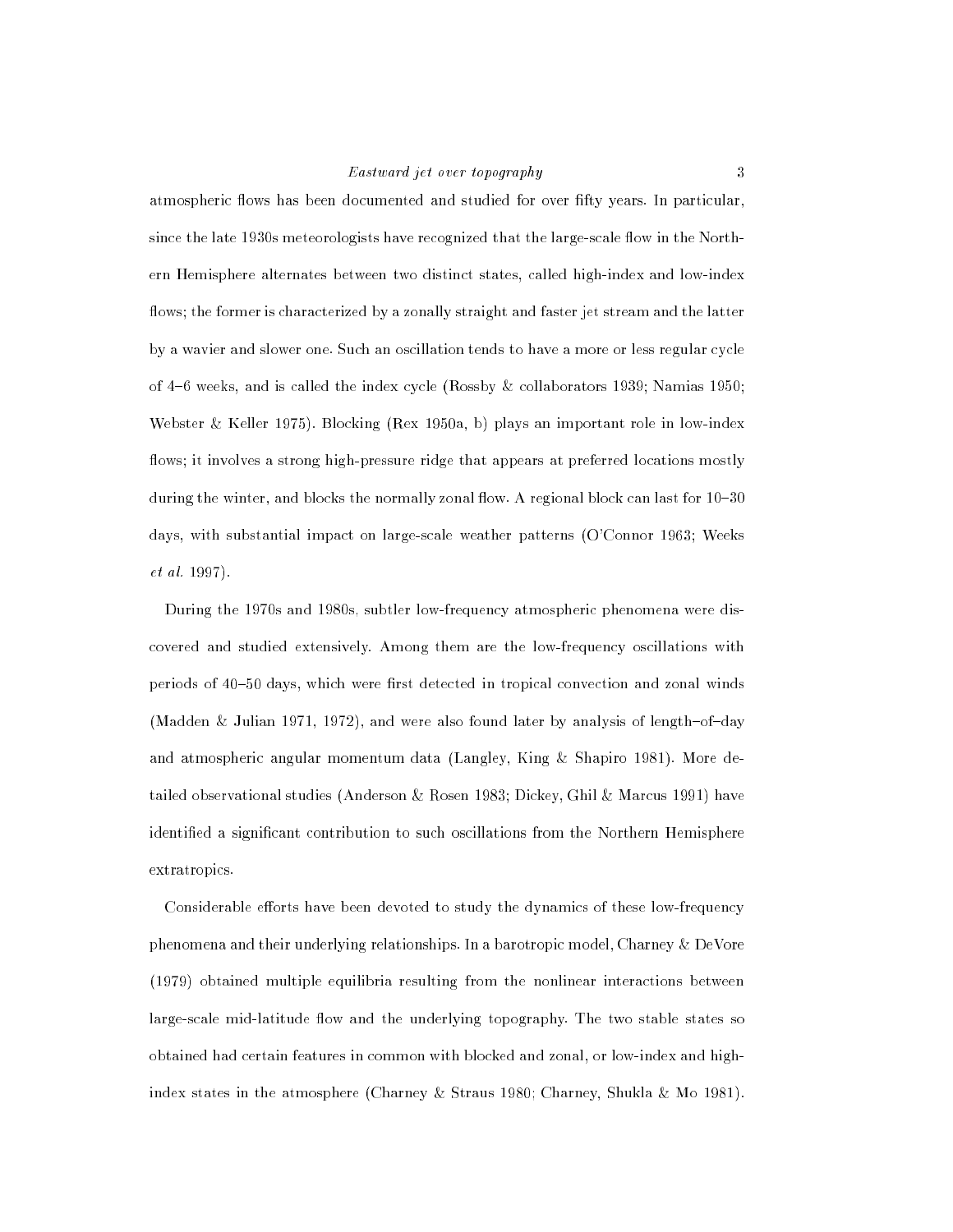Subsequent studies using various analytical and numerical models (e.g. Hart 1979; Pedlosky 1981; Legras & Ghil 1985; Yoden 1985; Ghil & Childress 1987, Chap. 6) yielded either multiple equilibria or multiple flow regimes, and highlighted the role of topography in the dynamics of such flows. Some of these studies also obtained low-frequency oscillations, associated with one or all of the stationary flow solutions (Charney & De-Vore 1979; Legras & Ghil 1985; Yoden 1985; Ghil 1987; Strong, Jin & Ghil 1993), and speculated that such oscillations may be related to the  $40-50$ -day oscillations observed in the Northern Hemisphere extratropics (Ghil & Mo 1991).

Laboratory studies that model atmospheric phenomena have also played an important role in our understanding of planetary–flow dynamics since the early stages of the atmospheric sciences. Several rotating annulus experiments have previously investigated the index cycle, blocking, and low-frequency oscillations (Pfeffer & Chiang 1967; Li, Kung  $\&$  Pfeffer 1986; Pfeffer, Kung  $\&$  Li 1989; Bernardet et al. 1990; Jonas 1981; Pfeffer et al. 1990). Introducing wavenumber-two topography in such annuli produced new phenomena, such as large-scale standing waves and low-frequency vacillations associated with them, but did not adequately explain the spatio-temporal features of the atmosphere's observed and modeled low-frequency variability.

Those experiments used baroclinic annuli with thermal forcing. Low-frequency atmospheric dynamics is, however, predominantly barotropic (Wallace & Blackmon 1983; Marcus, Ghil & Dickey 1994, 1996), and so direct simulation and investigation of barotropic dynamics is desirable for studying those phenomena (Lorenz 1972). Lau & Nath (1987) have shown that the larger the time scale, the more barotropic the flow becomes. Furthermore, the complications that arise from the fully three-dimensional structure of the flows in the baroclinic annuli make the analysis of the experimental results more difficult and hinder direct comparisons with existing theoretical results and atmospheric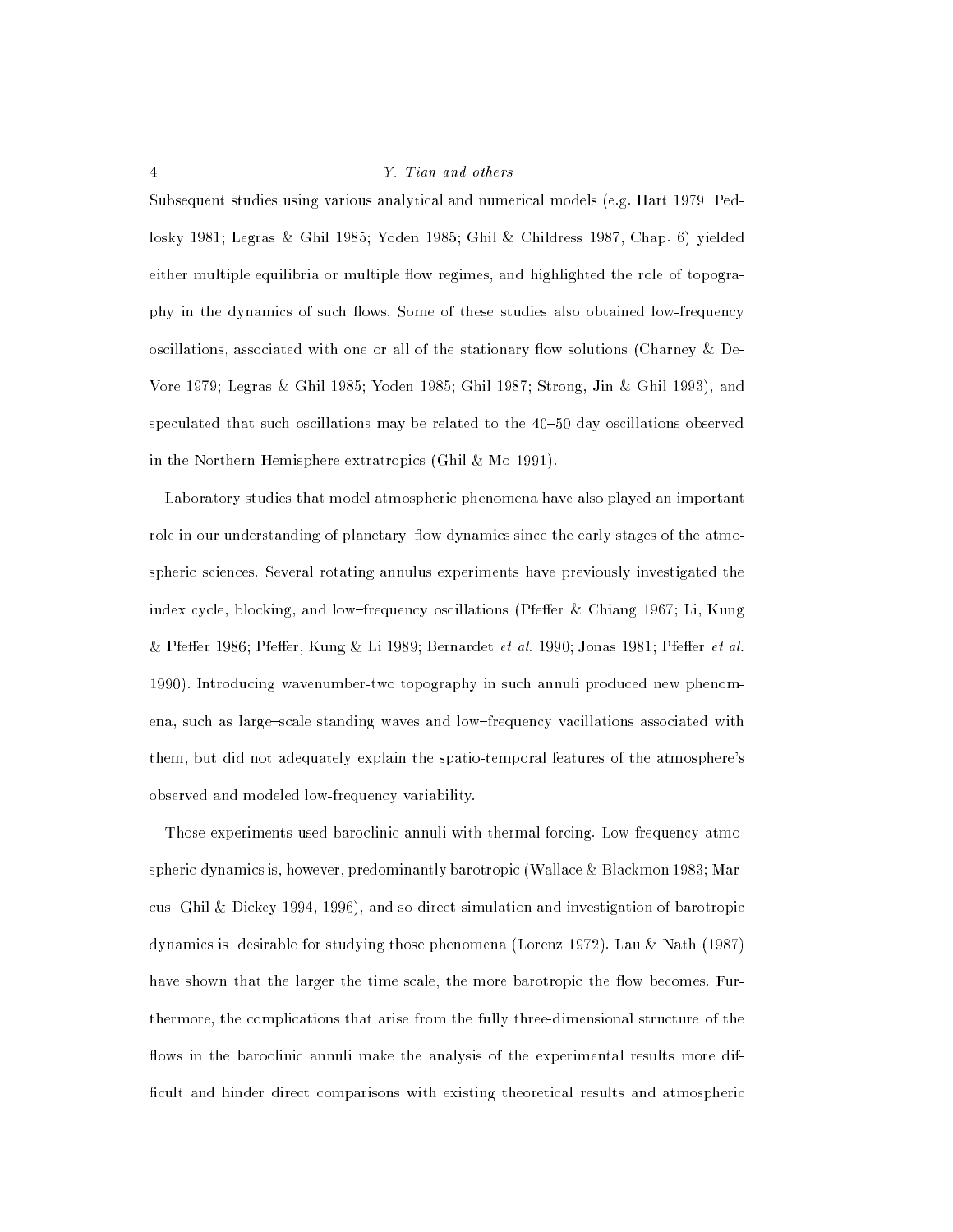# Eastward jet over topography 5

observations. Finally, because the forcing mechanism in those experiments was through differential heating of the side walls, large Reynolds numbers are difficult to achieve and thus the parameter range is limited.

Several barotropic experiments with topography were conducted (Carnevale, Kloosterziel & van Heijst 1991; Pratte & Hart 1991; Pfeffer et al. 1993) but did not examine questions of blocking and zonal patterns. Streamfunction fields shown in Pfeffer  $et$  al. (1993) resemble some of our flow patterns here (see  $\S 2$ ), but the Rossby numbers for these experiments were very low and the flows examined were always time-independent. The general theory of rotating flow over topography (Queney 1947; Ghil & Childress 1987; Pedlosky 1987; Smith 1989; Wurtele, Sharman & Datta 1996), on the other hand, suggests topographic effects on barotropic flow could be quite significant and thus lead to multiple equilibria, as well as to time-dependent flows, even in the presence of constant forcing.

In the present paper we report on experimental results obtained for barotropic flow in a rotating annulus; the flow is driven through concentric rings of holes in the bottom, using a mechanical pump. This generates an eastward jet, and we investigate the interactions of this jet with two symmetrically placed mountains on the bottom of the annulus. We observe two distinct flow patterns, analogous to high- and low-index flows in the atmosphere. For moderate to high pumping rates, these flows exhibit low-frequency oscillations, with different oscillatory features being associated with different flows. We also observed spontaneous transitions between these two flow regimes.

The experiment uses a much-simplied laboratory model of Earth's atmosphere. Our fluid is isothermal and incompressible, and the rigid side, top, and bottom walls of our annular container differ from the atmosphere's boundaries. To help understand the laboratory results and connect them with numerical models of the atmosphere (Charney &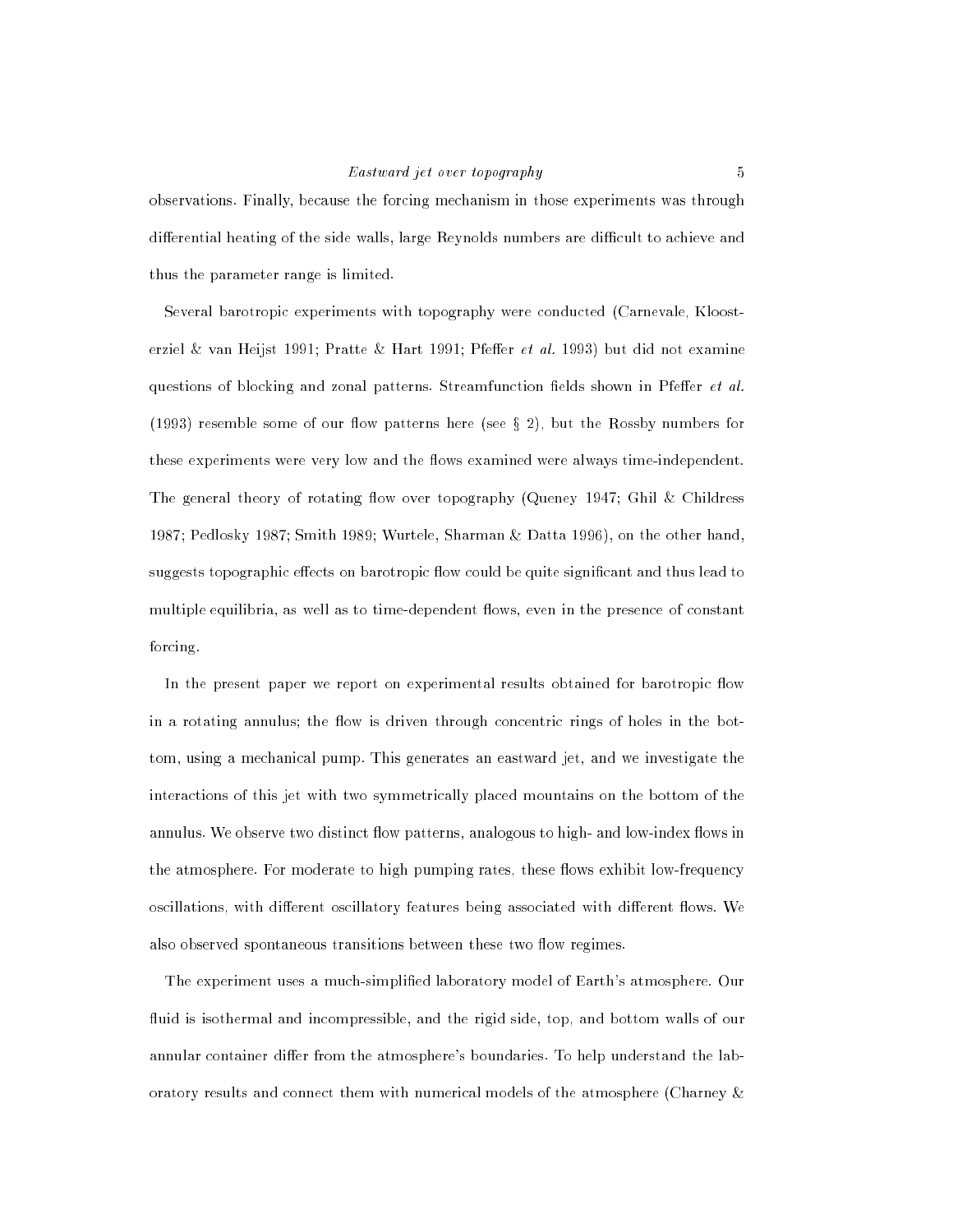# $6 \t\t Y.$  Tian and others

DeVore 1979; Pedlosky 1981; Legras & Ghil 1985; Jin & Ghil 1990) and with observations (Dickey, Ghil & Marcus 1991; Ghil & Mo 1991; Lott, Robertson & Ghil 2000), we constructed a numerical model to simulate the annulus experiment. The model is governed by the quasi-geostrophic (QG) barotropic potential vorticity equation (e.g., Charney & DeVore 1979; Marcus & Lee 1998; Pedlosky 1987, Chap. 4), with forcing and mountains similar to those in the experiment. The values of the parameters in the model are derived directly from the laboratory measurements. The flow patterns and time dependence obtained in the model agree qualitatively with those in the experiments, for equivalent parameter values. Furthermore, we use the model to investigate the influence of topographic height and bottom friction on the dynamics, since these parameters are difficult to vary in the laboratory experiments.

The experimental results of this research are presented in  $\S 2$ . The numerical investigation is reported in  $\S 3$ . In  $\S 4$  we summarize the results and compare the laboratory results and the computer simulations, and discuss the implications for Earth's atmosphere.

#### 2. Experimental investigation

#### 2.1. Apparatus and experimental design

The experimental apparatus consists of a large rotating annulus, shown schematically in figure 1 (Solomon, Holloway & Swinney 1993; Weeks *et al.* 1997). The top is rigid and flat, and the bottom is rigid and conical with a constant radial slope  $s = 0.1$ , to simulate the  $\beta$ -effect. The tank is filled with water, whose kinematic viscosity is  $\nu = 0.0090$  cm<sup>2</sup> s  $\,$  , and can rotate at speeds up to  $\Omega = 8\pi$  rad s  $\,$  .

Two symmetric, rigid mountains are overlaid on the tank's conical bottom, to simulate the dominant topographic component in Earth's Northern Hemisphere (Charney & Eliassen 1949; Peixoto, Saltzman & Teweles 1964; Legras & Ghil 1985). Above the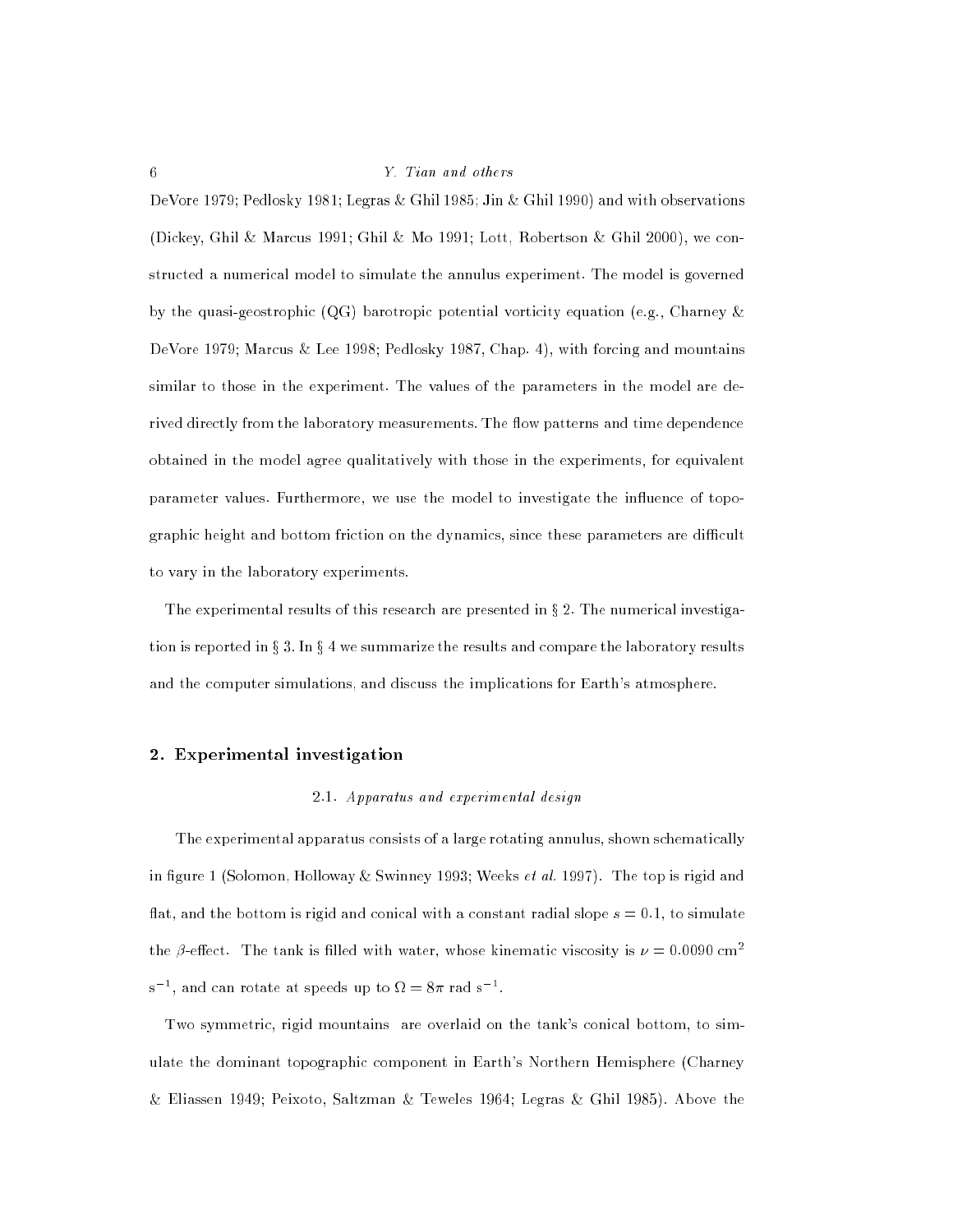FIGURE 1. (a) The rotating annulus and (b) the bottom topography. The inner radius is  $r_1 = 10.8$ cm and the outer radius is  $r_2 = 43.2$  cm; the depth of the annulus increases from 17.1 cm at  $r_1$  to 20.3 cm at  $r_2$ . The angular extent of each of the two mountains is 1.25 rad. The arrows below the tank in (a) show the direction of the inflow (I) and outflow (O) through the holes in the bottom. See text for other details.

conical bottom, each mountain has a Gaussian profile along the azimuthal direction, and is flat along the radial direction; thus each mountain's surface is described by

$$
h(r,\theta) = h_0 e^{-\theta^2/\theta_0^2},
$$
\n(2.1)

where r is the radius measured from the center of the annulus,  $\theta$  is the azimuthal angle measured from the center line of the mountain,  $h_0 = 1.5$  cm is the maximum height of both mountains, and  $\theta_0 = 0.37$  rad. Each mountain extends over 1.25 rad, and its two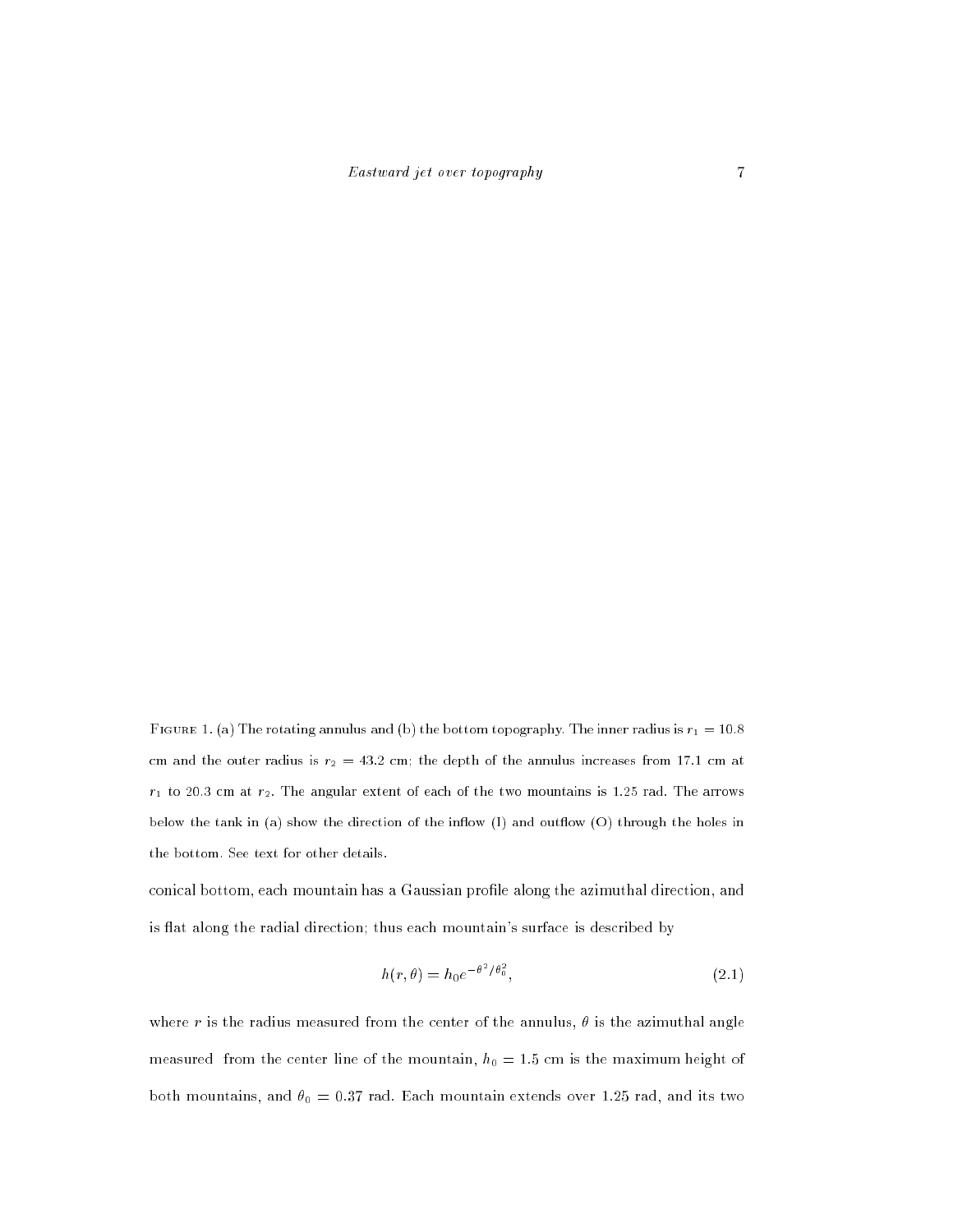radial side-edges are smoothly tapered from the Gaussian profile of  $(2.1)$  to zero to meet the bottom.

To form a jet in the tank, two concentric rings of small holes were drilled through the bottom and the mountains, located at  $r_{\text{sink}} = 1.75r_1$  and  $r_{\text{source}} = 3.25r_1$ . These forcing rings each have 120 holes of 0.26 cm in diameter. A pump forces fluid into the tank at the outer ring and removes fluid at the inner ring at a constant flow rate  $F$ . Due to the counter-clockwise rotation of the annulus, the action of the Coriolis force deflects the otherwise radial flow into a co-rotating, "eastward" jet.

To observe the flows obtained in the experiment, we use a particle-tracking technique due to Pervez & Solomon (1994). Neutrally buoyant particles, 1.0 mm in diameter, are added to the fluid. A 2-cm-tall horizontal layer of fluid at the tank's mid-depth is illuminated from the side, and viewed from a co-rotating video camera above the experiment. The images from the video camera are stored in a computer, post-processed to track individual particles, and the time-averaged velocity field is extracted from these data. The corresponding streamfunction field is calculated by a least-squares technique that uses 9 spectral modes in the radial direction and 43 spectral modes in the azimuthal direction.

Additionally, to collect more precise information about the velocity fluctuations, we use two hotfilm probes. These two probes are placed inside the tank at the same horizontal position, shown in figure 2, at the channel's mid-radius,  $r = 2.5r_1$ , about  $15^{\circ}$  upstream of one of the mountains. The sensors are oriented to measure the azimuthal component of the flow velocity, and one is placed approximately 1 cm below the top lid and the other 1 cm above the bottom. This allows us to examine the vertical structure of the flow at this horizontal position, and confirm its predominantly two-dimensional, barotropic character.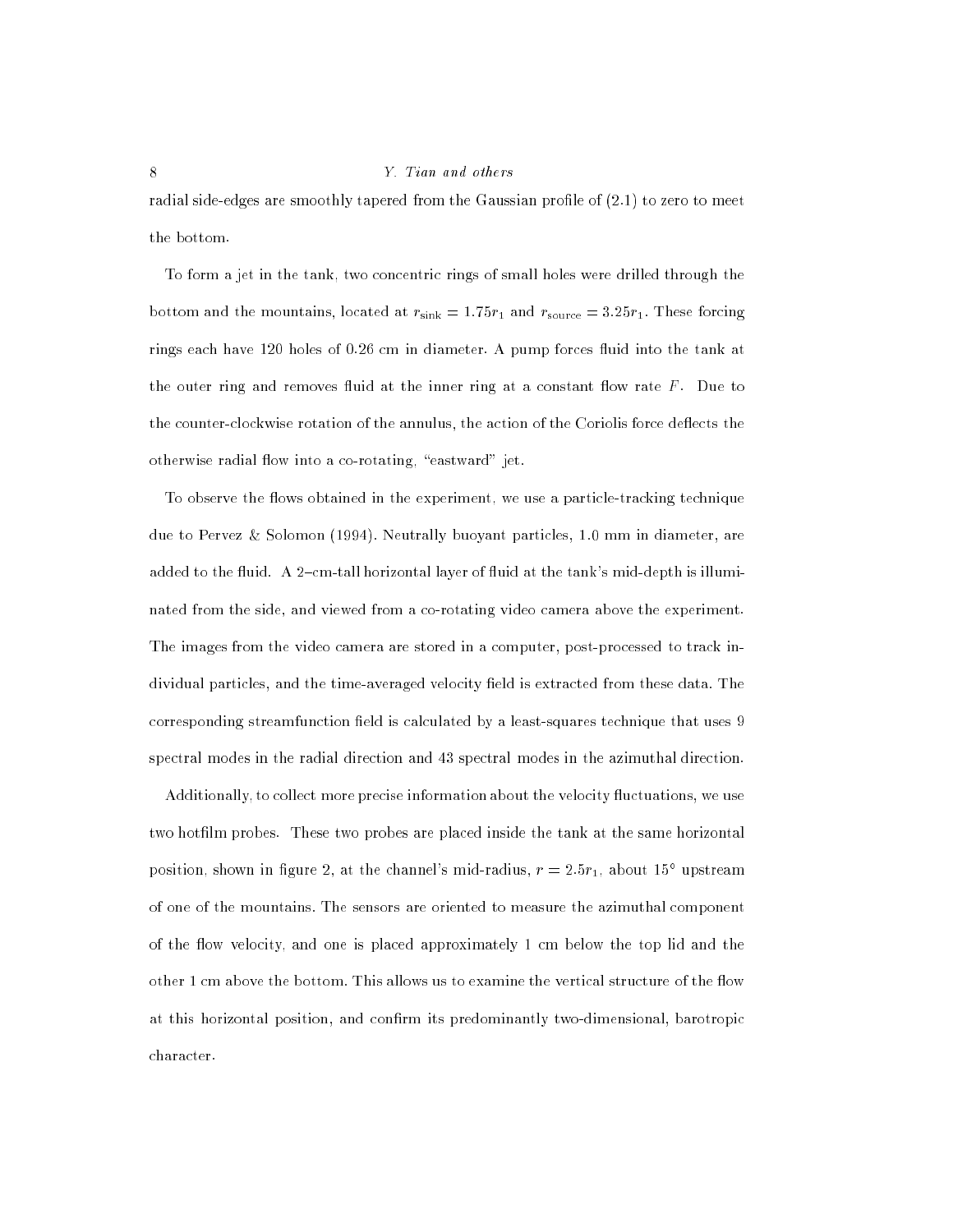# Eastward jet over topography 9

We explored the flows over a wide range of parameters. For each combination of parameter values, we carried out several runs with different initial states.

# 2.2. Experimental results

#### $2.2.1.$  Control parameters and two-dimensionality of the flow

We have two independent control parameters, the forcing flow rate  $F$  and the angular velocity  $\Omega$  of the tank: the pump flux rate F ranges from 0 to 400 cm<sup>3</sup> s<sup>-1</sup>, the rotation rate  $\Omega$  from 1.5 $\pi$  to 3 $\pi$  rad s  $^+$ . The forcing is measured by a nondimensional Rossby number, given by

$$
Ro = \frac{U}{fL},\tag{2.2}
$$

where L is the spacing between the forcing rings,  $L = r_{source} - r_{sink} = 1.5r_1 = 16.2$  cm; U is the characteristic velocity of the flow; and  $f = 2\Omega$  is the Coriolis parameter. The actual velocity of the fluid depends, of course, on the flow regime. Previously (Weeks  $et$  $al.$ , 1997), we chose U to be the maximum velocity that would result from a steady, axisymmetric flow in the absence of topography (Legras & Ghil 1985; Sommeria, Meyers & Swinney 1991),

$$
U_{\text{max}} = (F/2\pi)(\Omega/\nu)^{1/2} r_{\text{sink}}^{-1}.
$$
\n(2.3)

However, Legras & Ghil (1985) pointed out that  $U_{\text{max}}$  overestimates the actual velocity U (see also figures 3 and 4 here), so we use  $U = U_{\text{max}}/5$  in the current paper. The scaling factor  $1/5$  is chosen to give values of U that are close to the observed flow velocity in the presence of the topography.

The second nondimensional number we use is the Ekman number, given by

$$
Ek = \left(\frac{T_{\text{annulus}}}{T_{\text{Ekman}}}\right)^2 = \left(\frac{4\pi}{H}\right)^2 \left(\frac{\nu}{\Omega}\right),\tag{2.4}
$$

where H is the mean depth of the tank (18.7 cm),  $T_{\text{annulus}} = 2\pi/\Omega$  is the annulus rotation period, and  $T_{\rm Ekman} = H/2(\nu \Omega)^{1/2}$  is the relaxation time for unforced disturbances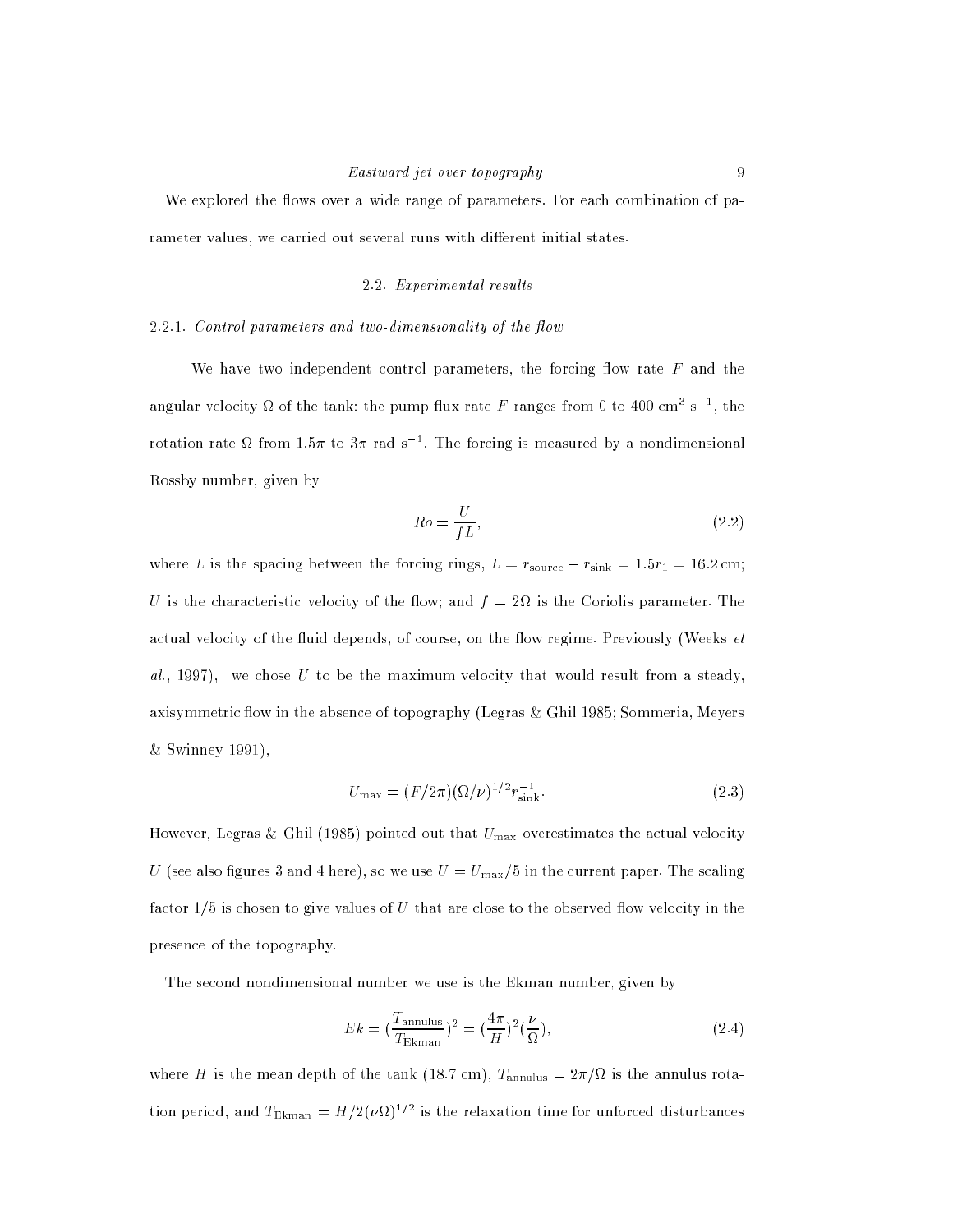(Sommeria et al. 1991). Note that  $Ek$ , unlike  $Ro$ , does not depend on the forcing  $F$ , while both depend on the rotation rate  $\Omega$  ( $\Lambda$ o  $\sim$   $\Omega$   $^{-1}$  and  $EK \sim \Omega$   $^{-1}$ ).

Since the annulus rotates rapidly and the forcing is relatively weak, the two nondimensional control parameters are small for our experiments:  $0.003 < Ro < 0.100$  and  $10^{-4} < E k < 10^{-3}$ . Because of this, the flow velocities in the annulus are predominantly two-dimensional and depend mostly on horizontal position. This essentially barotropic character of the flow is a result of the Taylor-Proudman theorem for rapidly rotating fluids (Greenspan 1968).

We verified the flow's barotropic nature by examining separately the velocity signals as measured individually by the two hotfilm probes, mounted at the same horizontal position but at the top and bottom of the tank. The correlation coefficient between the two velocity signals is typically above 0.9 for all the experiments conducted. In the results discussed in this section, the time series displayed were obtained from the top probe; signals from the bottom probe (not shown) were similar.

#### 2.2.2. Blocked and zonal flow patterns

We obtained two distinct types of flows in the experiments, by varying the control parameters in the  $F-\Omega$  plane and by testing various initial states. Figure 2 shows time-averaged streamfunction patterns characteristic of these two types. At low Ro (lower forcing or higher rotation), the co-rotating jet is weak and wavy (figure 2a). At higher  $Ro$ (higher forcing or lower rotation), we observe a flow pattern that is quite different  $\text{fig}_\text{-}$ ure 2b) with the co-rotating jet much more rapid and less meandering. In an intermediate range of  $Ro$  values, both flow types exist and will be described in Sec. 2.2.4.

If we consider that our annulus flows are idealized models of Northern Hemisphere midlatitude flows, the azimuthal velocity in the tank corresponds to the zonal wind component in the atmosphere. A counter-clockwise or co-rotating jet in the tank thus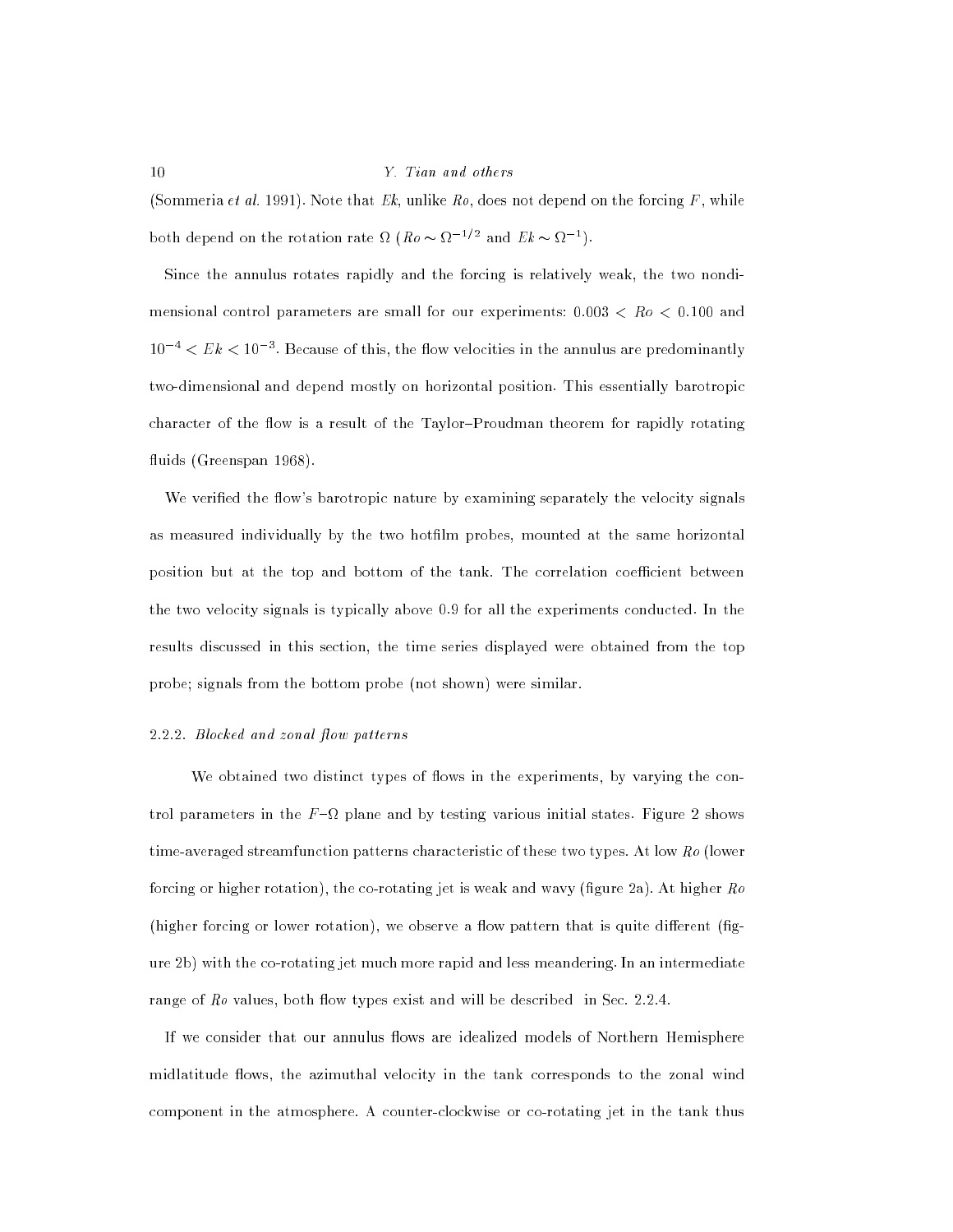FIGURE 2. Time-averaged streamfunction field for (a) blocked and (b) zonal flow. The streamfunction is calculated from the velocity field measured by particle-tracking. The shaded areas indicate the coverage of the mountains, and the black dot indicates the position of the hotfilm probes. The contour interval is 15 cm~ s i for both streamfunctions, and the letters H and L indicate the highs and lows of the streamfunctions. The Rossby numbers  $Ro$  for the blocked and zonal flows are 0.044  $\pm$  0.004 and 0.066  $\pm$  0.004 respectively (pump flux F = 260 and 390 cm<sup>3</sup> s [); for both flows, the Ekman number is  $E\kappa = 4.8 \times 10^{-7}$  ( $\Omega = 3\pi$  rad s [).

corresponds to an eastward or "westerly" jet in the atmosphere. Accordingly, it is natural to associate the low- $Ro$  flow in the annulus with blocked or low-index flow in the atmosphere and the high-Ro flow with zonal or high-index flow (Rossby & collaborators 1939; Namias 1950; Charney & DeVore 1979; Ghil & Childress 1987, Ch.5 & 6). For simplicity, we shall refer henceforth to low- $Ro$  flow regime in the annulus as *blocked*, and to the high- $Ro$  flow as  $zonal$ .

The spatial features of the two flow regimes indicate clearly that the effect of longwave bottom topography on large-scale rotating flow is much more pronounced at lower  $Ro$ , at which the topography both deflects and slows down the flow appreciably. Both blocked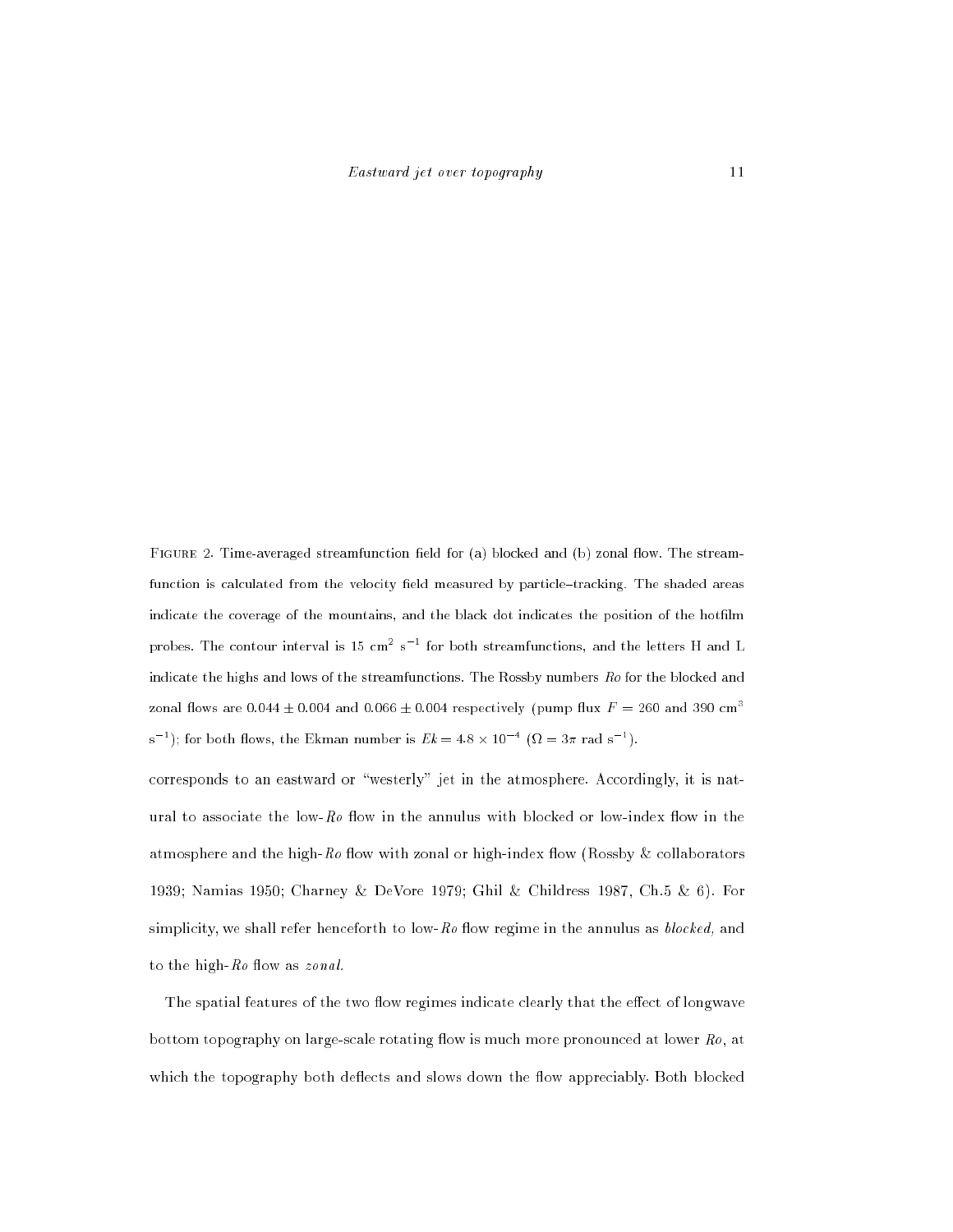and zonal flow patterns have a strong wavenumber-two component in the zonal direction, and their phases relative to the mountains are largely fixed. Under similar conditions in the absence of topography, by contrast, upstream propagating Rossby waves are observed and no flow features are fixed relative to the annulus (Sommeria *et al.* 1989, 1991; Solomon et al. 1993).

The azimuthal flux carried by the zonal flows is typically 3 times larger than in the blocked case for the same pumping and rotation rates (not shown). The blocked flow snown in ligure  $2$  (  $\hbar\vartheta \equiv 0.044 \pm 0.004$ ) has a net average azimuthal liux of 1100 cm $^{\circ}$  s  $^{-},$ while the zonal flow shown  $(Ro = 0.066 \pm 0.004)$  has a net azimuthal flux of 4900 cm<sup>3</sup> s =, over 400% larger, despite the change in forcing of only 50%. This is evidence of the fairly abrupt, nonlinear drop in topographic effects as  $Ro$  increases (Held 1983).

The azimuthal velocity profile for blocked and zonal flow is shown in figures  $3a,b$ , respectively. The zonal jet appears slightly narrower and has a steeper velocity gradient on its flanks.

The jet is deflected to form a stationary Rossby wave when it flows over the topography. Linear theory predicts there is an optimal jet velocity  $U_r$  at which the jet will experience maximum deflection, due to resonance with the periodic topography. The large difference in jet velocity between the two types of flow suggests that the zonal flow and the blocked flow are on opposite sides of the topographic resonance. For a topography with wavenumbers  $(k_x, k_y)$ , the jet velocity  $U_r$  which is linearly resonant with it (Egger 1978; Ghil & Childress 1987, Sec. 6.2; Pfeffer et al. 1989) is given in the quasi-geostrophic approximation by

$$
U_{\rm r} = \beta / (k_x^2 + k_y^2),\tag{2.5}
$$

where

$$
\beta = 2\Omega s / H; \tag{2.6}
$$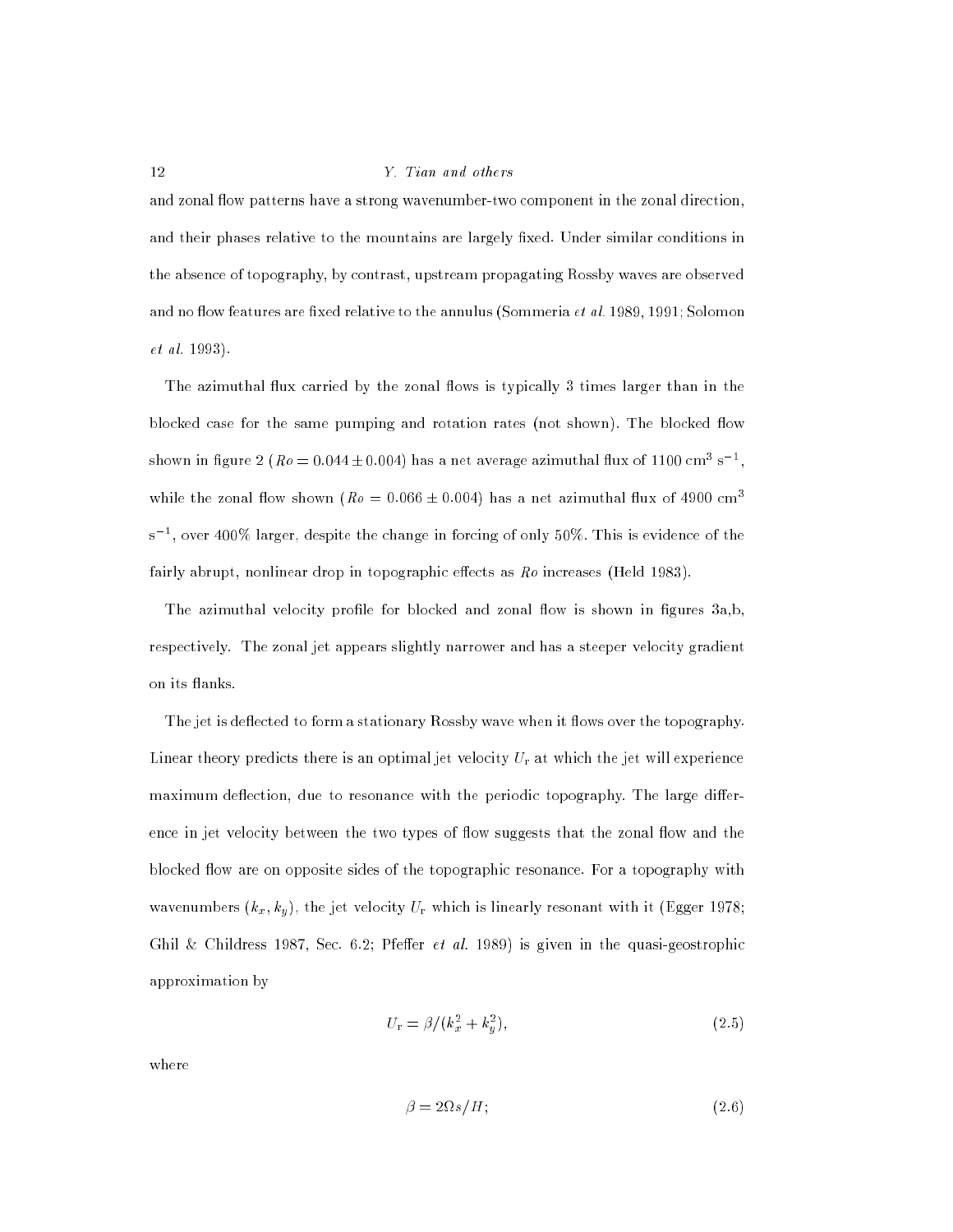FIGURE 3. Time- and azimuthally-averaged azimuthal velocity profile (left panels), relative to the axis of the jet, for (a) blocked and (b) zonal flow. The streamfunction contour giving the approximate position of the jet axis as  $r_0 = r_0(\theta)$  is indicated in the corresponding right panels; the data are shifted relative to this  $r_0$  for a given value of  $\theta$  and then averaged azimuthally (the black dot indicates the position of the hotlm probe). The data correspond to the streamfunctions shown in figure 2. The velocity profiles obtained are similar for other contour choices  $(except for a radial offset).$ 

in (2.6)  $s = 0.1$  is the slope of the tank's bottom, and  $H = 18.7$ cm the mean depth of the water.

Figures 3a,b (left panels) show that the azimuthally averaged peak jet speeds are about f cm s = for the blocked how shown in ligure za, and 15 cm s = for the zonal how of gure 2b. For the rotation rate used in gure 3, and for our topography that has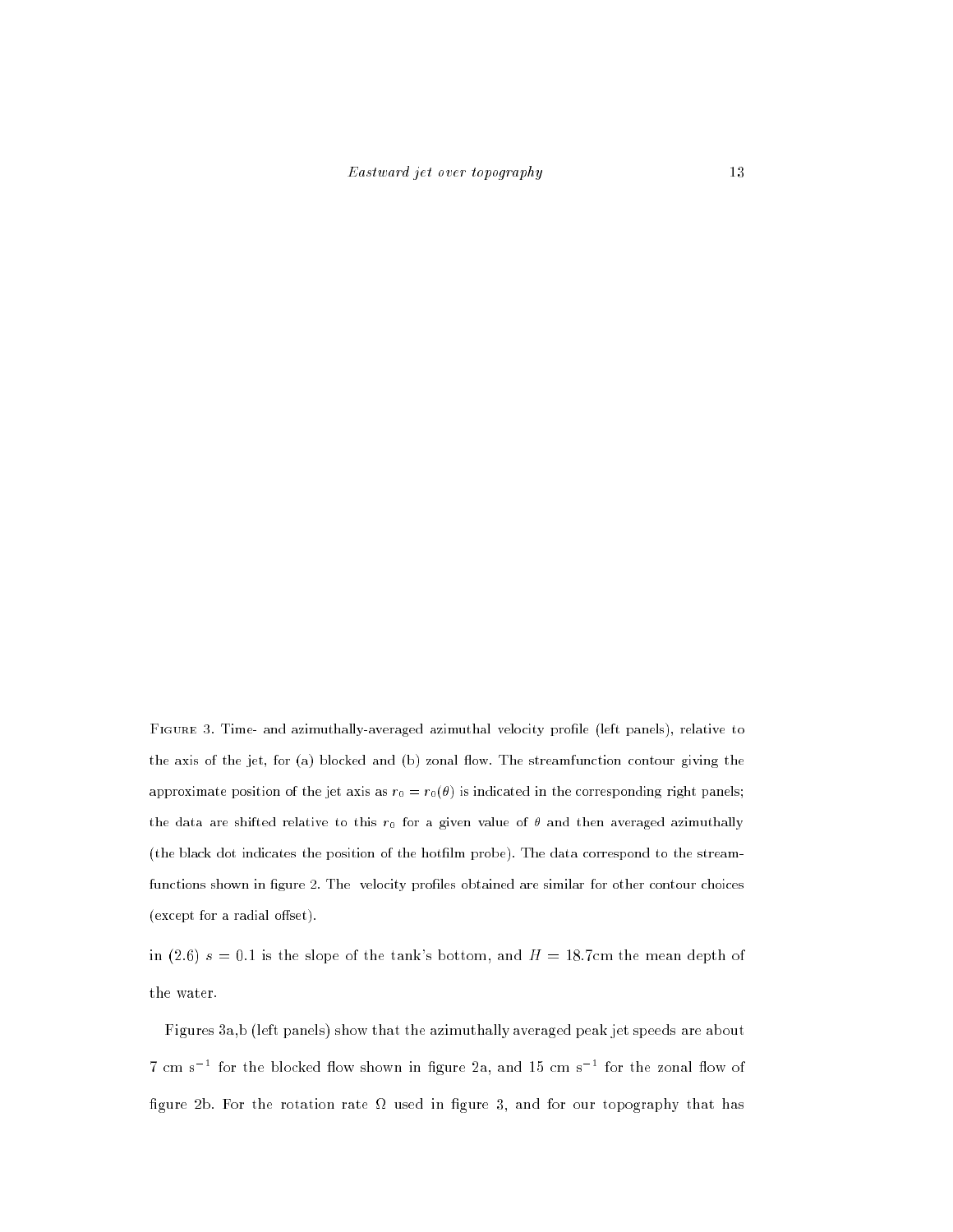2 waves in the azimuthal direction,  $U_r$  calculated from (2.5) is 12.7 cm s<sup>-1</sup>; this uses  $k_x = 2/\bar{r}_0$  – where  $\bar{r}_0$  is the mean radial position of the jet,  $\bar{r}_0 = 22.5$  cm (see the right panels of figures 3a,b), so that  $k_x = 0.089$  cm<sup>-1</sup> — and  $k_y = 0$ . The value of  $U_r$  so obtained indicates that our blocked flow is in a subresonant state, and the zonal flow is in a superresonant state (cf. Charney & DeVore 1979; Charney et al. 1981; Ghil & Childress 1987, Sec. 6.3). This resonance is consistent with the two distinct phase relations between the two flow patterns and the topography (figures  $2a,b$ ).

Blocked and zonal flows not only show distinct spatial patterns, but also exhibit qualitatively different temporal behavior. An example appears in figure 4, showing time series of azimuthal velocity for blocked and zonal flow. The blocked flow, shown in panel  $(a)$ , has a small mean azimuthal velocity of 5.4 cm s1 , and exhibits large-amplitude, lowfrequency fluctuations. By contrast, the zonal flow in panel  $(c)$  has a much larger mean azimuthal velocity, of 12.0 cm s  $\,$  = in this case, but smaller and rapid fluctuations. The resonant velocity  $U_{\rm r}$  for the rotation rate used in figure 4 is 6.4 cm s<sup>-1</sup>.

Examination of the video and snap shots of the flows (not shown) reveals that the time variability in the blocked flow manifests itself in several kinds of flow pattern changes: the strength and the orientation of the deep troughs on the downstream flanks of the mountains (see figure  $2a$ ) undergo large variations with time; the shape and the position of the small cut-off cyclones in the valleys, near the inner wall, fluctuate significantly; and the strength of the jet shows considerable change from time to time. The fluctuations in the zonal flow are primarily associated with the slight motions of the cyclone above the downstream half of each mountain, near the inner wall (see figure 2b).

#### $2.2.3.$  Low-frequency oscillations of blocked flows

The low-frequency oscillations in the blocked flows are of particular interest, since Ghil (1987) hypothesized that an oscillatory instability of blocked flow over topography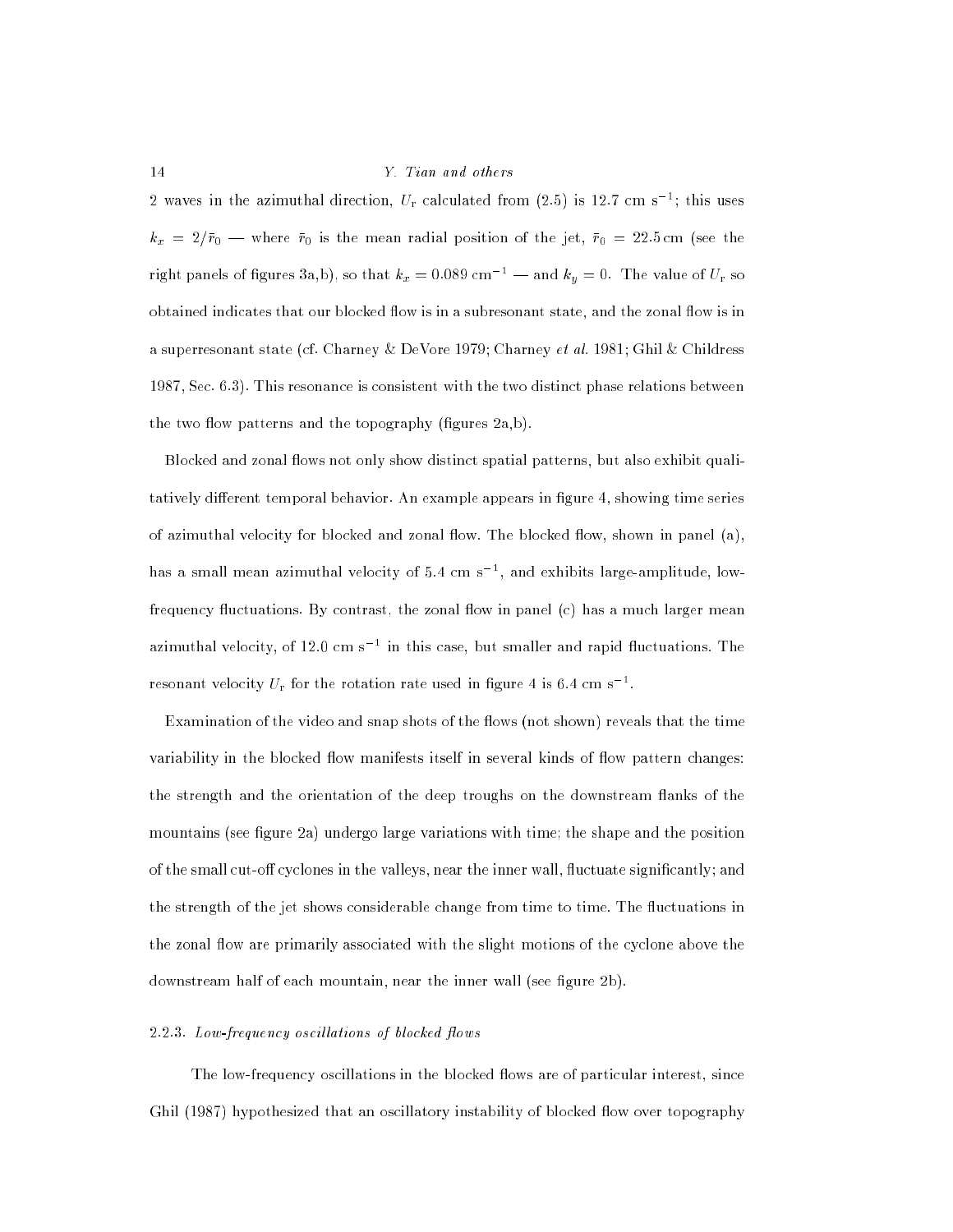FIGURE 4. Time series of azimuthal velocity, measured by the hotfilm probe near the lid (see location in figure 2), for (a) blocked and  $(c)$  zonal flow; and power spectra, for  $(b)$  blocked and  $(d)$ zonal flow. The rotation rate of the annulus is  $M=1.5\pi$  rad s  $^{-1}$  for both cases, while the forcing flow rate is  $F = 100$  and  $400 \text{ cm}^3 \text{ s}^{-1}$  for blocked and zonal flows respectively (Ek =  $9.6 \times 10^{-4}$ ;  $Ro = 0.024 \pm 0.001$  and  $0.096 \pm 0.004$ , respectively).

might cause the 40-50-day oscillations in the Northern Hemisphere's mid-latitudes (see also Ghil and Childress 1987, Sec. 6.4; Jin & Ghil 1990). In order to see how the characteristics of these oscillations in the annulus are affected by the control parameters, we show several time series of the zonal velocity in figure 5.

The blocked flows become time independent at low  $Ro$  (not shown). Due to difficulties in operating the pump at steady  $F$  for low pump rates, the onset of time dependence could not be cleanly observed. At  $Ro \approx 0.004$  the flow has periodic oscillations, with an oscillation period of about 50 annulus rotation periods (gure 5a). A sequence of barotropic model results using models of Northern Hemisphere flow of increasing detail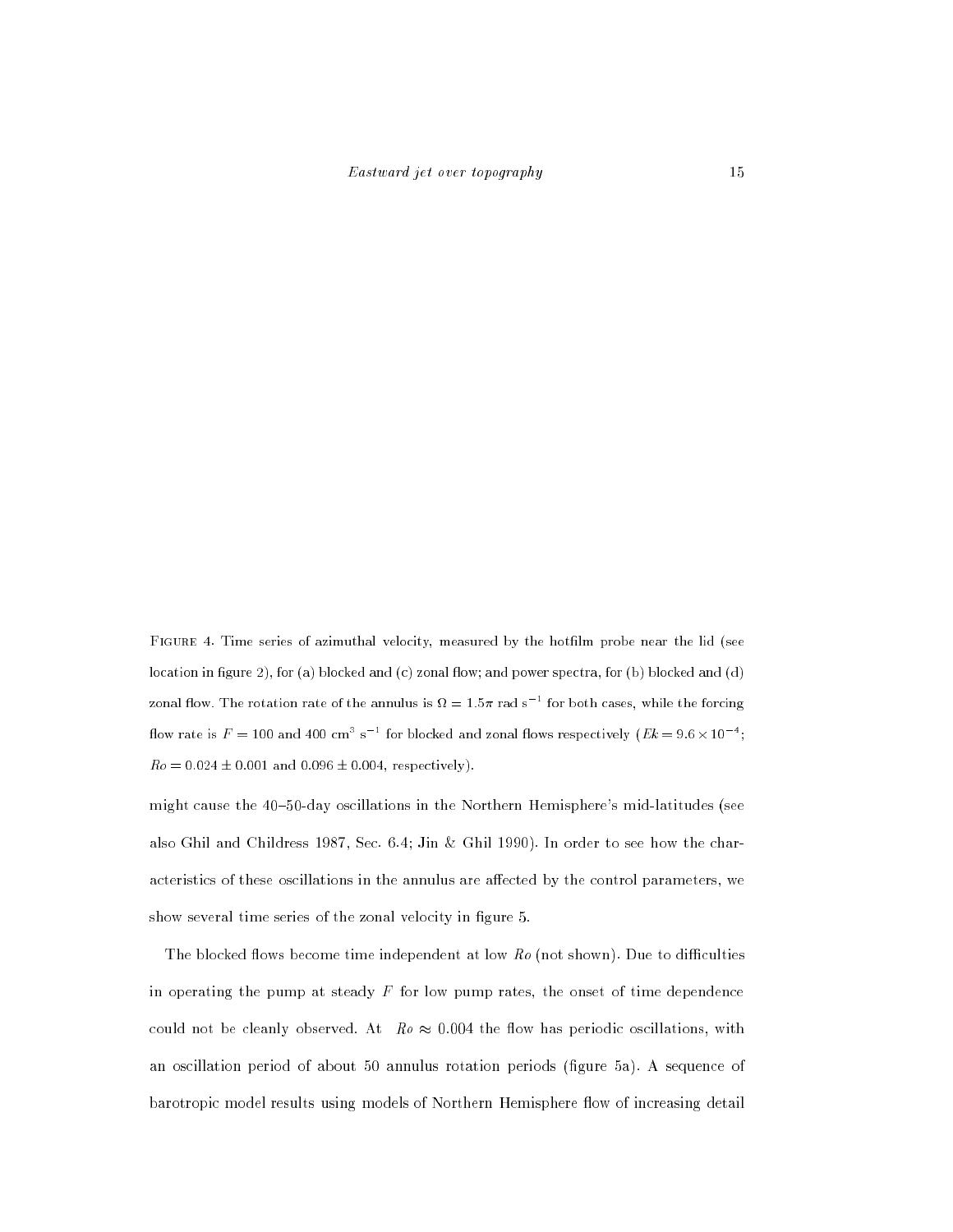and sophistication (Legras & Ghil 1985; Jin & Ghil 1990; Strong et al. 1993) all obtained oscillations of the flow with periods of 40-50 days via Hopf bifurcation of the blocked flow. These results suggest that the low-frequency oscillations seen in figure 5a may also be due to a Hopf bifurcation, although this cannot be determined directly from our experiments.

As the forcing is increased (figures 5b-d), the mean flow rate increases, and the fluctuations become more irregular and of higher amplitude. The power spectra of these time series are shown in figure 6. At  $Ro = 0.0042$ , there are pronounced peaks at 50 annulus periods and at the first harmonic of this frequency.

#### 2.2.4. Regime diagram

Figure 7 shows the experiment's phase diagram. For lower forcing  $F$  (lower  $Ro$ ), the blocked state is stable; for higher forcing, the zonal state is stable. As the rotation rate of the annulus is increased (lower Ek), stronger forcing is necessary to produce a zonal flow. Due to the  $\Omega^{-1/2}$  dependence of R<sub>o</sub>, the pump flux F needed for zonal ow increases as is increased [see Eqs. (2.2) and (2.3)]. This is consistent with the resonance argument. Faster rotation of the tank leads to a larger value of  $\beta$ , cf. (2.6), and consequently, a larger resonance velocity, cf. (2.5); this, in turn, requires a larger jet velocity to achieve superresonance. On the other hand, when the jet is not strong enough, the flow tends to the subresonant, blocked state.

At intermediate  $Ro$ , either flow pattern can persist for fairly long time intervals. If the run is continued for long enough, however, the flow spontaneously switches between blocked and zonal flows. This is shown in figure  $8$  (a), where the distinct signatures of the two flow regimes can be seen. The transitions are clear cut, although they take several annulus rotation periods to be completed (see figure 8b). Such transitions occur at irregular intervals and do not appear predictable.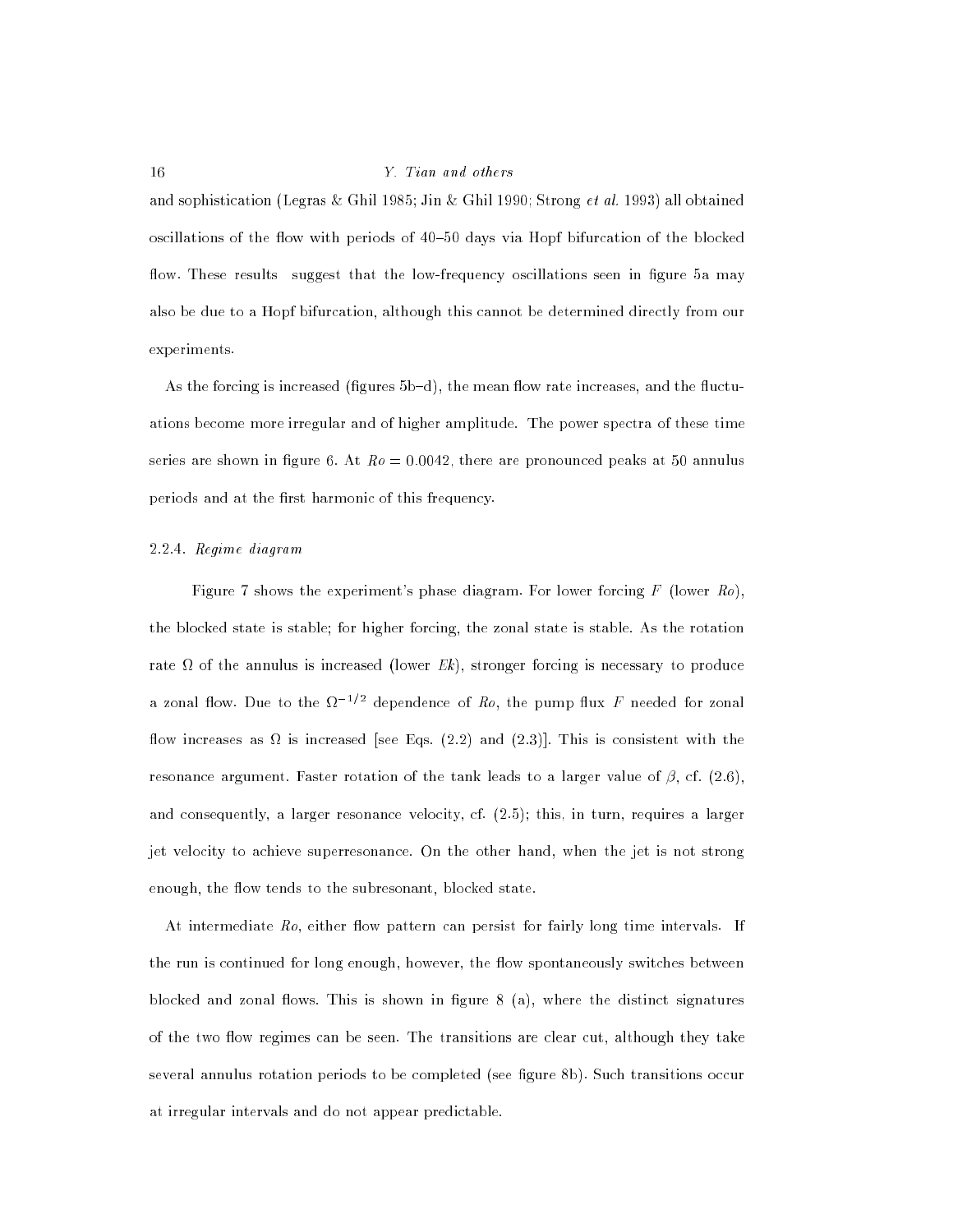FIGURE 5. Velocity time series from blocked flow at low Ro. The Rossby numbers for each flow are indicated at the right, with uncertainties  $\pm$ 5%, and  $E\kappa=$  4.8  $\times$  10  $^{-}$  for all flows ( $\Omega=$  3 $\pi$ rad s<sup>-1</sup>). For the first time series ( $Ro = 0.0042$ ), the period is 32 s = 48  $T_{\text{annulus}}$ . The pump rates for these flows are  $F=$  25, 50, 125, and 250 cm $^{\circ}$  s  $^{-1}$  . Time series for zonal flow at  $Ek = 4.8 \times 10^{-4}$ (not shown) are qualitatively similar to those seen in Fig. 4c, which corresponds to zonal flow at  $Ek = 9.6 \times 10^{-4}$ .

The time the flow spends in one regime before it switches to the other is quite variable. but is much longer than the oscillation periods of either the zonal or blocked flows: each flow regime usually persists for at least a few hundred annulus rotations, and sometimes thousands, before it switches to the other regime. The alternation between fairly long stays in either regime, on the one hand, and fairly rapid transitions between regimes, on the other, is very similar to that seen in the barotropic model of Legras & Ghil (1985). Weeks et al. (1997) described how the percentage of time spent in the blocked regime decreases with Rossby number (see figure 4 there). They also discussed how this result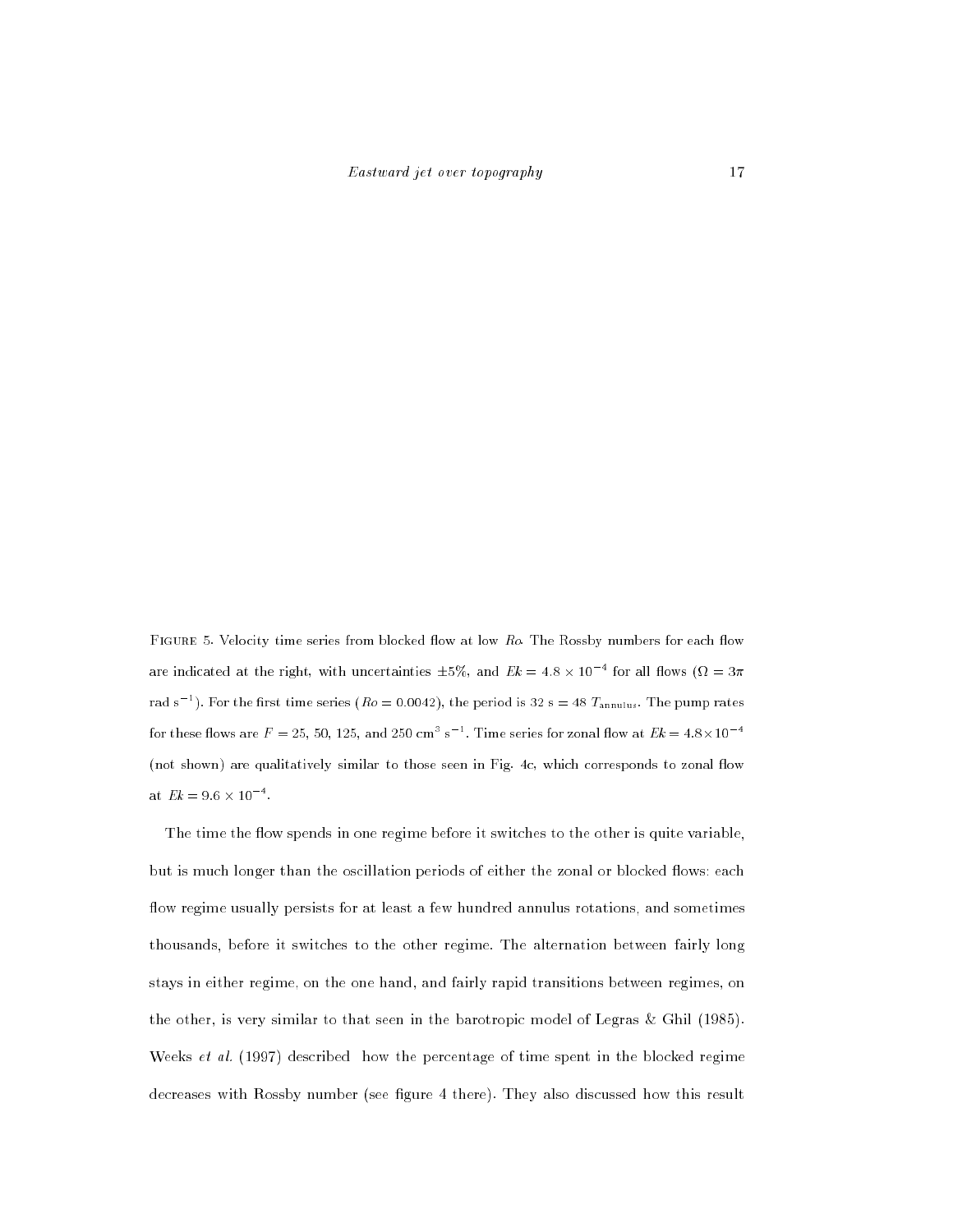FIGURE 6. Power spectra of the corresponding azimuthal velocity time series shown in figure 5, at  $\Omega = 3\pi$  rad s  $^{-}$  (  $E\kappa = 4.8 \times 10^{-5}$  ) and different values of Ro. The spectra in this and subsequent figures were obtained using the maximum-entropy method after data-adaptive pre-filtering by singular-spectrum analysis (Dettinger et al. 1995).

compares with similar properties of observed atmospheric flows (Dole & Gordon 1983) and of flows in a barotropic model on the sphere (Legras & Ghil 1985).

We have carried out selected experiments at higher rotation rates, up to  $\Omega = 6\pi$ rad s =, although not in the detail necessary to extend our phase diagrams (figure 7). Blocked and zonal flow patterns are both present at these higher rotation rates, as well as the spontaneous transitions between them.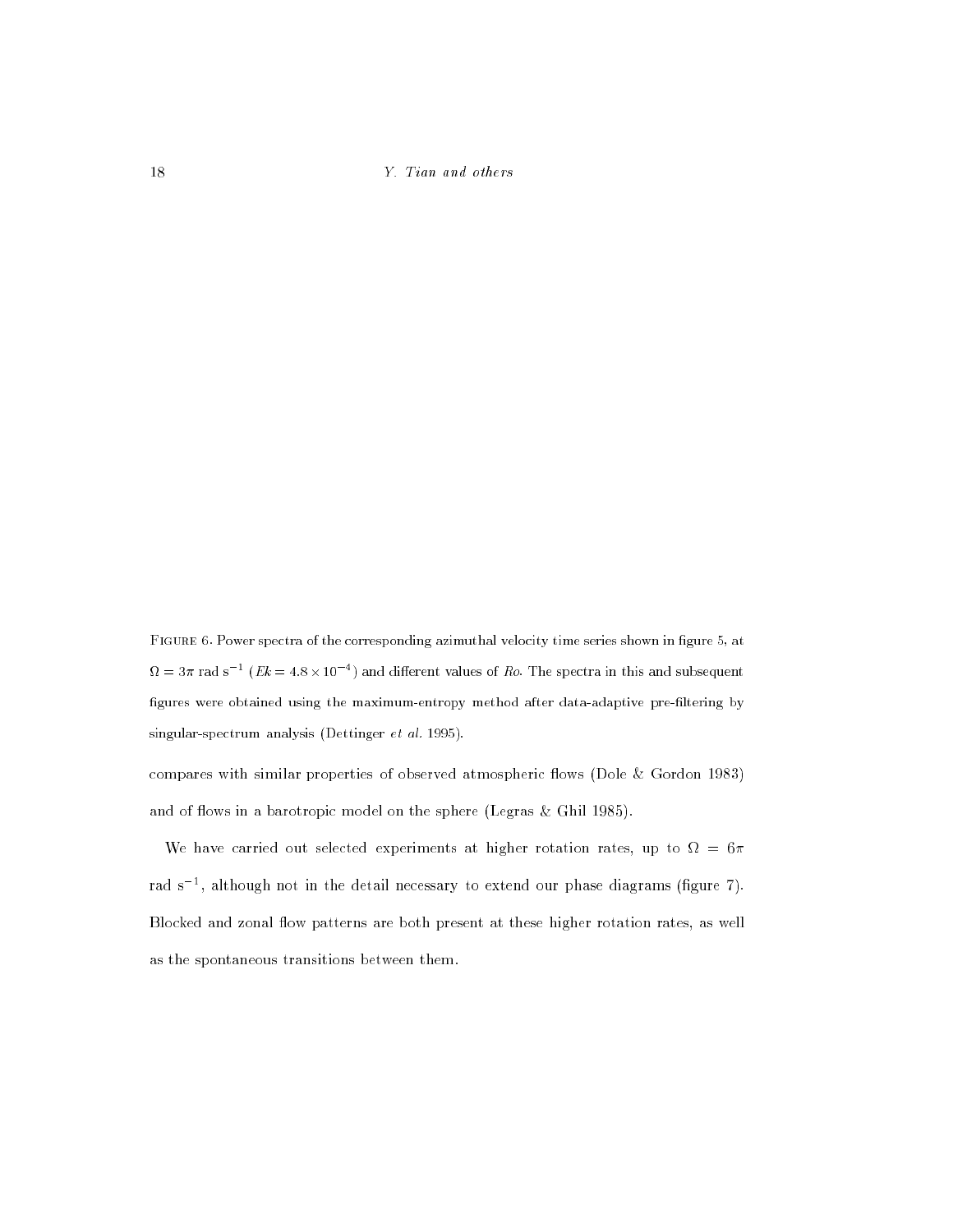FIGURE 7. Phase diagram showing regions of differing flow patterns in the experiment, as a function of  $Ro$  and  $Ek$ . In each of the two regions labeled "Blocked" and "Zonal," the resulting flows are stable, resemble the pattern associated with the respective label, and occur from any initial state. The middle region between the two is labeled \Intermittent." In this region of the  $(Ro, Ek)$  plane, the flow pattern switches spontaneously between the blocked and zonal flows. The black dots at the boundaries of this region are derived from experimental runs at constant  $E<sub>k</sub>$  by using the highest and lowest values of  $Ro$  where intermittent behavior was found (see also Fig. 4 in Weeks et al. 1997). The locations of experimental runs used for Figures 2a, 2b, 4a, 4c, 5b, 5c, 5d and 8 are indicated by asterisks.

#### 3. Numerical investigation

### 3.1. Model formulation

#### 3.1.1. Governing equation

Our model is governed by the quasi-geostrophic barotropic potential-vorticity equation, since the flow in the rotating annulus is predominantly two-dimensional and nearly geostrophic, due to the rapid rotation of the annulus. Including vorticity forcing, Ekman friction and eddy viscosity, the dimensional form of the equation is (Ghil & Childress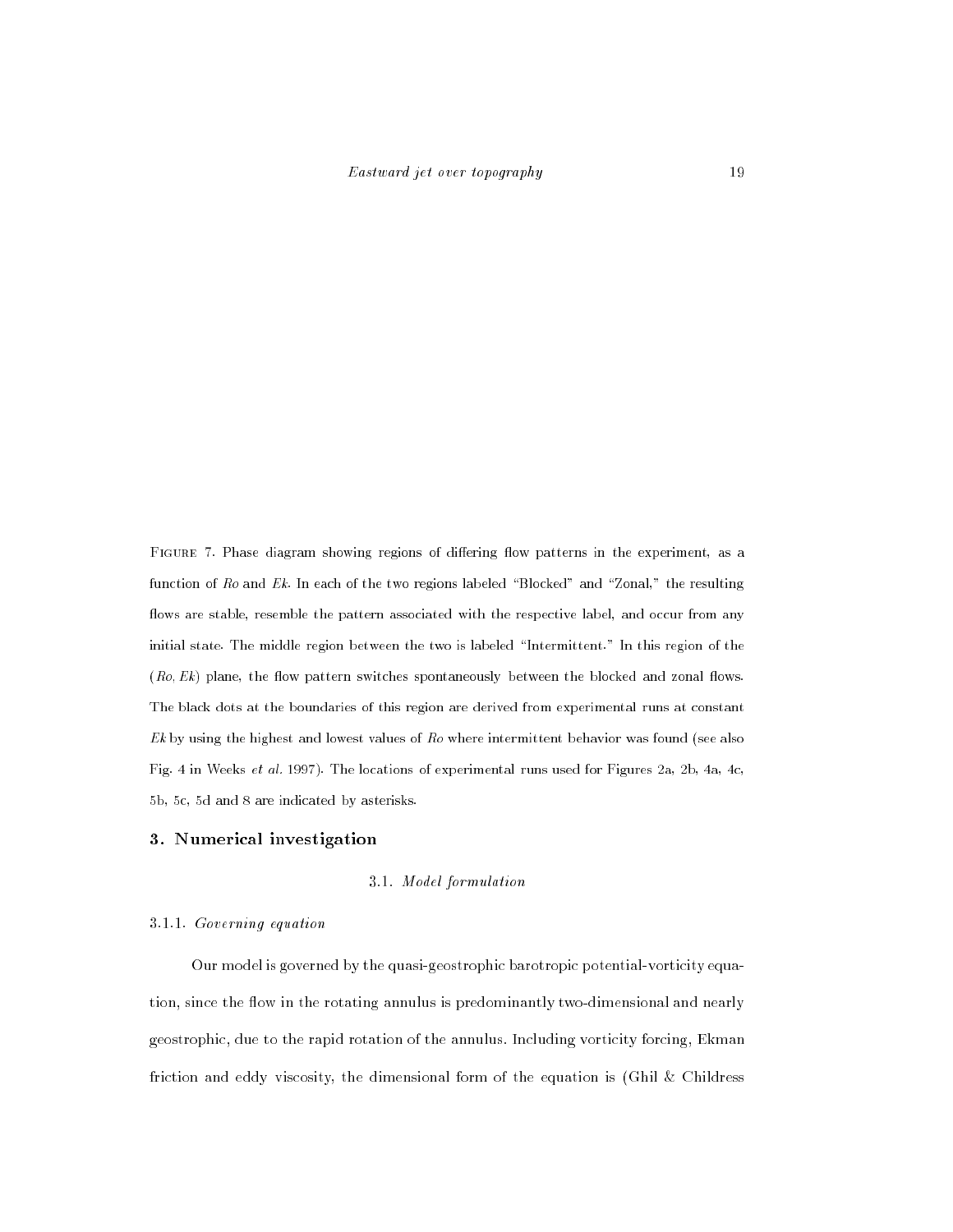FIGURE 8. Spontaneous transitions between the two flow states, as seen in the azimuthal velocity signal. The parameters  $Ro=0.04$ 75  $\pm$  0.001 and  $Ek=4.8\times 10^{-5}$  are held fixed (rotation rate  $\Omega = 3\pi$  rad s<sup>-1</sup> and pump flux  $F = 280$  cm<sup>3</sup> s<sup>-1</sup>). Part (b) shows an expanded view of one of the transitions from (a).

1987; Pedlosky 1987; Marcus & Lee 1998),

$$
\frac{\partial}{\partial t}(\nabla^2\psi) + J(\psi, \nabla^2\psi) + \frac{fs}{H}\frac{\partial\psi}{\partial x} + \frac{f}{H}J(\psi, h) = -\frac{(2A_Vf)^{1/2}}{H}\nabla^2(\psi - \psi_*) + \nu\nabla^4(\psi - \psi_*). \tag{3.1}
$$

On the left-hand side, J is the Jacobian operator,  $\psi = \psi(x, y, t)$  is the streamfunction, H is the mean depth of the fluid,  $f=2\Omega$  is the Coriolis parameter,  $s$  is the tank's bottom slope, and  $h = h(x, y)$  is the height of the topography measured from the underlying sloping bottom. We follow Lorenz (1963) in neglecting the curvature of the annular gap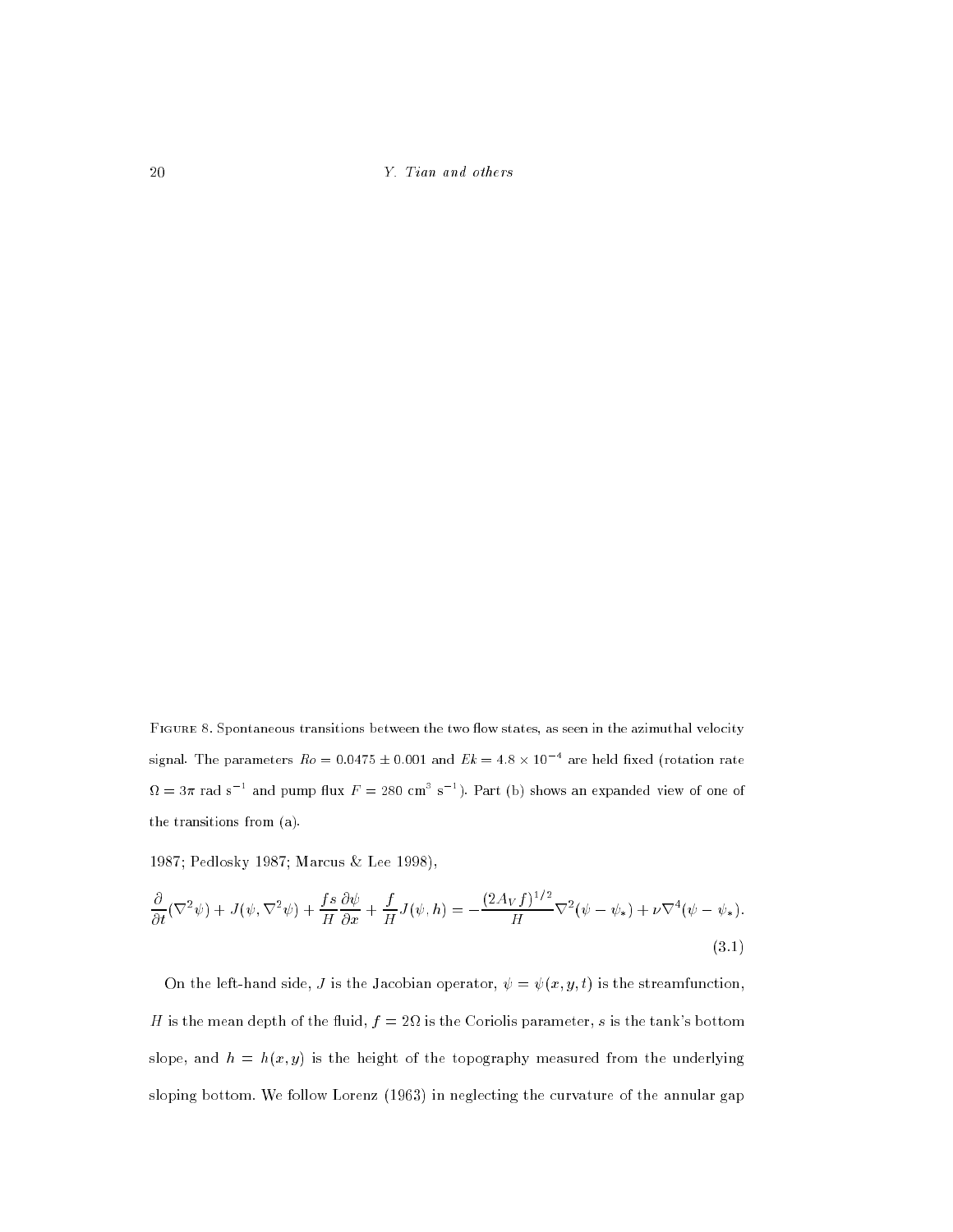in the tank, so that x corresponds to  $r\theta$  and y to r; y, however, points toward the axis of rotation or \poleward," in the customary atmospheric analogy.

The right-hand side of Eq. (3.1) includes the forcing, Ekman friction and eddy viscosity;  $\psi_* = \psi_*(x, y)$  is the streamfunction of the external forcing field, which produces the eastward jet and whose exact form will be derived further below [see Eqs. (3.7) and  $(3.8)$ . The vertical component  $A_V$  of the turbulent viscosity coefficient in the frictional boundary layers is taken to be the same at the top and bottom (Charney & DeVore 1979; Gill 1982; Pedlosky 1987), and  $\nu$  is the eddy coefficient of lateral viscosity that simulates the effect of the subgrid-scale motions on the flow (Smagorinsky 1963; Kraichnan 1976).

To nondimensionalize (3.1) we introduce the scaled variables,

$$
x = a_r L x', \qquad y = L y', \qquad t = a_r t'/f,
$$
  
\n
$$
h = H h', \qquad \psi = L^2 f \psi', \qquad \psi_* = L^2 f \psi'_*;
$$
  
\n
$$
\psi = L^2 f \psi', \qquad \psi_* = L^2 f \psi'_*;
$$
  
\n(3.2)

where L is chosen as the length scale,  $1/f$  as the time scale, and Lf as the velocity scale, while  $a_r$  is the aspect ratio of the channel. This yields the nondimensional equation, with the primes dropped for convenience,

$$
\frac{\partial}{\partial t}(\nabla^2 \psi) + J(\psi, \nabla^2 \psi + h_m) + \beta \frac{\partial \psi}{\partial x} = -a_r \kappa \nabla^2 (\psi - \psi_*) + a_r \nu \nabla^4 (\psi - \psi_*)
$$
 (3.3)

The nondimensional Laplacian operator in 3.3 is defined as

$$
\nabla^2 \psi \equiv \left(\frac{\partial^2}{a_r^2 \partial x^2} + \frac{\partial^2}{\partial y^2}\right) \psi,\tag{3.4}
$$

and the two nondimensional parameters on the right-hand side are defined as

$$
\beta = \frac{Ls}{H}, \qquad \kappa = \frac{(2A_V f)^{1/2}}{fH}.
$$
\n(3.5)

Formally, the  $\kappa$  defined in Eq. (3.5) is related to the Ekman number defined for the experiment in Sec. 2 by  $\kappa^2 = Ek$ . The actual value of  $\kappa$ , however, is determined by the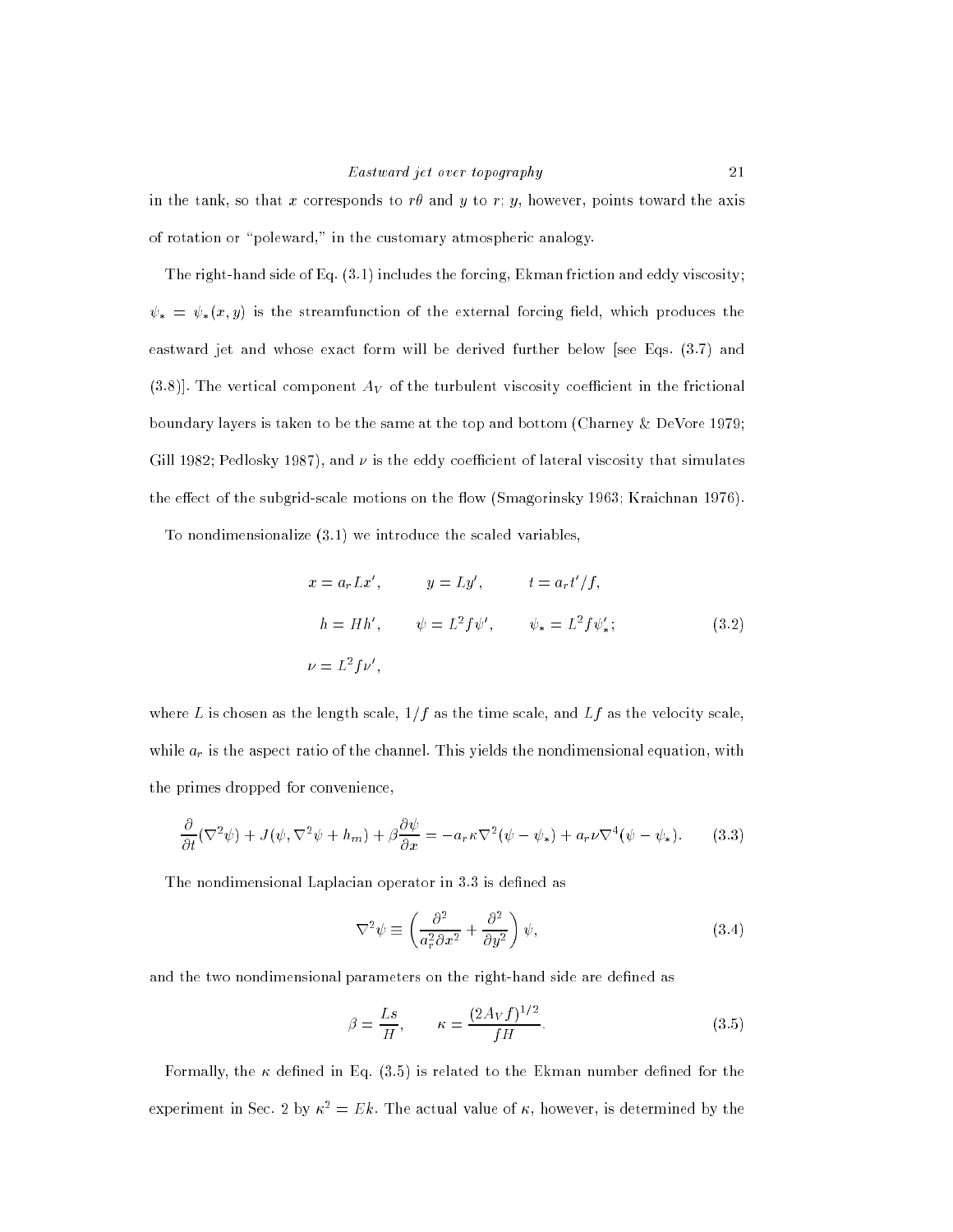turbulent viscosity  $A_V$  in the boundary layer, which is a function of the flow, rather than by the kinematic viscosity  $\nu$ , which is intrinsic to the fluid (Gill 1982; Pedlosky 1987). Therefore,  $\kappa$  can only be determined empirically in our numerical calculations, and we use  $\kappa$ -values from 0.001 to 0.01, based on qualitative similarity of the flow dynamics with the tank experiments.

As the vorticity forcing  $\psi_*$  does not change with time, once  $\nu$ ,  $\psi_* = \psi_*(x, y)$ , and  $h = h(x, y)$  are specified, the dynamics described by (3.3) is completely determined by the two parameters  $\beta$  and  $\kappa$  and the initial streamfunction field  $\psi(x, y, 0)$ .

#### 3.1.2. Numerical formulation

The model equation (3.3) is solved numerically in a straight and periodic channel, neglecting the curvature of the tank, with a dimensionless width of  $\pi$  between the two lateral boundaries and spatial period of  $a_r \pi$  in the zonal direction (Lorenz 1963; Charney  $\&$  DeVore 1979; Ghil  $\&$  Childress 1987, Secs. 5.2 and 6.3). Free-slip boundary conditions are imposed on the two side walls.

We use a pseudospectral method with de-aliasing (e.g. Orszag 1971) for spatial discretization, and a second-order predictor-corrector scheme for time integration (Lorenz 1963). There are 32 spectral modes in each spatial direction, but the nonlinear terms are computed using 64  $\alpha$  64 modes before dealiasing. Different time step sizes and numbers of spatial modes, as well as other time integration schemes, have been tested to ensure the accuracy and physical realism of the numerical results.

The model parameters are chosen to match the laboratory settings. The aspect ratio  $a_r$  is chosen as the ratio of the mid-channel perimeter to the wall-to-wall width of the annulus, which yields  $a_r = 5\pi/3$ . The length scale L is the same order as the azimuthal extent of either mountain, taken to be 28 cm;  $H = 18.7$  cm is the mean depth of the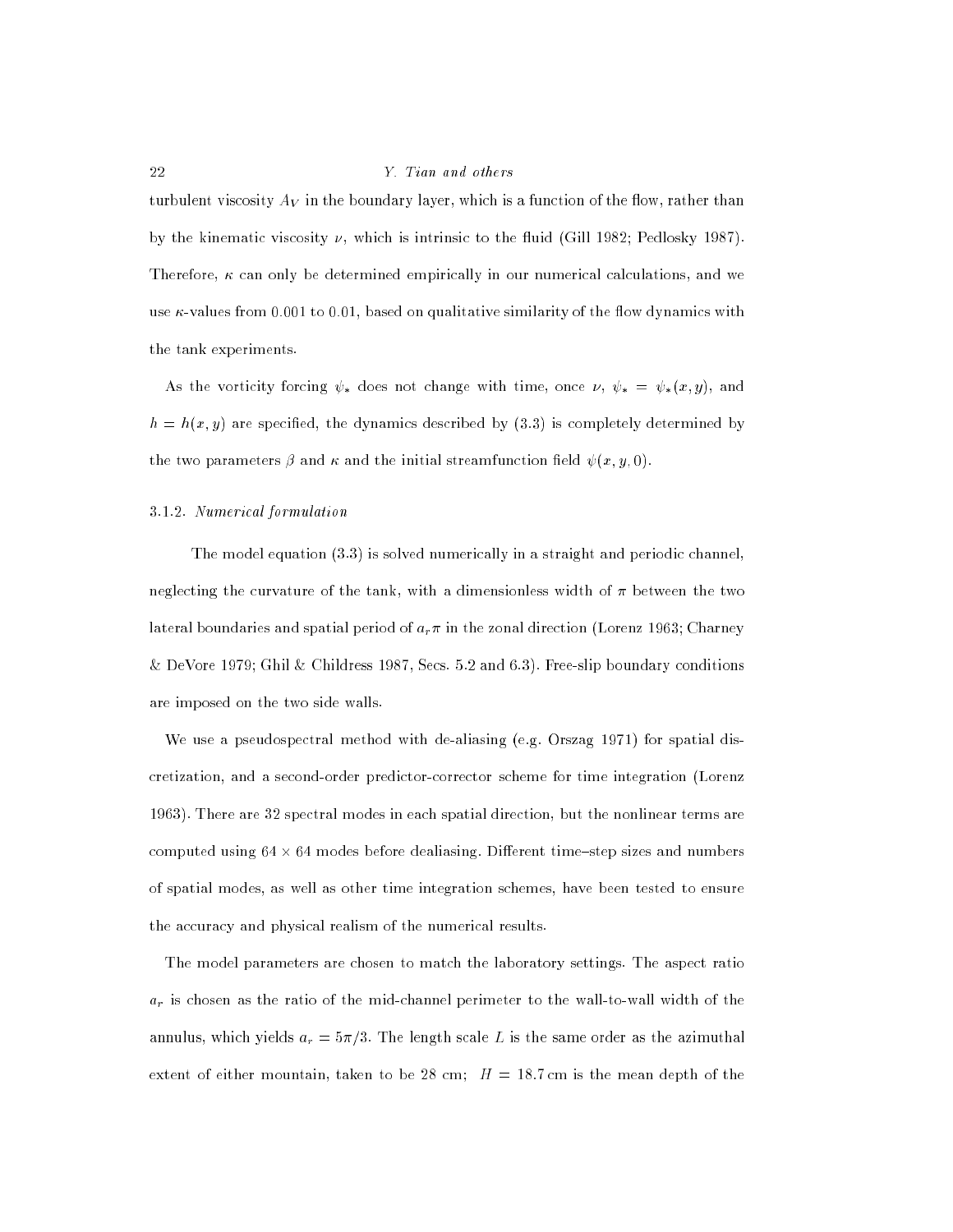water in the tank. Hence we have, from (3.5),

$$
\beta = \frac{Ls}{H} = \frac{28 \times 0.1}{18.7} = 0.15. \tag{3.6}
$$

As mentioned in the previous subsection, the value of the Ekman friction coefficient  $\kappa$ is chosen so that the the model dynamics is similar to that in the experiment, since the turbulent viscosity  $A_V$  cannot be determined directly from the experiment. Our range of  $\kappa$  from 0.001 to 0.01 corresponds approximately to a reasonable range of  $A_V$  from U.UUI to U.I cm~s  $\,$  . The value of the eddy viscosity  $\nu$  is determined by trial and error (McWilliams *et al.* 1981), and we found that  $10^{-6} < \nu < 10^{-4}$  is a reasonable range.

The topography and forcing in the numerical model are like those in the tank. Two symmetric Gaussian ridges are specified, as in  $(2.1)$ , and we tested two nondimensional heights of the mountains,  $h_0 = 0.1$ , which is about the same height of the experimental mountains, and  $h_0 = 0.15$ . The forcing by the fluid pumped through the two rings of holes in the tank is simulated in the barotropic model as vorticity forcing, based on the quasi-geostrophic relation between vertical velocity in the bottom boundary layer and the induced free-fluid vorticity [see Pedlosky 1987, Fig. 4.5.1 and Eq. (4.5.39)]. We use this Ekman pumping relation in the form

$$
w_*(x,y) = \left(\frac{A_V}{2f}\right)^{\frac{1}{2}} \nabla^2 \psi_*(x,y),\tag{3.7}
$$

where  $w_*$  is the forced vertical velocity through the holes, and  $\psi_*(x, y)$  is the forcing vorticity.

Assuming  $w_*$  has a narrow Gaussian profile in the radial direction over either ring, we model the vorticity forcing as

$$
\nabla^2 \psi_*(x, y) = A \left[ e^{-(y - y_2)^2 / y_0^2} - (7/13) e^{-(y - y_1)^2 / y_0^2} \right];
$$
\n(3.8)

here A is the forcing amplitude, and  $y_0 = \pi/32$  is the e-folding width of the narrow  $w_*$ profile in the radial direction, with  $y_1 = \pi/4$  and  $y_2 = 3\pi/4$  being the position of the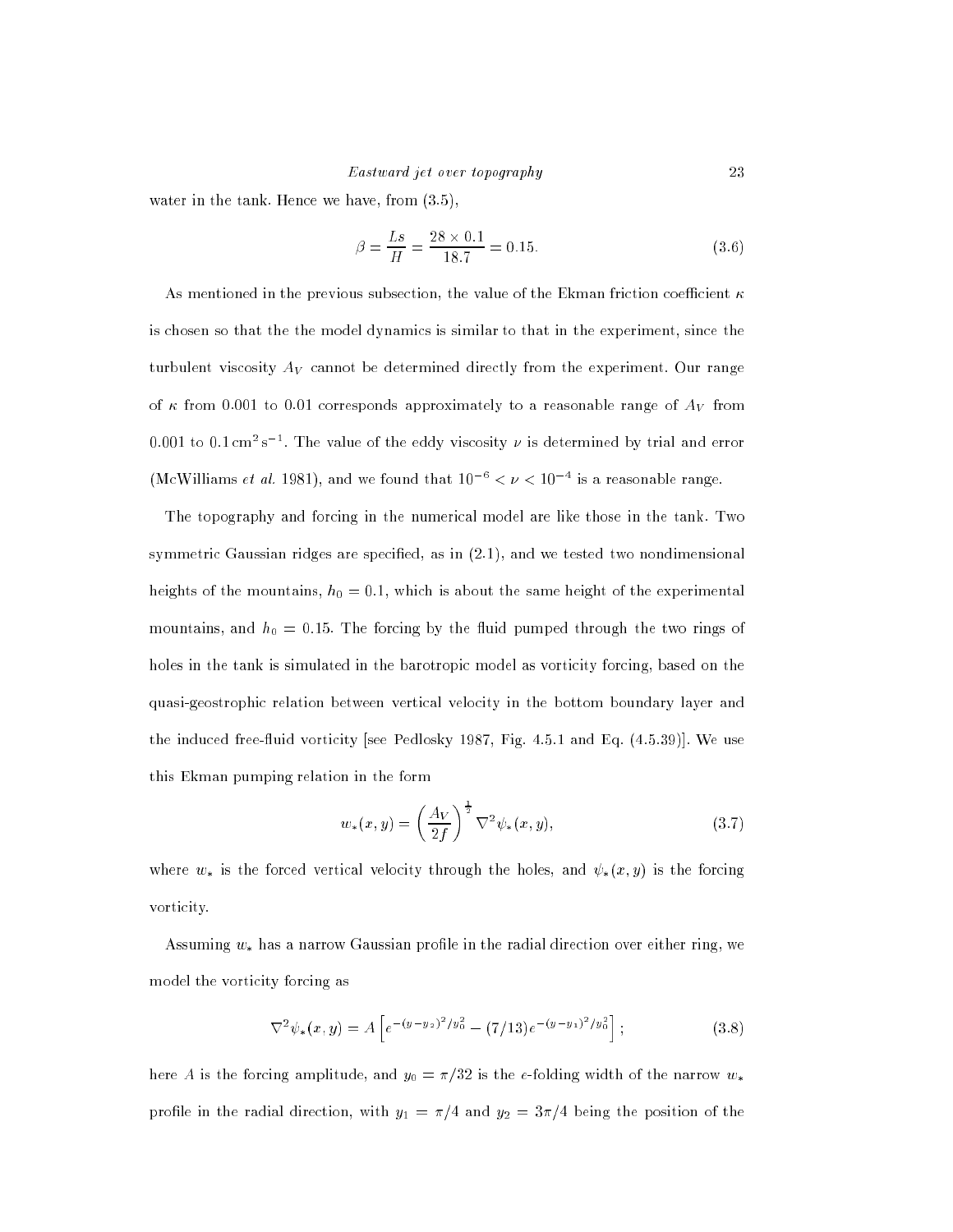FIGURE 9. The cross-channel profile of the forcing vorticity in the numerical model. The width of the channel is  $\pi$ , while the simulated outer ring is located at  $y_1 = \pi/4$  and the inner ring at  $y_2 = 3\pi/4$ . The profile is given by (3.8) and the amplitude A is arbitrary.

outer ring and inner ring, respectively. The value of  $y_0$  is chosen to be small enough to simulate the relative narrowness of the two rings in the annulus, while still large enough to have the forcing profile resolved by the numerical grid. The factor  $7/13$  comes from the fact that the averaged  $w_*$  along the outer ring is weaker than the inner ring because the outer ring has a longer perimeter, while the total water flux is the same through both. The vorticity forcing profile so obtained across the channel is shown in figure 9, with positive (negative) vorticity in the inner (outer) ring.

A Rossby number  $Ro$  of the forcing can be defined  $-$  independent of the flow details, as was done for the experiment – by integrating  $(3.8)$  over y to find the velocity profile, assuming axisymmetric flow and imposing a zero-slip boundary condition at  $y = 0$ . The exact form is complicated, but at  $y = \pi/2$  (the axis of the channel) the solution is approximately

$$
U = \frac{1}{2}y_0 \pi^{1/2} A,\tag{3.9}
$$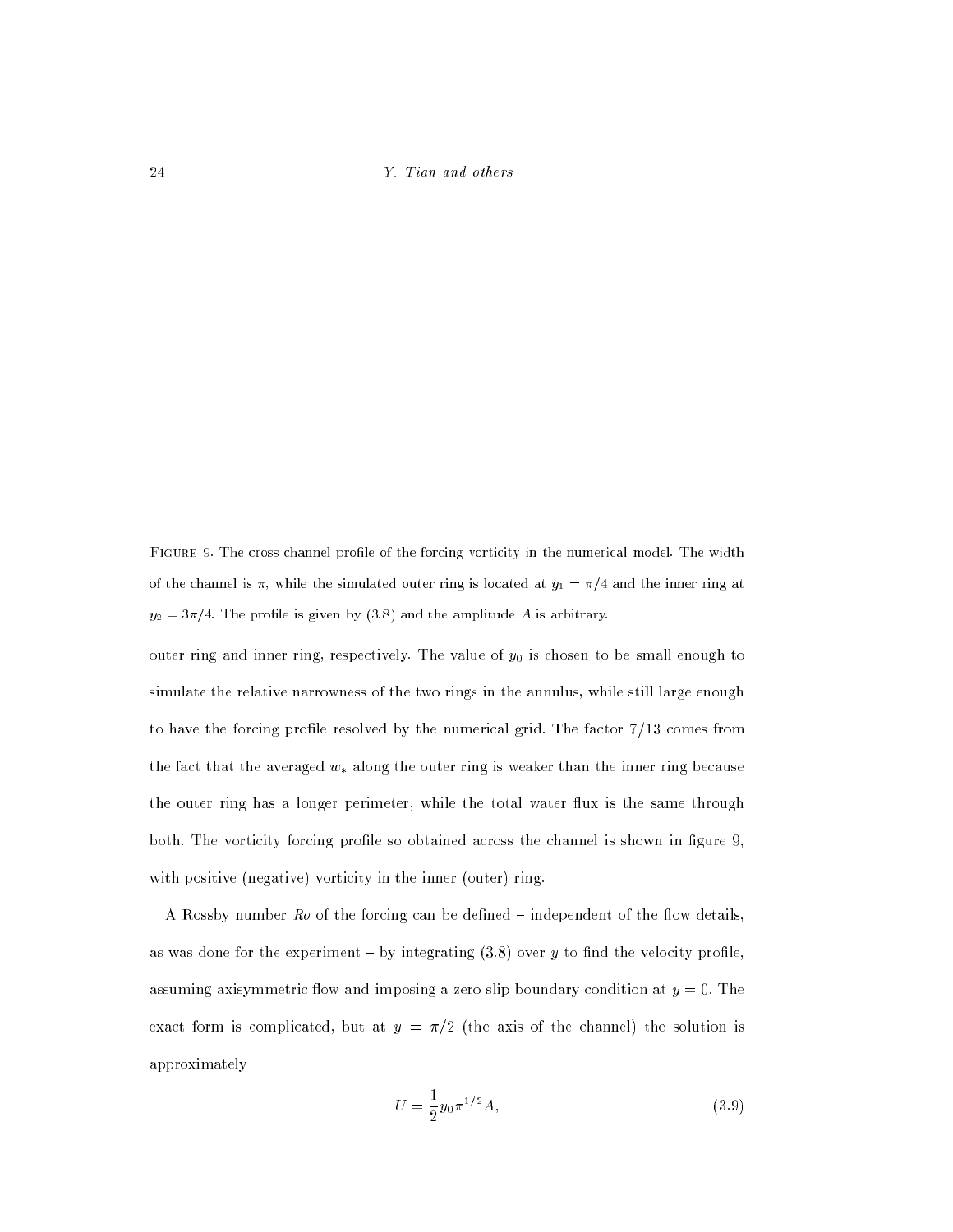# Eastward jet over topography 25

with  $y_0 = \pi/32$  as discussed above. Due to the choice of nondimensional units [see Eq. (3.3)],  $Ro = U$ ; for our value of  $y_0$  this simplifies to  $Ro \approx 0.017 A$ .

#### 3.2. Simulation results

#### 3.2.1. Blocked and zonal flows

The numerical model reproduces the blocked and zonal flows seen in the experiments, over a wide range of parameters. Figure 10 shows typical blocked and zonal flow patterns, projected from the model's straight-channel geometry to annular geometry; this projection facilitates comparison with the laboratory experiments. Figure 11 shows the azimuthal velocity signals for the blocked and zonal flows.

The major features of the simulated blocked and zonal flows are qualitatively similar to their experimental counterparts. Both simulation (figure  $10$ ) and experiment (figure  $2$ ) show the zonal flow has a strong jet with little meandering, and the associated cyclones near the inner wall lie over the downstream half of the topography. The zonal flows have small-amplitude, higher-frequency fluctuations in the jet velocity signal. Blocked flow in both simulation and experiment has a weak jet with pronounced meandering and two deep troughs on the downstream flank of the mountains. The blocked flows also have large-amplitude, low-frequency oscillations in the jet velocity, in both the experiment and the simulation (cf. figure 4a and figure 11, respectively). The variance of the velocity time series with respect to its mean, however, is larger in the blocked experiment (figures 4a) than in the blocked simulation (figure 11).

The simulations allow us to resolve finer flow features than the experimental observations, as the latter are limited by the population of tracer particles and the resolution of the camera. For instance, the two zonally elongated anticyclones in the valleys, "equatorward" of the jet in the zonal flow (figure 10b), are more clearly captured and appear to be more symmetric. It is also more obvious that each centre of the two secondary cy-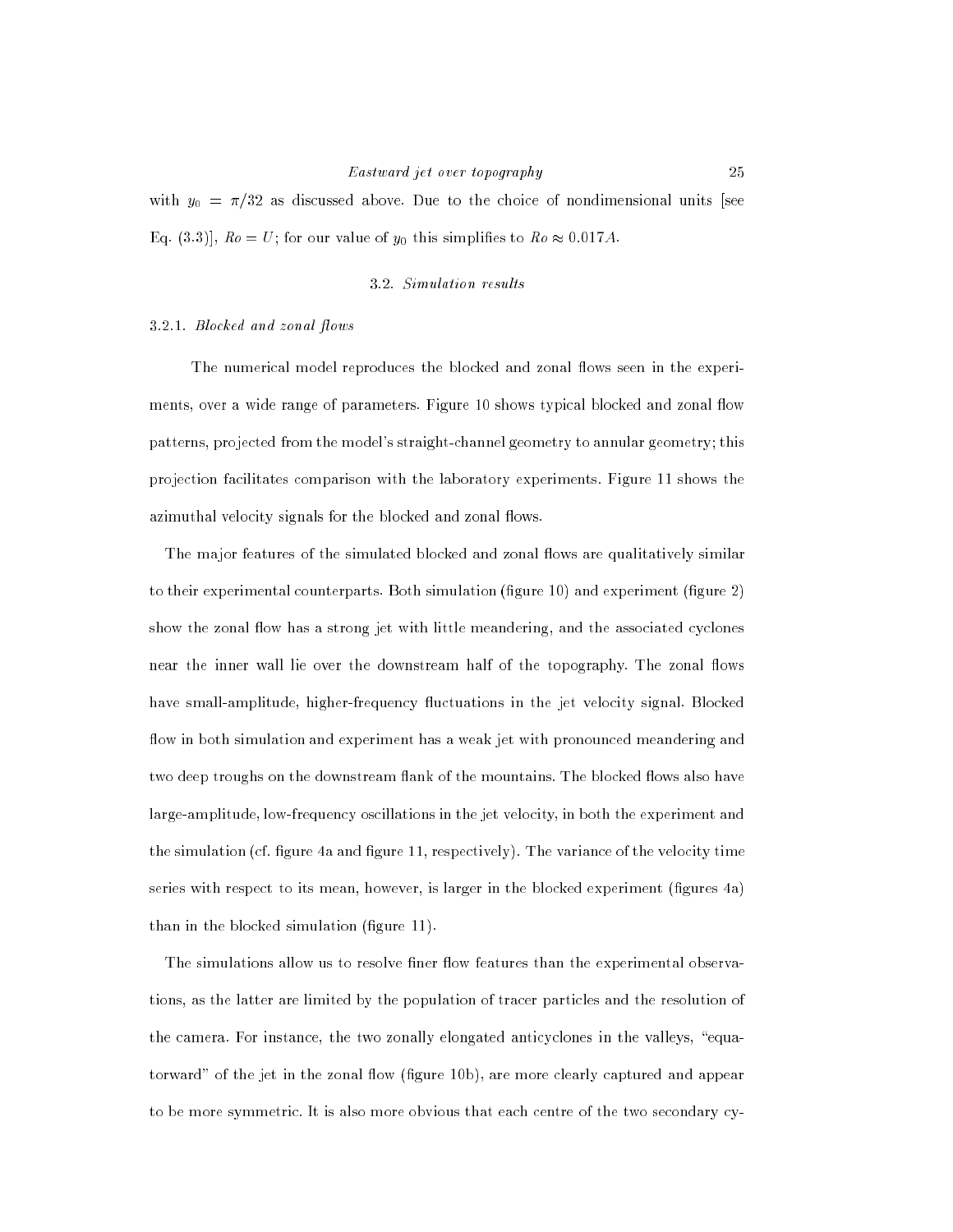FIGURE 10. The time averaged streamfunction field of the two types of flow seen in the numerical model, (a) blocked and (b) zonal. The parameters for the two cases are the same, with  $A = 2.0, h_0 = 0.15, \kappa = 0.01, \text{ and } \nu = 5 \times 10^{-5}$ . The straight channel in the model is projected to the annular shape shown in the figure, with the shaded areas indicating the coverage of the mountains. Contour intervals: (a) 0.0125; (b) 0.025. The squares show the position of the simulated velocity probe. Compare these streamfunctions with those observed in the experiments  $(figure 2)$ .

clones near the inner wall over the mountains is located downstream from the mountain's ridge. Moreover, in the blocked flow (figure 10a), the two major anticyclones upstream of each mountain, are stronger and better centred on the "western" edge of the mountain, while the secondary highs about 15° downstream of each mountain's "eastern" edge are weaker than in the experiment (figure  $2a$ ) and are also more symmetric. In general, the appearance of a pronounced wavenumber-4 component in the blocked flow is clearer in the simulation.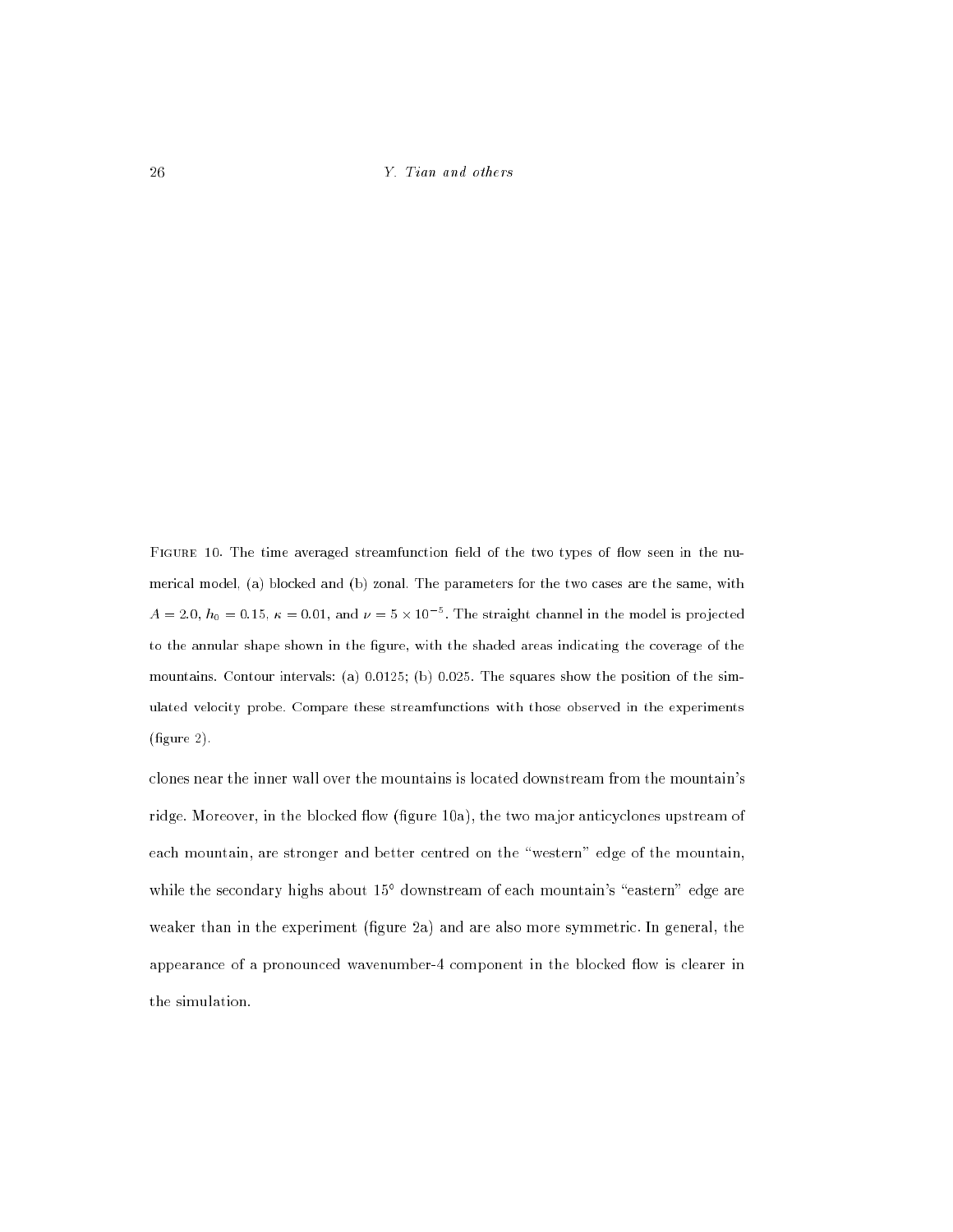FIGURE 11. The nondimensional zonal-velocity time series of the two flows in figure 10, measured at the position shown by the filled square, the same position as the hotfilm probes in the tank. The azimuthal velocity of 0.20 is equivalent to a dimensional velocity of 70 cm s  $^{\circ}$  at a tank rotation rate of  $M = 2\pi$  rad s  $^{-1}$ .

#### 3.2.2. Multiple equilibria

As in the laboratory study, for each selected set of control parameters, we start the numerical model with various initial states, in order to determine the number and the nature of the asymptotically stable states. Figure 12 shows four examples of the bifurcation diagrams so obtained. In each such diagram of Figs.  $12a-d$ , we plot the mean zonal velocity of each stationary stable state reached by our model runs, averaged over the whole channel, as a function of the forcing amplitude A.

Both types of flow are present in all four cases, with zonal flows having a larger velocity than the blocked flows in each case. The mean zonal velocity of the zonal flows increases with the forcing amplitude, except for the minor "dips" in figures 12a and 12d, whereas in blocked flows the mean azimuthal velocity stays fairly flat after some initial increase while the forcing is still weak. In addition, zonal flows tend to exist over the higher range of the forcing, while blocked flows tend to be confined to the lower range. Both the maximal height of the topography  $h_0$  and the Ekman friction  $\kappa$  have a substantial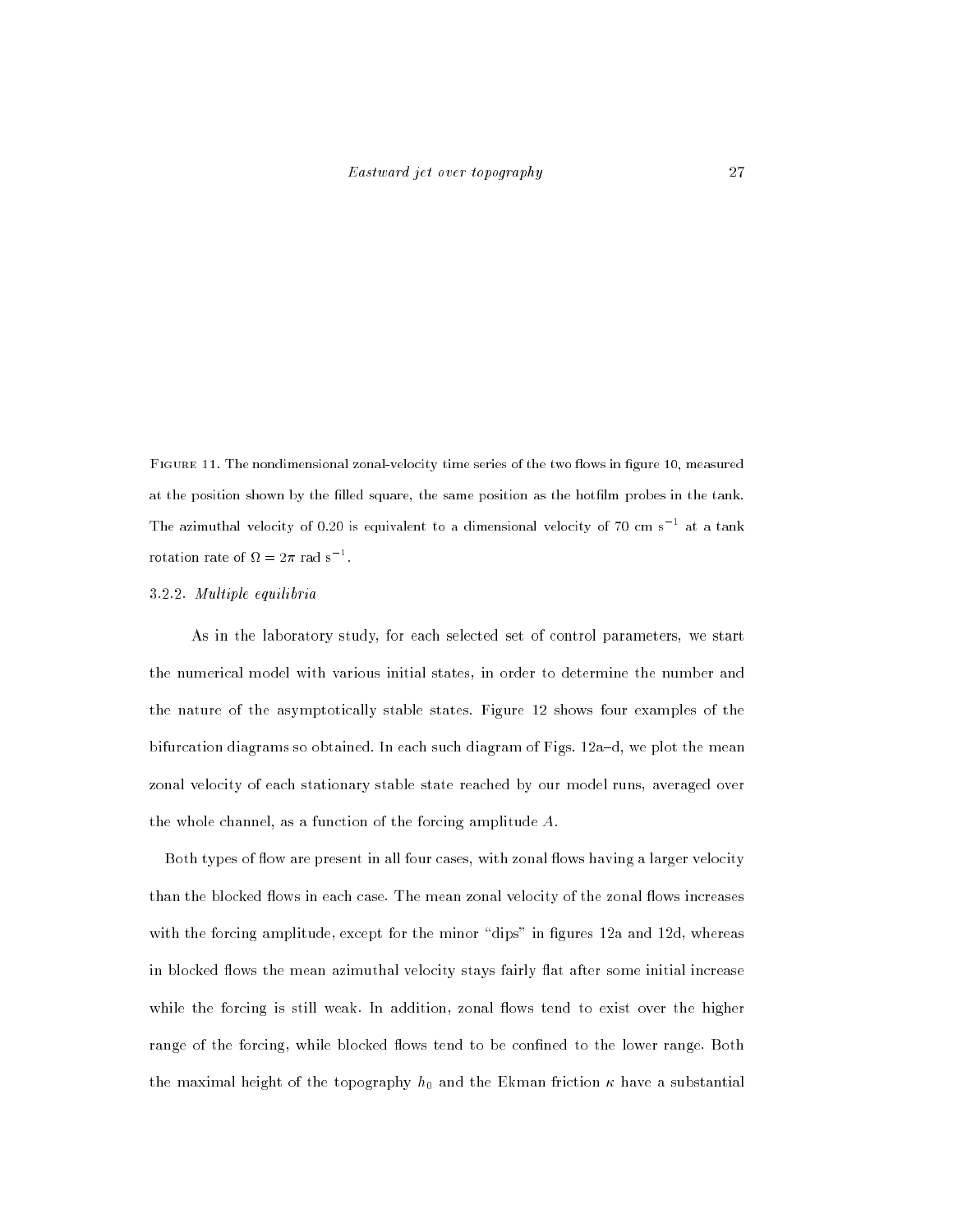influence on the stability of either flow. By increasing  $h_0$  or decreasing  $\kappa$ , blocked flow remains stable up to higher values of the forcing  $A$ , while by decreasing  $h_0$  or increasing  $\kappa$ , the stability of zonal flow at lower values of A is increased.

Furthermore, except in figure 12b, there is a sizable range in the forcing amplitude in which stable zonal and blocked flows coexist. This indicates that the asymptotic state reached by the flow does depend on the initial state, and multiple equilibria do exist for a wide range of parameter values (cf. figures  $12a, c, d$ ).

The pseudo-arclength continuation code described in Appendix B of Tian (1999) was applied to a number of preliminary versions of the model. It gave in all cases S-shaped bifurcation curves for the jet's intensity that resemble figure 6.5 of Ghil  $\&$  Childress (1987), with zonal flows on the upper branch and blocked flows on the lower branch. This suggests that for the model version analyzed in detail here, the multiple equilibria are due to back-to-back saddle-node bifurcations.

#### $3.2.3$ . Low-frequency oscillations of blocked flows

We have examined the effect of forcing, topographic height, and Ekman friction on the blocked flows' low-frequency oscillations. Figure 13 shows velocity time series and their power spectra for six values of the forcing amplitude A. At low A-values ( $A = 0.5$ ) and  $1.0$ ), the oscillations are quite weak. For intermediate values of  $A$ , the oscillations are stronger and fairly regular, with a period around 14 annulus rotations. At higher A-values  $(A = 2.5)$ , the velocity has very energetic and irregular fluctuations.

To illustrate the influence of the topographic height  $h_0$  and the Ekman friction  $\kappa$ , we show in figure 14 the power spectra of the low-frequency oscillations obtained with two different topographic heights (figures 14a,b) and three different values of  $\kappa$ . All the spectra in both panels have a peak corresponding roughly to a period of 12 annulus rotations. However, the spectra in figure 14a, for lower mountains, have a sharper peak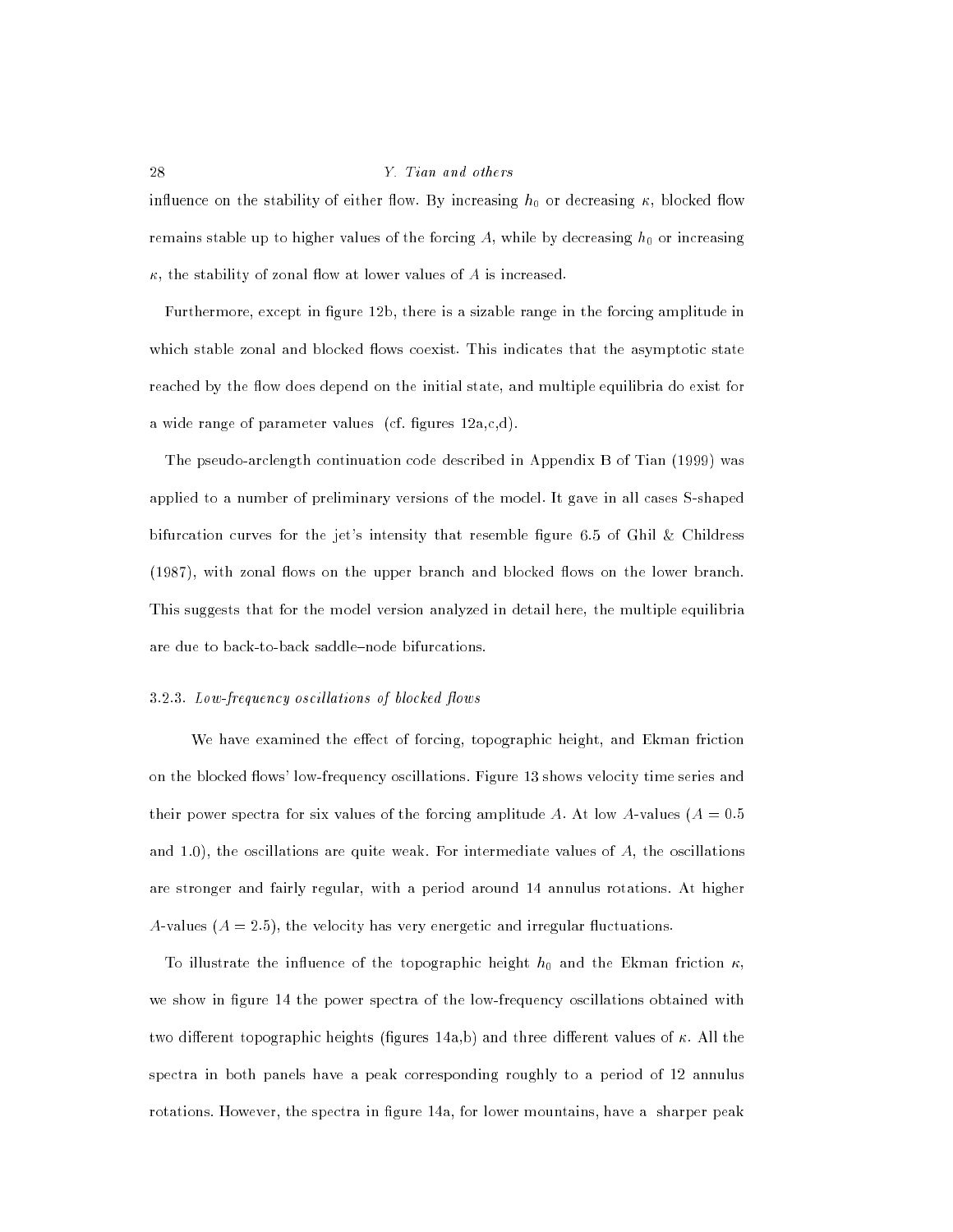Figure 12. The time- and space-averaged azimuthal velocity as a function of the forcing amplitude A,  $\nu = 5 \times 10^{-5}$ . (a—d) The four panels show the results for the possible 2×2 combinations of two topographic heights,  $h_0 = 0.10$  and  $h_0 = 0.15$ , and two Ekman friction values,  $\kappa = 0.004$ and  $\kappa = 0.01$ . The upper branch, indicated by circles, and the lower branch, indicated by triangles, are obtained from the zonal flows and blocked flows, respectively.

near this period than those in figure 14b; thus the oscillations in the lower-mountain case tend to be more regular. Increasing the Ekman friction  $\kappa$  sharpens the peaks in either case, but does not change their location very much.

The blocked flows' oscillatory instability and its parameter dependence have been studied by Jin & Ghil (1990) in an analytic, weakly nonlinear model and by Strong  $et$ al.  $(1993, 1995)$  and Keppenne *et al.*  $(2000)$  in numerical models. The oscillations' main mechanism is the topographic modulation of the interaction between the stationary wave, whose ridge lies upstream of the topographic ridge, and the zonal flow. Oscillations in the wave's amplitude and the zonal position of its ridge are accompanied by oscillations in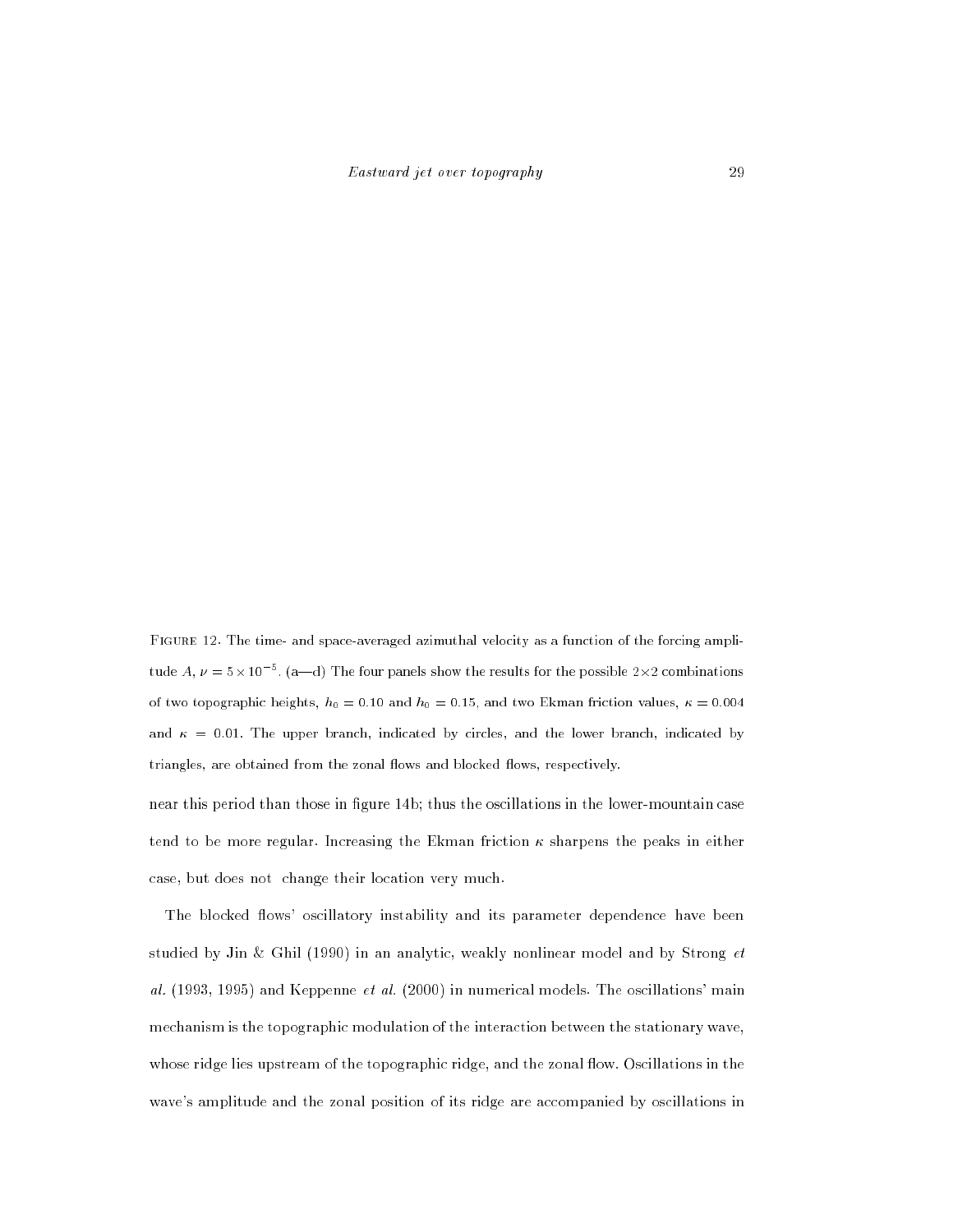FIGURE 13. (a) Time series of the blocked flow's azimuthal velocity at the location of the simulated probe (see figure 10a), for various forcing amplitudes. (b) Power spectra of the corresponding time series in (a), estimated using the maximum-entropy method. The number labeling each curve is the forcing amplitude A. Other parameters:  $h_0 = 0.15$ ,  $\kappa = 0.006$ , and  $\nu = 5 \times 10^{-5}$ . All the curves in each panel are displayed on the same scale but displaced vertically to avoid overlapping.

the torque that wave exerts on the mountains; the latter oscillations are counterbalanced by oscillations of the opposite sign in the torque exerted by the zonal flow's varying intensity. The sharper peaks obtained at the main period in the experiment for lower topography and stronger Ekman dissipation are consistent with the nonlinear effects' decreasing with smaller  $h_0$  and larger  $\kappa$ .

To verify the main features of the blocked-flow oscillations  $-$  as described in the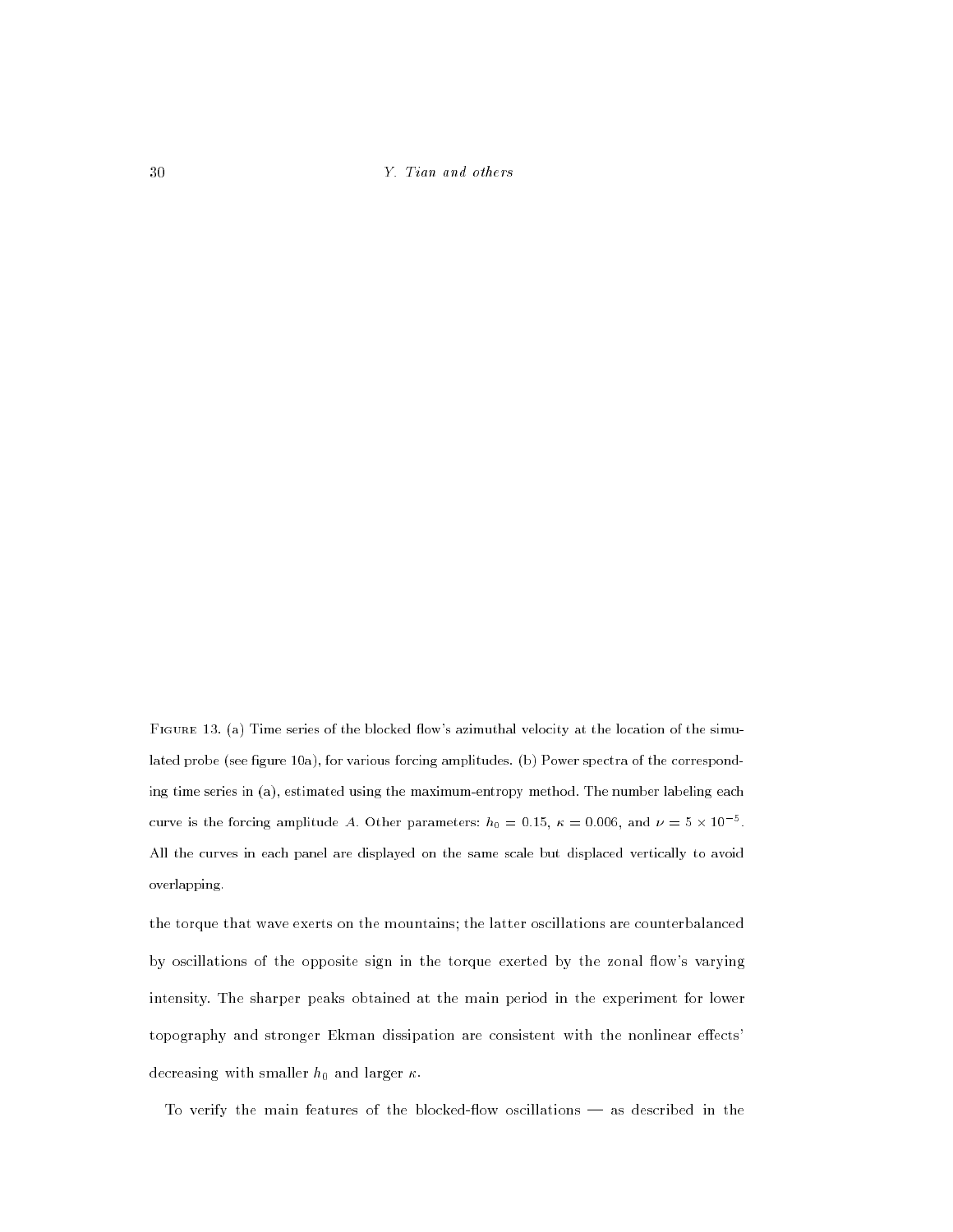FIGURE 14. Maximum-entropy spectra of the zonal-velocity time-series of the blocked flows for two mountain heights, with (a)  $h_0 = 0.10$  and (b)  $h_0 = 0.15$ , and various values of Ekman friction  $\kappa$ . Forcing amplitude  $A = 1.75$  in both cases and  $\nu = 5 \times 10^{-5}$ . The curves are displayed on the same logarithmic scale but displaced vertically to avoid overlapping.

above-cited earlier work  $-$  we show a sequence of snapshots of the streamfunction field in figure 15. The six frames in the sequence correspond to slightly more than one cycle, with an approximate 90-degree phase difference between two consecutive frames. The exact phase of each frame is shown on the velocity signal for the same numerical run, displayed in figure 16.

The low-frequency oscillations in the strength and length of the jet are accompanied by changes in the shape, intensity and azimuthal position of the cyclonic and anticyclonic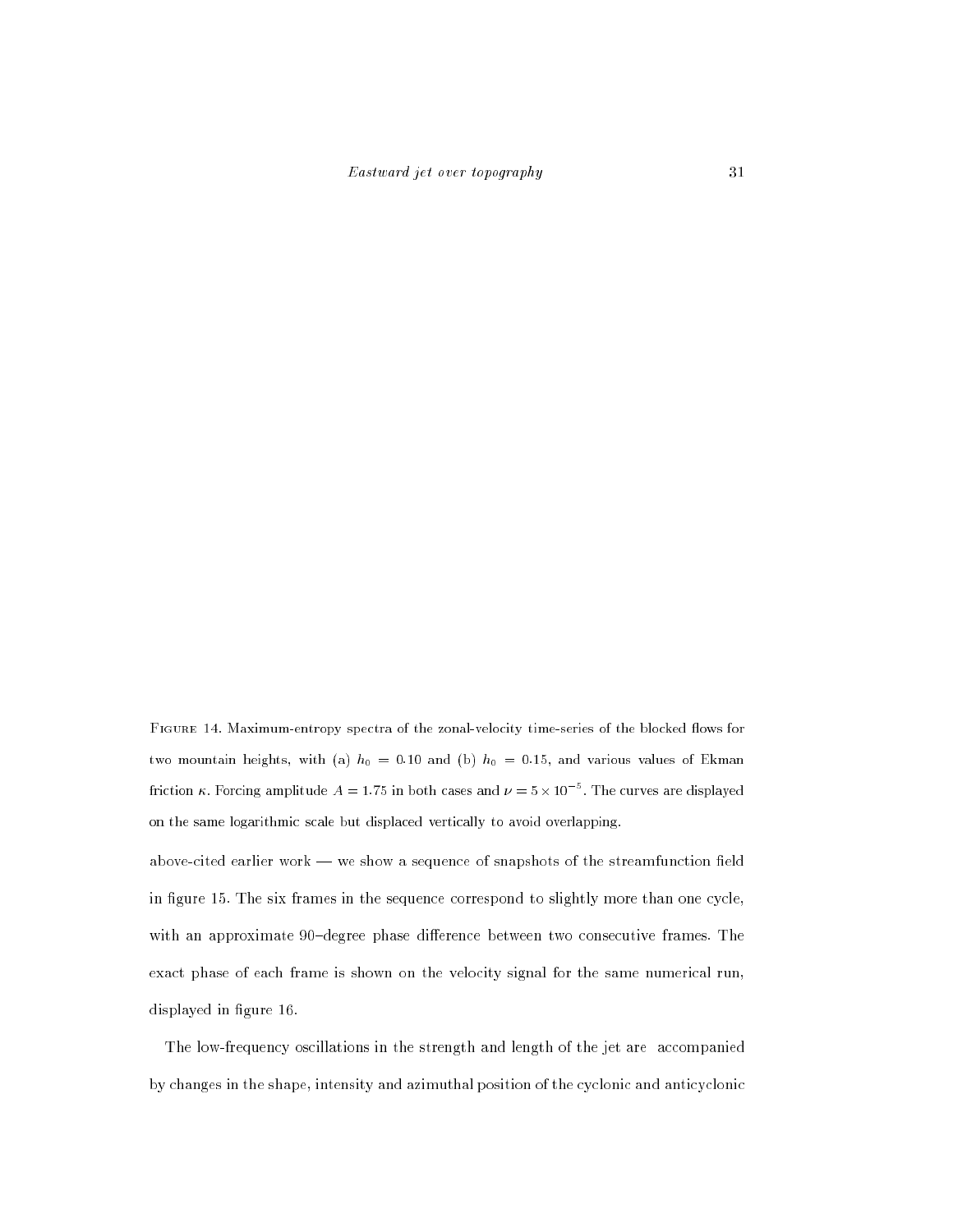vortices, as well as by exchanges of kinetic energy between the jet and the vortices. They have the character of relaxation oscillations, already attributed by Namias (1950) to the atmospheric index cycle: the kinetic energy of the jet grows slowly (through roughly 7 rotations) and is discharged rapidly (over about 4 rotations) into the vortices (see figures 15 and 16). These oscillations are close to periodic, but not perfectly regular.

The flow fields in figure 15 are dominated by components of zonal wavenumber-2 and their harmonics of wavenumber-4, which confirms the controlling role of the topography. On the other hand, the flow fields are not perfectly symmetric with respect to a shift by  $a_r\pi/2$ , the half length of the channel, in the zonal direction; this implies that odd wave components are present, due to their nonlinear interaction with the topography (Tian 1997).

To see the spatial distribution of the oscillation's variability, we calculated the variance of the streamfunction of the flow shown in figure 15 over a long time interval. The result is displayed in figure 17, with the areas of largest variability shaded. These areas are located roughly along the path of the jet, especially where it runs around the deep troughs over the mountains, and over the secondary cyclones between the mountains. The largest area of strong variability covers the downstream flank of each deep trough; a smaller area with the same amplitude of variability is found on the upstream side of each secondary cyclone. The centers of the troughs and cyclones, however, exhibit very little variability, and so do the regions near the two side-walls.

#### $3.2.4$  Oscillations in the zonal flows

The small-amplitude fluctuations in the zonal flows (see figure 11) were also studied in the numerical model. Figure 18 shows the azimuthal velocity time series and the corresponding power spectra for six different values of the forcing amplitude. The amplitude of the oscillations (see panel a) increases as the forcing increases. The spectra (see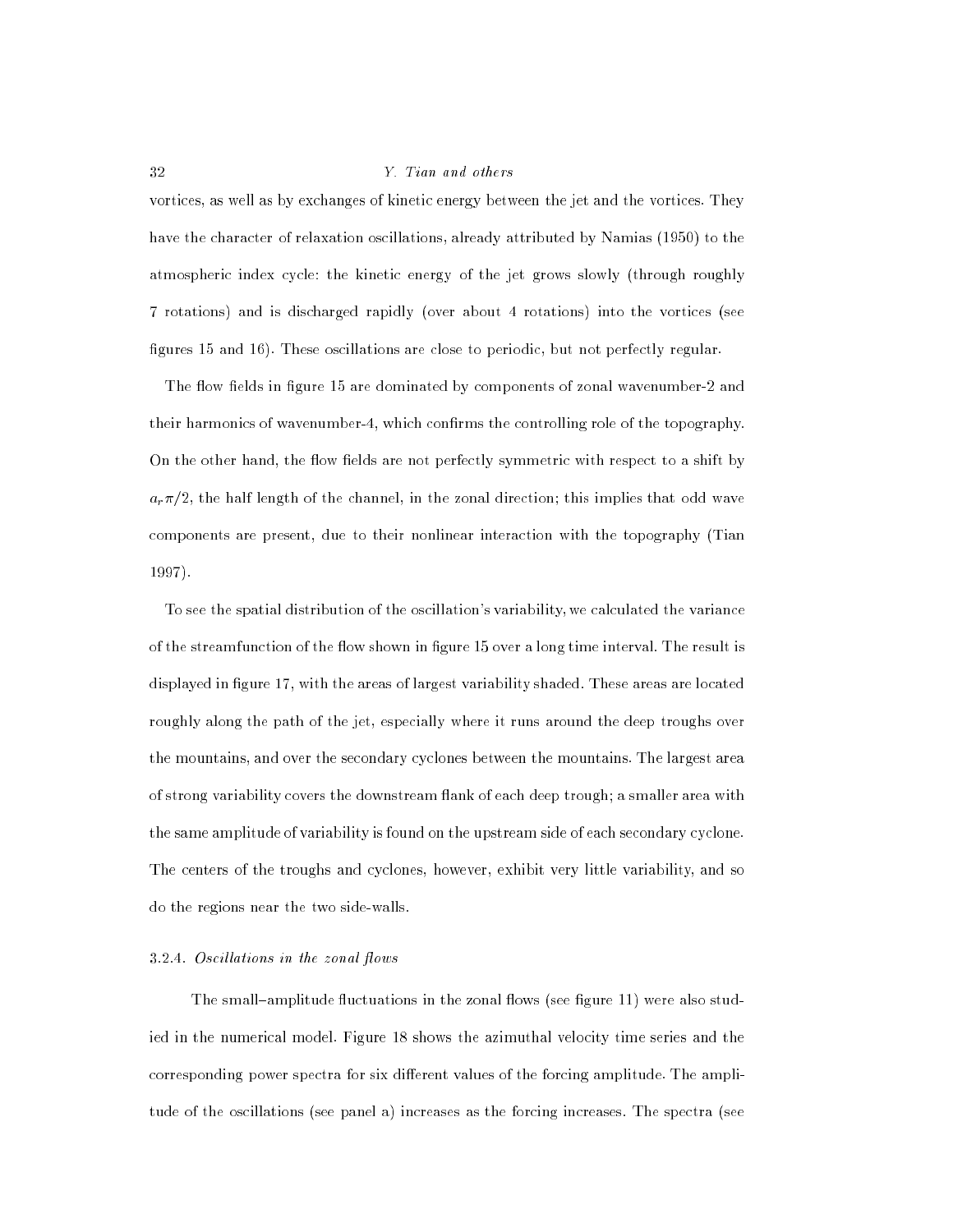FIGURE 15. A sequence of snapshots of a numerically simulated blocked flow, showing the dynamics of the oscillations. The number in the center of each frame is the time stamp in rotation periods, or "days."  $A = 1.75$ ,  $h_0 = 0.15$ ,  $\kappa = 0.006$ , and  $\nu = 5 \times 10^{-5}$ ; contour interval is 0.0125.

panel b) reveal that each oscillation has a dominant frequency, accompanied by several harmonics or subharmonics. These secondary frequencies are regularly distributed and occupy much of the range of 1 to 10 rotation periods, with various amplitudes relative to the dominant peak. No systematic change in the location and amplitude of the dominant, nor in the relative amplitude of the secondary frequencies can be observed as the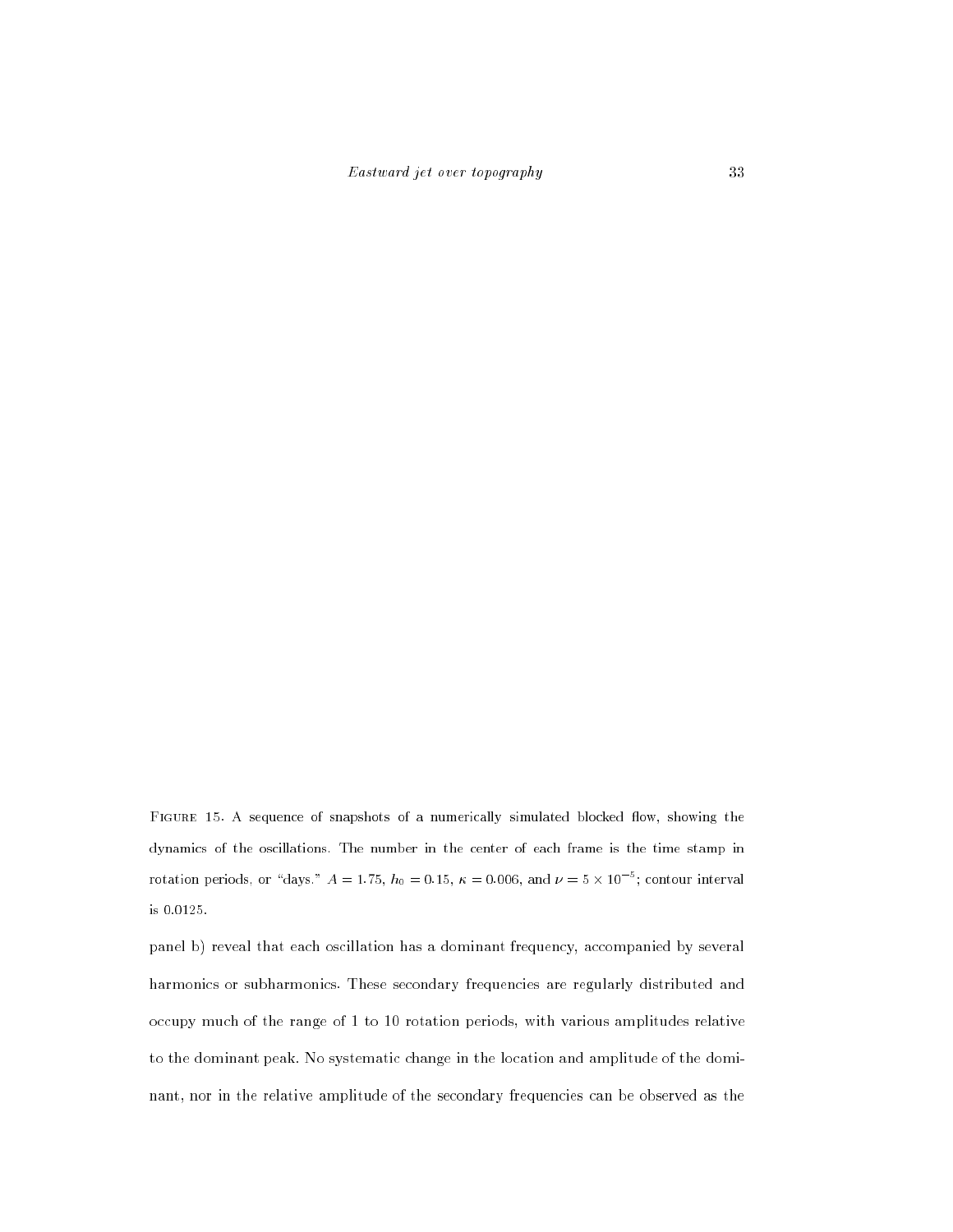FIGURE 16. The azimuthal velocity measured at the probe position (square in figure 10a), including the time interval over which the oscillations are shown in figure 15. The six time stamps on the curve correspond to the six frames shown in figure 15.

forcing increases. The frequencies are all, however, higher than those that characterize the blocked-flow oscillations.

Inspection of the flow fields (not shown) indicates that these oscillations in the jet velocity are mainly induced by the slight libration movement of the two secondary cyclones. Located on the inner-wall side of the jet and close to the wall, these cyclones appear to be driven by the shear between the jet and the wall. They move back and forth slightly  $-$  with some change in intensity but without significant effect on the shape of the jet  $$ over the downstream flank of the two mountains.

# 4. Summary and discussion

# 4.1. Comparison between laboratory and numerical results

In laboratory experiments of a barotropic rotating annulus with two symmetric, Gaussian-shaped mountains as the bottom topography  $f_{\text{figure}}$  1, two distinct flow patterns were obtained. One of them resembles atmospheric high-index or zonal flows, the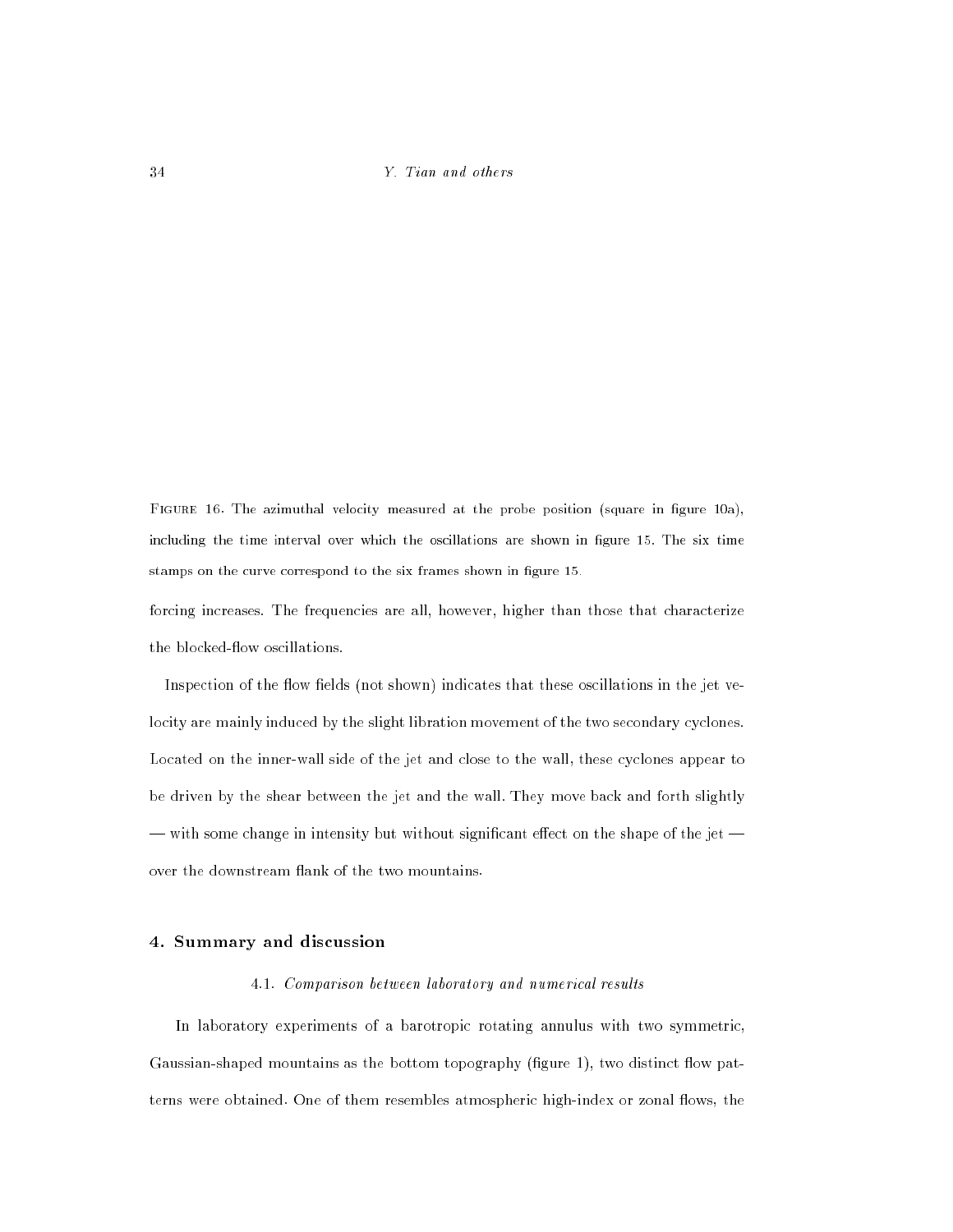FIGURE 17. Variance of the streamfunction field of the blocked flow shown in figure 15. The dashed lines indicate the edges of the mountains. Contour interval: 0.005, with regions larger than 0.03 shaded.

other low-index or blocked flows in the atmosphere (see figure 2). The phase relations between the main flow features and the topography, as well as the corresponding azimuthal velocity of the jet, show that topographic resonance affects the flows: the zonal flows appear superresonant, while the blocked flows appear subresonant. The jet velocity of zonal flow is higher than the critical velocity for linear resonance of Rossby waves with the topography, while the jet velocity of blocked flow is lower than this resonant velocity  $(f\)$ gure 4). The important role of the topography is also seen from the dominance of zonal wavenumber-2 in both zonal and blocked flows, and the flow patterns' nearly fixed position relative to the mountains.

Blocked flows are stable at low  $Ro$  and  $Ek$ . Between the two regimes in parameter space where either flow is stable, lies a region where the flow switches intermittently from one flow pattern to the other (see figure 7).

Essentially the same flow patterns, zonal and blocked, were obtained in a numeri-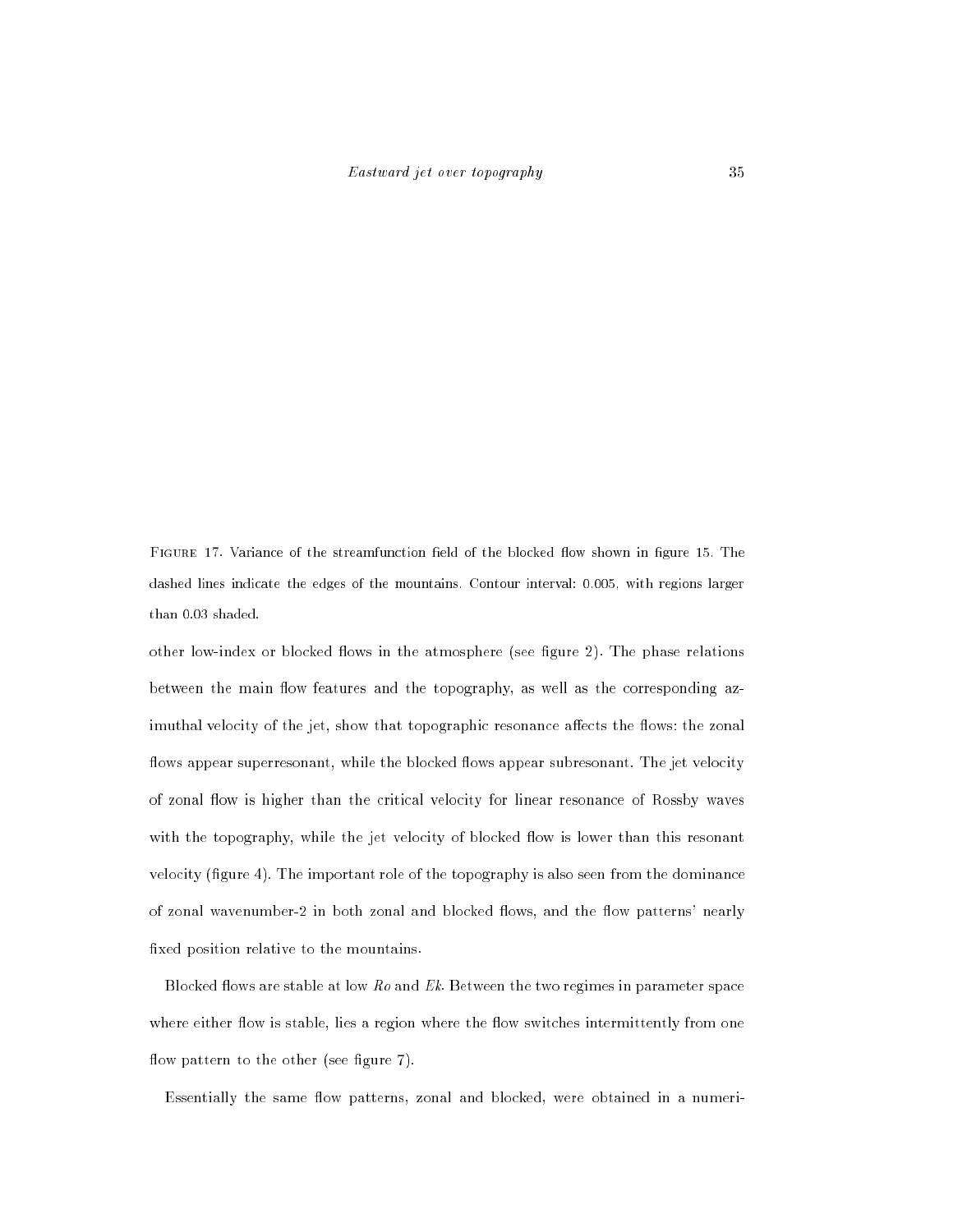Figure 18. (a) Time series and (b) maximum-entropy spectra of the azimuthal velocity time series measured at the probe position in the zonal flows. The numbers on each curve are the forcing amplitude A;  $h_0 = 0.10$ ,  $\kappa = 0.01$ , and  $\nu = 5 \times 10^{-5}$ . The curves are displaced vertically to avoid overlapping.

cal model designed to simulate the flow in the rotating annulus. However, quantitative comparison is not possible because the numerical model's parameters  $A$  and  $\kappa$  cannot be determined directly from the experiment. Further, the simulation neglects sidewall and curvature effects. Nevertheless, the two types of flow regimes in the model, zonal and blocked, have much the same spatial and temporal characteristics as their counterparts in the experiment. These common characteristics include the shape and position of the cyclonic and anticyclonic vortices in the flow (compare figure  $2$  and figure  $10$ ),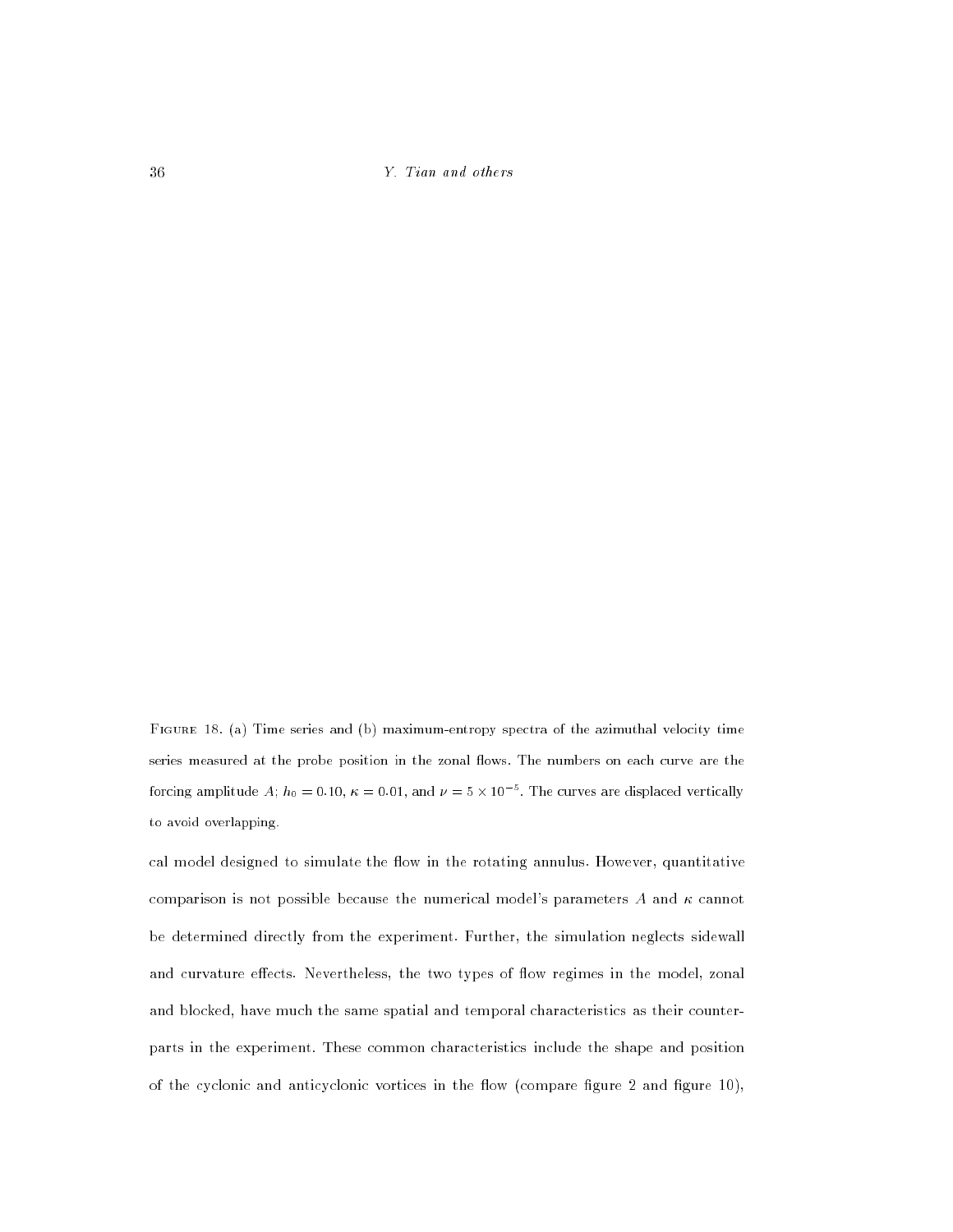# Eastward jet over topography 37

the strength and configuration of the jet, the large-amplitude low-frequency oscillations associated with the blocked flows, and the small-amplitude fluctuations associated with the zonal flows (compare figure  $4$  and figure  $11$ ).

In the numerical model, multiple equilibria exist for a wide range of parameters  $fig$ ure 12). Higher mountains lead to stronger nonlinear interactions between the mountains and the flow, and when the flow is stabilized by sufficient Ekman friction, there is a rather large region in which the two flow patterns coexist as stable equilibria (see figure  $12d$ ). This is in contrast to the laboratory experiments, where no multiple equilibria were observed. Instead, at moderate  $Ro$  both flows in the rotating annulus are metastable, and spontaneous transitions between the two take place abruptly and at irregular intervals.

Two-way spontaneous transitions between the zonal and blocked flows have not been found in the numerical model. Since there is a certain amount of noise in the tank's forcing,  $O(1 \text{ cm}^3 \text{s}^{-1})$ , we tried adding white noise to the forcing in the numerical model; even when the noise was fairly strong, however, no transitions were observed. Furthermore, as the Ekman friction is a function of the flow instead of the fluid, we tested various parameterization schemes (e.g., Gill 1982, Ch. 9; Stull 1988, Ch. 6) to relate the friction with the properties of the flow, such as the velocity or kinetic energy. Various schemes had different effects on the dynamics of the flow, but did not result in spontaneous transitions. A change in the forcing profile and a different formulation of the eddy viscosity term (Treguier & McWilliams 1990; Ghil & Paldor 1994) did not induce the transitions either. In a similar numerical model but with a different jet profile and simplified mountains (Tian 1997), no transitions were observed in spite of the existence of similar blocked and zonal flow states.

One possible explanation is that three-dimensional effects in the laboratory flows, not captured by our purely two-dimensional models, may have played an important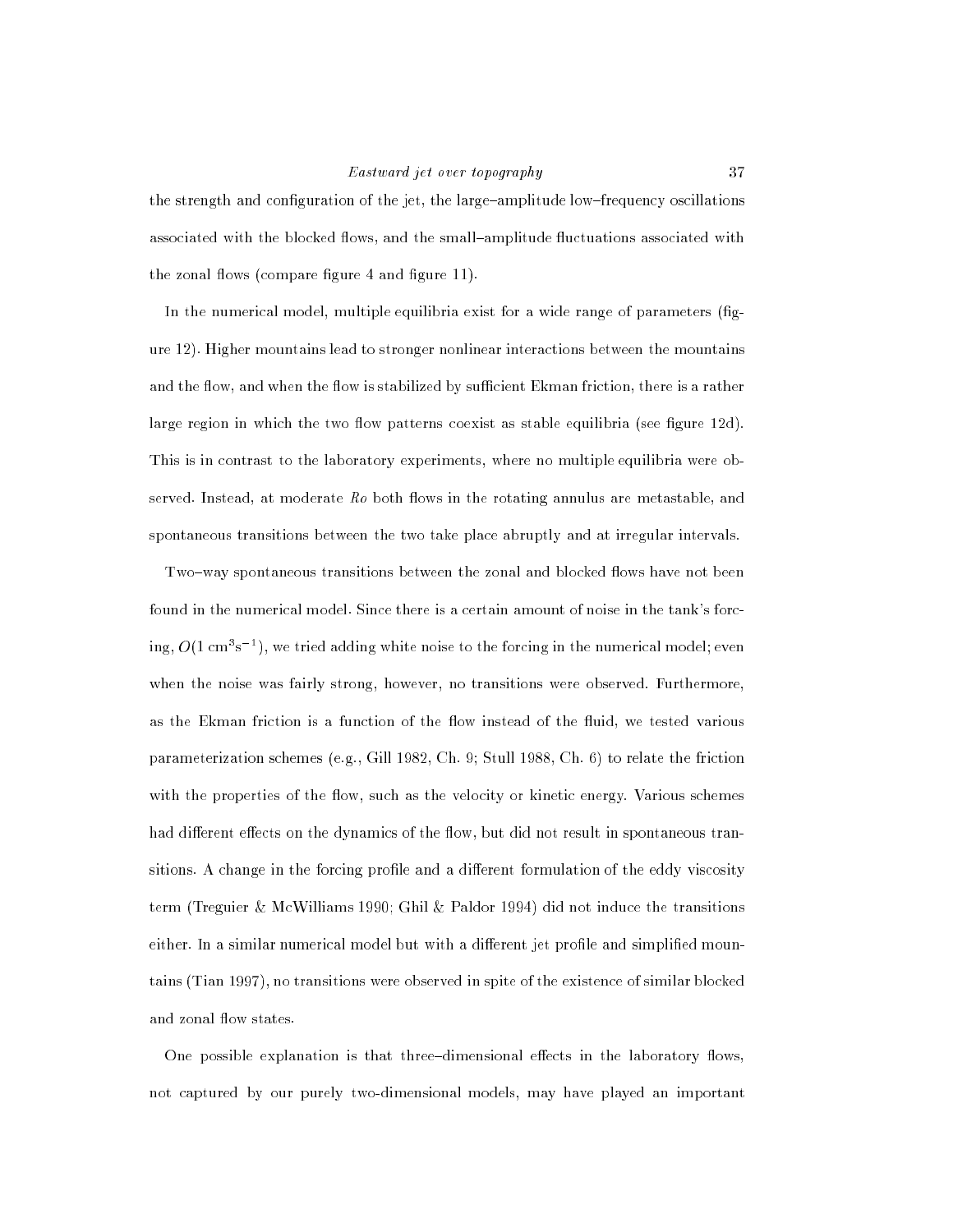role during the transition. We have observed during the transition that the large-scale coherent structure of either flow pattern, zonal or blocked, first breaks into smallerscale, turbulent flows, and then reorganizes itself into the other metastable flow pattern. Moreover, zonal flows have several times as much kinetic energy as the blocked ones and. during the short transition interval to blocked flow, a considerable amount of kinetic energy must be dissipated. Small-scale three-dimensional turbulent flow features would help dissipate this energy.

We tried to test this hypothesis by examining the velocity records from the top and bottom hotlm probes, for indications of loss of correlation during the transitions. The rapidity of the transitions, however, makes it difficult to determine whether the velocities at the tank's top and bottom become uncorrelated during the transition. Further studies are needed on the detailed physical processes that operate during the transitions. This will require a model with three-dimensional dynamics and possibly higher horizontal resolution.

The azimuthal velocity in the numerical model's blocked flows is typically about 35 cms ", which is larger than that obtained for similar conditions in the experiments; the latter is usually less than 20 cms to we speculate that the disagreement is due to two reasons: One is that we used a continuous band of forcing vorticity along the channel in the numerical model, rather than 120 small discrete holes as in the experiment. The former is much more efficient in forcing the jet. The other is the absence of friction from the two side-walls in the numerical model, in which we imposed free-slip boundary conditions. This friction, though less effective than the Ekman friction in the top and bottom layers, may damp the jet velocity and lower the frequency of the oscillations. The presence of the lateral boundaries might also play a role in the three-dimensional flow effects mentioned in the previous paragraph.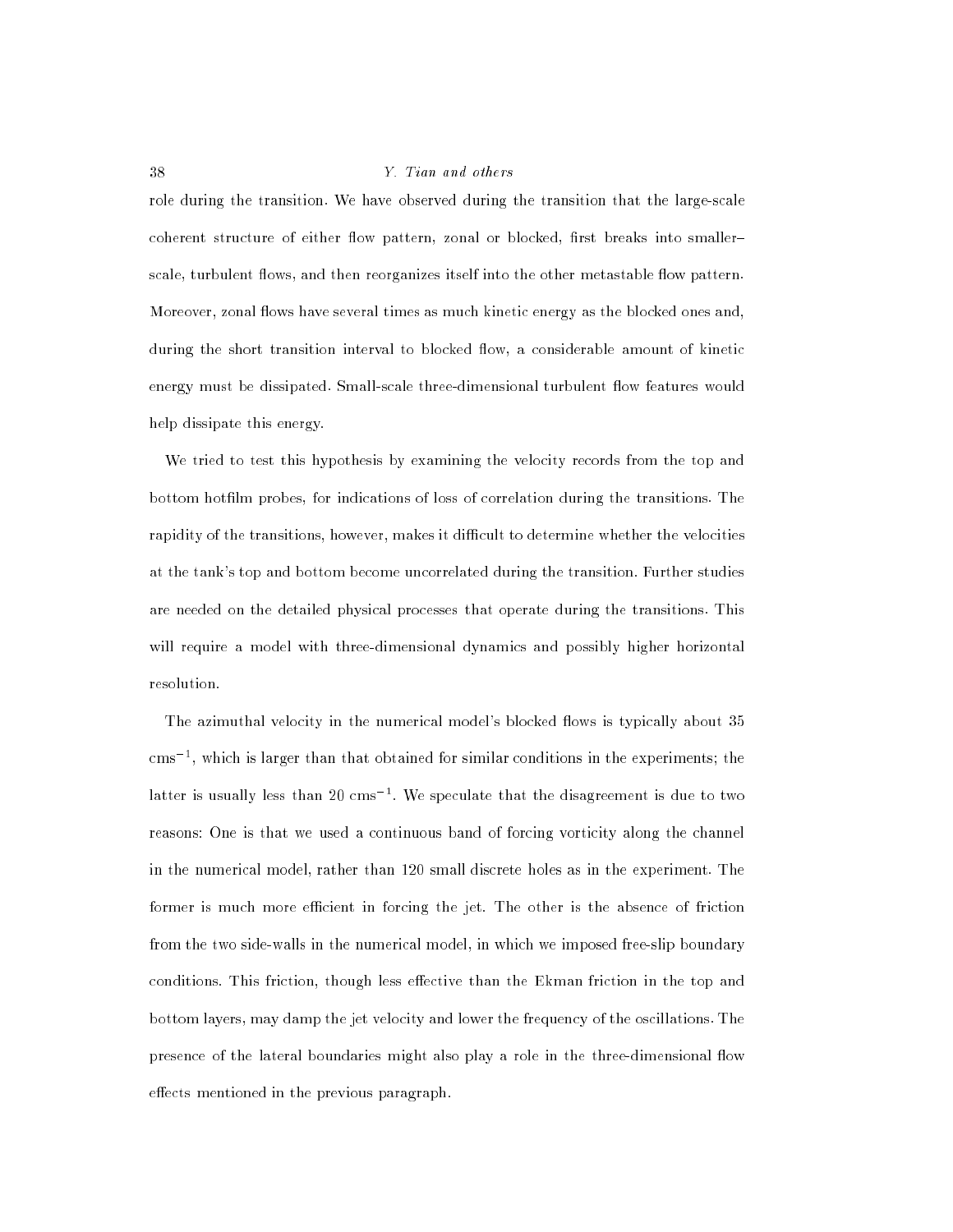# Eastward jet over topography 39 4.2. Connections to the atmosphere

Though the two types of flows we obtained in the tank and in the model are qualitatively similar to high- and low-index, or zonal and blocked flows in the atmosphere, the atmosphere's large-scale persistent flow patterns are clearly more complicated. In spite of the complexity of ever-changing weather patterns and the shortness of instrumental records, observational studies have determined that multiple regimes can be identied (Cheng & Wallace 1993; Kimoto & Ghil 1993a, b; Michelangeli et al. 1995). More precise relationships between the two types of flow found here, experimentally and numerically, and the flow regimes in the Northern Hemisphere's atmosphere remain to be determined. This task is rendered more difficult by the fact that  $-$  in spite of recent progress in this  $direction$  — there is still no consensus on the exact number and flow patterns of the Northern Hemisphere's flow regimes.

Cheng & Wallace (1993), Kimoto & Ghil (1993a), Smyth, Ide & Ghil (1999), and Corti, Molteni  $\&$  Palmer (1999) all essentially find two regimes, zonal and blocked, in each one of the Pacific/North-American and Atlantic-European sectors of the hemisphere. But Kimoto & Ghil (1993b), Michelangeli et al. (1995) and Robertson & Ghil (1999), among others, each find slightly larger numbers of regimes in one or the other of the sectors, or both. The latter represent a finer subdivision of the two regimes, zonal and blocked, obtained by the "conservative" or "parsimonious" classification of the former set of authors. This subdivision in the "richer classifications" might correspond to an identification as separate regimes of slow phases of an oscillation about blocked flow like the one described here in some detail. It might correspond, on the other hand, to the existence of regimes that have distinct physical origins but, being more sparsely populated (at least over the last half-century of instrumental upper-air data), get lumped into a single regime by the more conservative classication methods.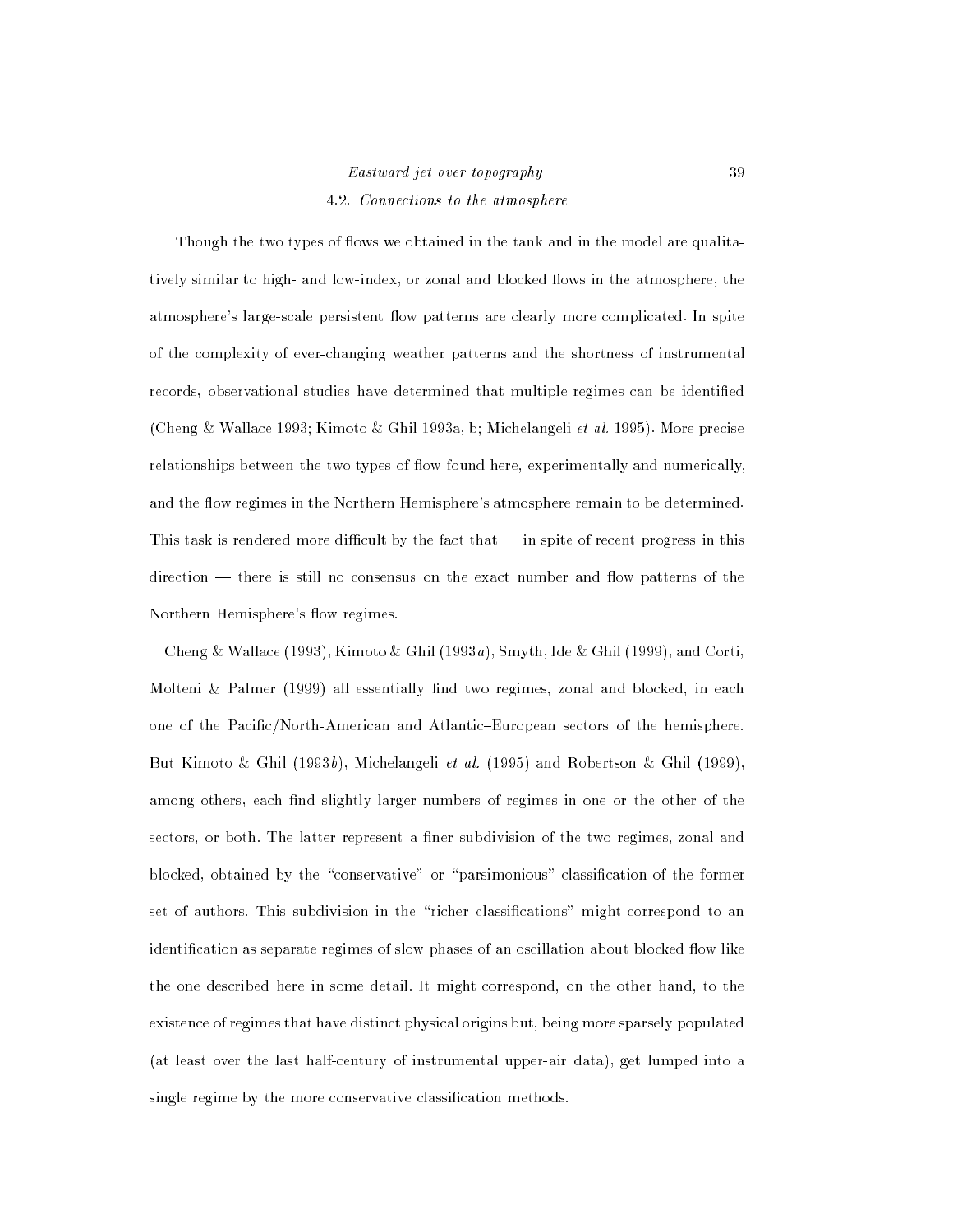Although our original motivation for these investigations arose from the multiple regimes and intraseasonal oscillations that contribute to the atmosphere's low-frequency variability, we do not expect to obtain straightforward answers to the questions raised by the real atmosphere from the results obtained in our idealized rotating annulus and numerical models. Nevertheless, explorations like those reported here do provide insight into the fundamental dynamics, and suggest guidelines for analysis of the atmospheric observations.

Oscillations are present in zonal and blocked flows in both the annulus and the atmosphere. In the atmosphere, the oscillations about zonal flows arise mainly from baroclinic instability, not present in our barotropic annulus and model. The low-frequency oscillations about the blocked flows in our study, however, are more likely to have common features with the observed ones (see Ghil & Robertson 2000 for a recent review of work on intraseasonal oscillations in the Northern Hemisphere extratropics). The description and energy diagnostics of the oscillations here can thus help prove or disprove a topographic origin for the atmospheric oscillations.

We thank P. Billant, M. Kimoto, L. Panetta, B. Plapp, and D. J. Tritton (deceased; see H. L. Swinney & P. A. Davies, Phys. Today 52, 82 Apr. 1999) for helpful discussions. Constructive comments from five anonymous reviewers greatly improved the presentation. The laboratory experiments (ERW, JSU, CNB, HLS) were supported by the Office of Naval Research and the numerical studies were supported by NASA grant NAG 5-713 (KI and YT) and by an NSF Special Creativity Award (MG). MG furthermore thanks his hosts at the Ecole Normale Superieure in Paris for their hospitality during the sabbatical that helped complete this work. This is publication number 5483 of UCLA's Institute of Geophysics and Planetary Physics.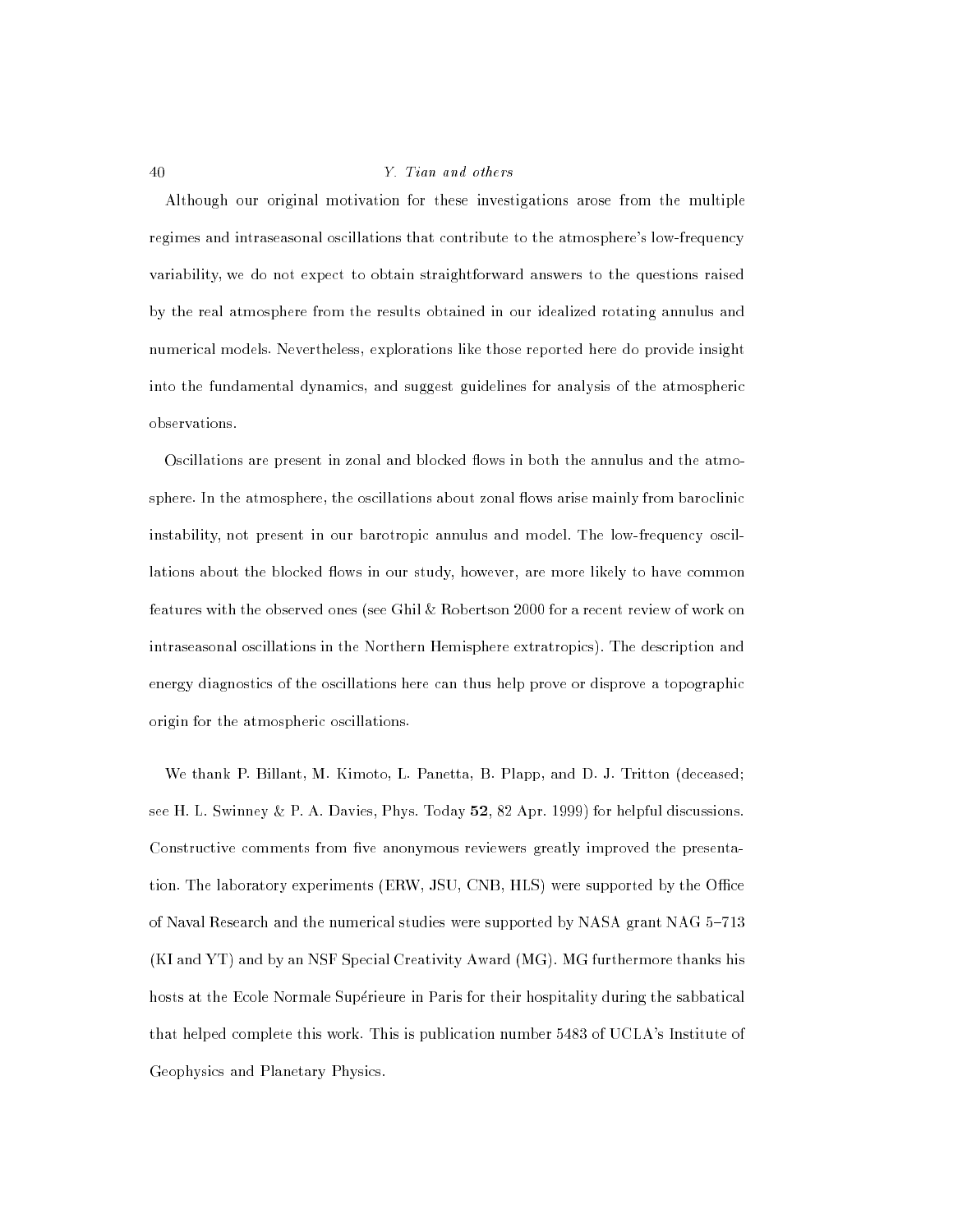# Eastward jet over topography 41 REFERENCES

- ANDERSON, J. R. & ROSEN, R. D. 1983 The latitude-height structure of  $40-50$  day variations in atmospheric angular momentum. J.  $Atmos. Sci. 40, 1584-1591.$
- BERNARDET, P., BUTET, A., DÉQUÉ, M., GHIL, M. & PFEFFER, R. L. 1990 Low-frequency oscillations in a rotating annulus with topography. J. Atmos. Sci. 47, 3023-3043.
- BOLIN, B. 1950 On the influence of the earth's orography on the general character of the westlies.  $Tellus 2, 184–195.$
- Carnevale, G. F., Kloosterziel, R. C. & van Heijst, G. J. F. 1991 Propagation of barotropic vortices over topography in a rotating tank. J. Fluid Mech. 233, 119-139.
- CHARNEY, J. G. & DEVORE, J. G. 1979 Mutiple flow equilibria in the atmosphere and blocking. J. Atmos. Sci. 36, 1205-1216.
- Charney, J. G. & Eliassen, A. 1949 A numerical method for predicting the perturbations of the middle latitude westerlies. Tellus 1, 38-54.
- CHARNEY, J. G., SHUKLA, J. & MO, K. C. 1981 Comparison of a barotropic blocking theory with observation. J. Atmos. Sci. 38, 762-779.
- CHARNEY, J. G. & STRAUS, D. M. 1980 Form-drag instability, multiple equilibria and propagating planetary waves in baroclinic, orographically forced, planetary wave systems. J.  $Atmos. Sci. 37, 1157–1176.$
- Cheng, X. & Wallace, J. M. 1993 Cluster analysis of the Northern Hemisphere wintertime 500-hpa height field spatial patterns. J. Atmos. Sci.  $50$ , 2674-2696.
- CORTI, S., MOLTENI, F. & PALMER, T. N. 1999 Signature of recent climate change in frequencies of natural atmospheric circulation regimes. Nature 398, 799-802.
- DETTINGER, M. D., GHIL, M., STRONG, C. M., WEIBEL, W. & YIOU, P. 1995 Software expedites singular-spectrum analysis of noisy time series. EOS, Trans. AGU 76, 14-21 (see also http://www.atmos.ucla.edu/tcd/).
- DICKEY, J. O., GHIL, M. & MARCUS, S. L. 1991 Extratropical aspects of the 40-50 day oscillation in length-of-day and atmospheric angular momentum. J. Geophys. Res. 96, 22643-22658.
- DOLE, R. M. & GORDON, N. D. 1983 Persistent anomalies of the extratropical Northern Hemi-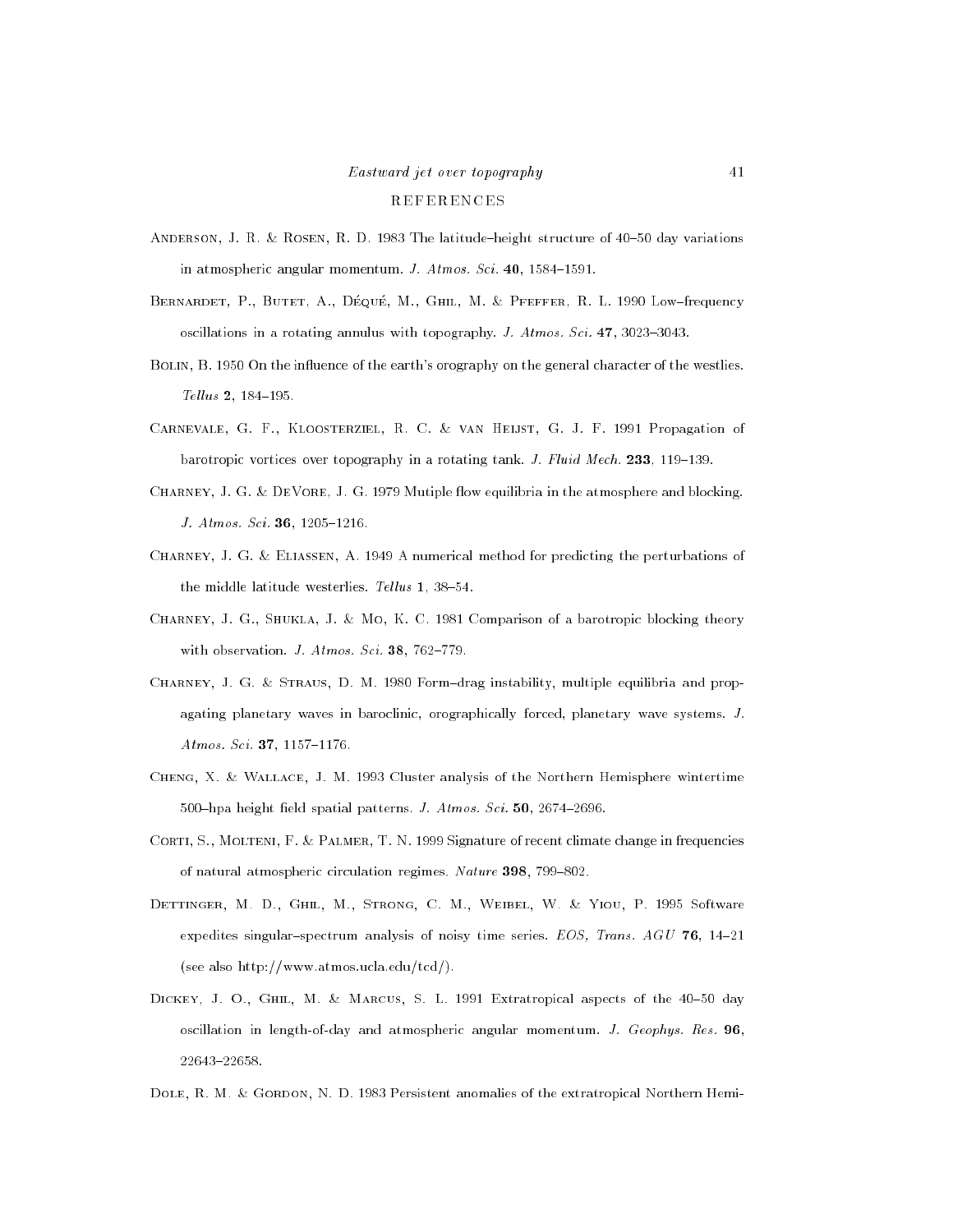sphere winter time circulation: Geographical distribution and regional persistence characteristics. Mon. Wea. Rev.  $111, 1567-86$ .

Dowling, T. E. & Ingersoll, A. P. 1989 Jupiter's Great Red Spot as a shallow water system. J. Atmos. Sci. 46, 3256-3278.

EGGER, J. 1978 Dynamics of blocking highs. J. Atmos. Sci. 35, 1788-1801.

- GHIL, M. 1987 Dynamics, statistics, and predictability of planetary flow regimes. In Irreversible Phenomena and Dynamical Systems Analysis in the Geosciences (ed. C. Nicolis & G. Nicolis), pp. 241-283. Reidel.
- GHIL, M. & CHILDRESS, S. 1987 Topics in Geophysical Fluid Dynamics Atmospheric Dynamics, Dynamo Theory, and Climate Dynamics . Springer.
- Ghil, M. & Mo, K. 1991 Intraseasonal oscillations in the global atmosphere. Part I. Northern Hemisphere and tropics. *J. Atmos. Sci.* 48, 752-779.
- GHIL, M. & PALDOR, N. 1994 A model equation for nonlinear wavelength selection and amplitude evolution of frontal waves. *J. Nonlin. Sci.* 4,  $471-96$ .
- GHIL, M. & ROBERTSON, A. W. 2000 Solving problems with GCMs: General circulation models and their role in the climate modeling hierarchy. In General Circulation Model Development: Past, Present, and Future (ed. D. Randall). Academic Press., 285-325.
- GILL, A. E. 1982 Atmosphere-Ocean Dynamics. Academic.
- GREENSPAN, H. P. 1968 The Theory of Rotating Fluids. Cambridge.
- HART, J. E. 1979 Barotropic quasi-geostrophic flow over anisotropic mountains. J. Atmos. Sci. 36, 1736-1746.
- HELD, I. M. 1983 Stationary and quasi-stationary eddies in the extratropical troposphere: theory. In Large-Scale Dynamical Processes in the Atmosphere (ed. B. J. Hoskins & R. P. Pearce), pp.127-169. Academic.
- HOLLOWAY, G. 1992 Representing topographic stress for large-scale ocean models. J. Phys.  $Oceanogr. 22, 1033–1046.$
- JIN, F.-F. & GHIL, M. 1990 Intraseasonal oscillations in the extratropics: Hopf bifurcation and topographic instabilities.  $J. Atmos. Sci. 47, 3007-3022.$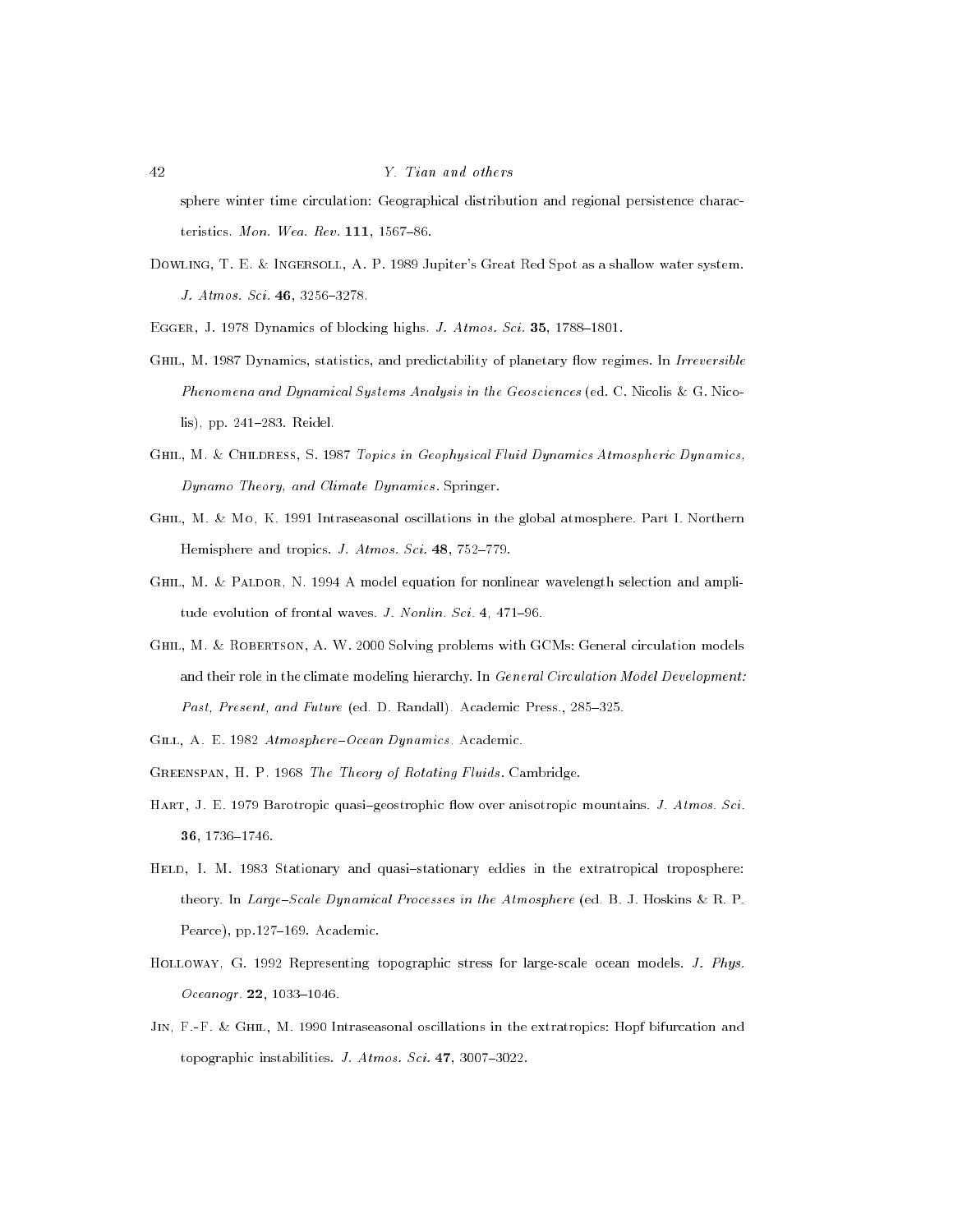- JONAS, P. R. 1981 Laboratory observations of the effects of topography on baroclinic instability.  $Quart. J. Roy. Meteor. Soc. 107, 775-792.$
- Keppenne, C. L. & Ingersoll, A. P. 1995 High-frequency orographically forced variability in a single-layer model of the Martian atmosphere. *J. Atmos. Sci.*  $52$ , 1949–1958.
- Keppenne, C. L., Marcus, S., Kimoto, M. & Ghil, M. 2000 Intraseasonal variability in a two-layer model and observations. J.  $Atmos. Sci. 57, 1010{-}1028.$
- KIMOTO, M. & GHIL, M. 1993a Multiple flow regimes in the Northern Hemishpere winter. Part I. Methodology and hemispheric regimes. *J. Atmos. Sci.* 50, 2625-2643.
- KIMOTO, M. & GHIL, M. 1993b Multiple flow regimes in the Northern Hemishpere winter. Part II. Sectorial regimes and preferred transitions. J. Atmos. Sci. 50, 2645-2673.
- KRAICHNAN, R. H. 1976 Eddy viscosity in two and three dimensions. J. Atmos. Sci. 33, 1521– 1536.
- LANGLEY, R. B., KING, R. W. & SHAPIRO, I. I. 1981 Atmospheric angular momentum and the length of day: a common fluctuation with a period near 50 days. Nature  $294$ , 730-732.
- Lau, N. C. & Nath, M. J. 1987 Frequency dependence of the structure and temporal development of wintertime tropospheric fluctuations: comparison of a GCM simulation with observations. Mon. Wea. Rev.  $115$ ,  $251–271$ .
- Legras, B. & Ghil, M. 1985 Persistent anomalies, blocking, and variations in atmospheric predictability. J. Atmos. Sci. 42, 433-471.
- LI, G.-Q., KUNG, R. & PFEFFER, R. L. 1986 An experimental study of baroclinic flows with and without two-wave bottom topography. J. Atmos. Sci. 43, 2585-2599.
- LORENZ, E. N. 1963 The mechanics of vacillation. *J. Atmos. Sci.* 20, 448-464.
- LORENZ, E. N. 1972 Barotropic instability of Rossby wave motion. J. Atmos. Sci. 29, 258-264.
- LOTT, F., ROBERTSON, A. W. & GHIL, M. 2000 Mountain torques and intraseasonal atmospheric oscillations. Geophy. Rev. Lett., sub judice.
- MADDEN, R. A. & JULIAN, P. R. 1971 Detection of a 40-50 day oscillation in the zonal wind in the tropical pacific.  $J. Atmos. Sci. 28, 702–708.$
- MADDEN, R. A. & JULIAN, P. R. 1972 Description of global-scale circulation cells in the tropics with a 40-50 day period. *J. Atmos. Sci.* 29, 1109-1123.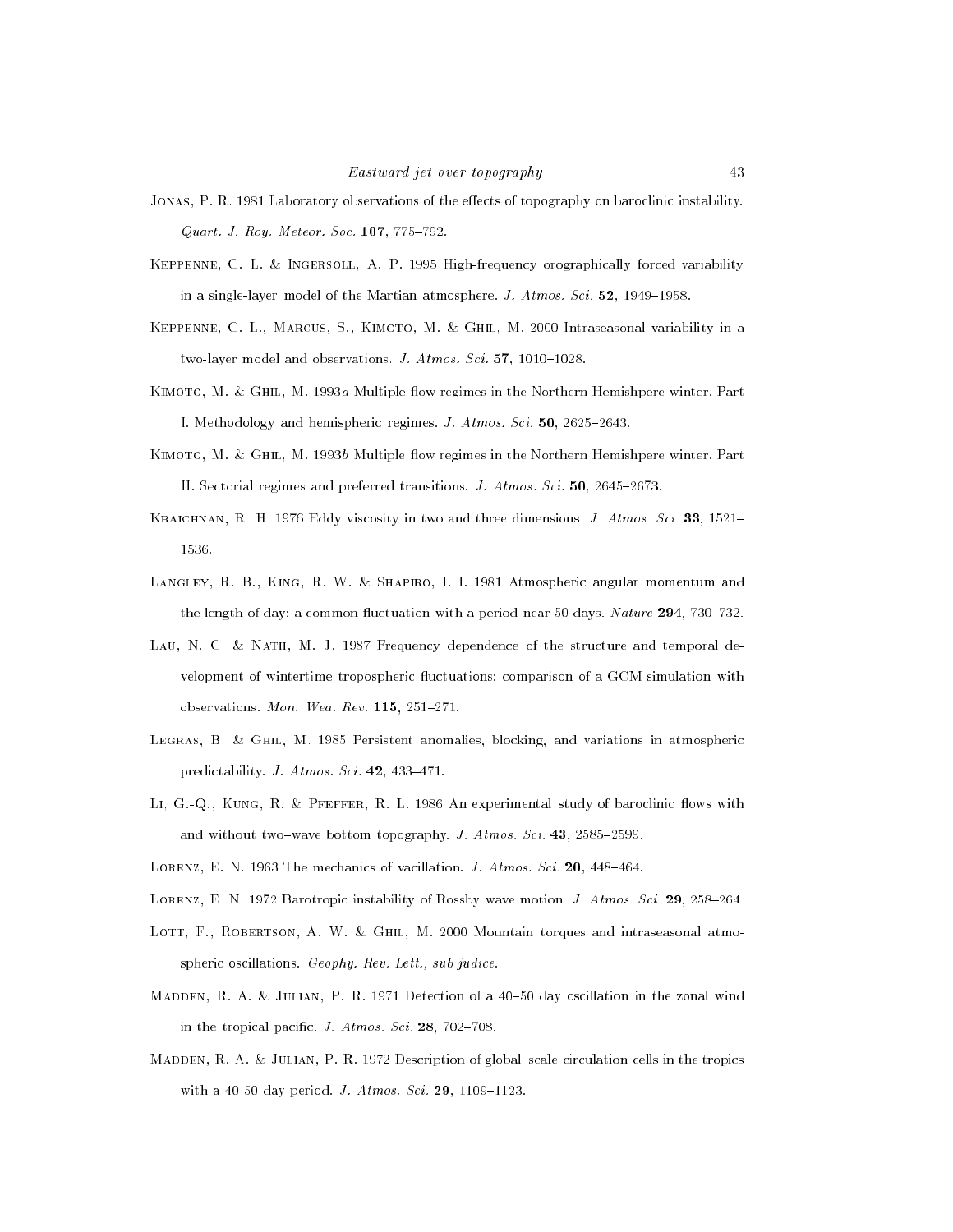- Marcus, P. S. & Lee, C. 1998 A model for eastward and westward jets in laboratory experiments and planetary atmospheres. Phys. Fluids  $10$ ,  $1474-1489$ .
- MARCUS, S. L., GHIL, M. & DICKEY, J. O. 1994 The extratropical 40-day oscillation in the UCLA general circulation model. Part I. Atmospheric angular momentum. J. Atmos. Sci. 51, 1431-1446.
- MARCUS, S. L., GHIL, M. & DICKEY, J. O. 1996 The extratropical 40-day oscillation in the UCLA general circulation model. Part II: Spatial structure. *J. Atmos. Sci.* 53, 1993-2014.
- McWilliams, J. C., Flierl, G. R., Larichev, V. D. & Reznik, G. M. 1981 Numerical studies of barotropic modons. Dyn. Atmos. Oceans  $5, 219-238$ .
- Michelangeli, P.-A., Vautard, R. & Legras, B. 1995 Weather regimes recurrence and quasi stationarity. J. Atmos. Sci.  $52$ , 1237-1256.
- NAMIAS, J. 1950 The index cycle and its role in the general circulation. *J. Meteor.* 7, 130–139.
- O'CONNOR, J. F. 1963 The weather and circulation of January 1963. Mon. Wea. Rev. 91,
- ORSZAG, S. A. 1971 Galerkin approximations to flows within slabs, spheres, and cylinders. Phys.  $Rev. Let t. 26, 1100-1103.$
- PEDLOSKY, J. 1981 Resonant topographic waves in barotropic and baroclinic flows. J. Atmos.  $Sci.$  38, 2626-2641.
- PEDLOSKY, J. 1987 Geophysical Fluid Dynamics, 2nd edn. Springer.
- PEIXOTO, J. P., SALTZMAN, B. & TEWELES, S. 1964 Harmonic analysis of the topography along parallels of the earth. J. Geophys. Res.  $69$ , 1501-1505.
- Pervez, M. S. & Solomon, T. H. 1994 Long-term tracking of neutrally buoyant tracer particles in two-dimensional fluid flows. Exp. Fluids  $17$ ,  $135–140$ .
- PFEFFER, R. L., AHLQUIST, J., KUNG, R. & CHANG, Y. 1990 A study of baroclinic wave behavior over bottom topography using complex principal component analysis of experimental data. J. Atmos. Sci. 47, 67-81.
- Pfeffer, R. L. & Chiang, Y. 1967 Two kinds of vacillation in rotating laboratory experiments. Mon. Wea. Rev.  $95, 75{-}82.$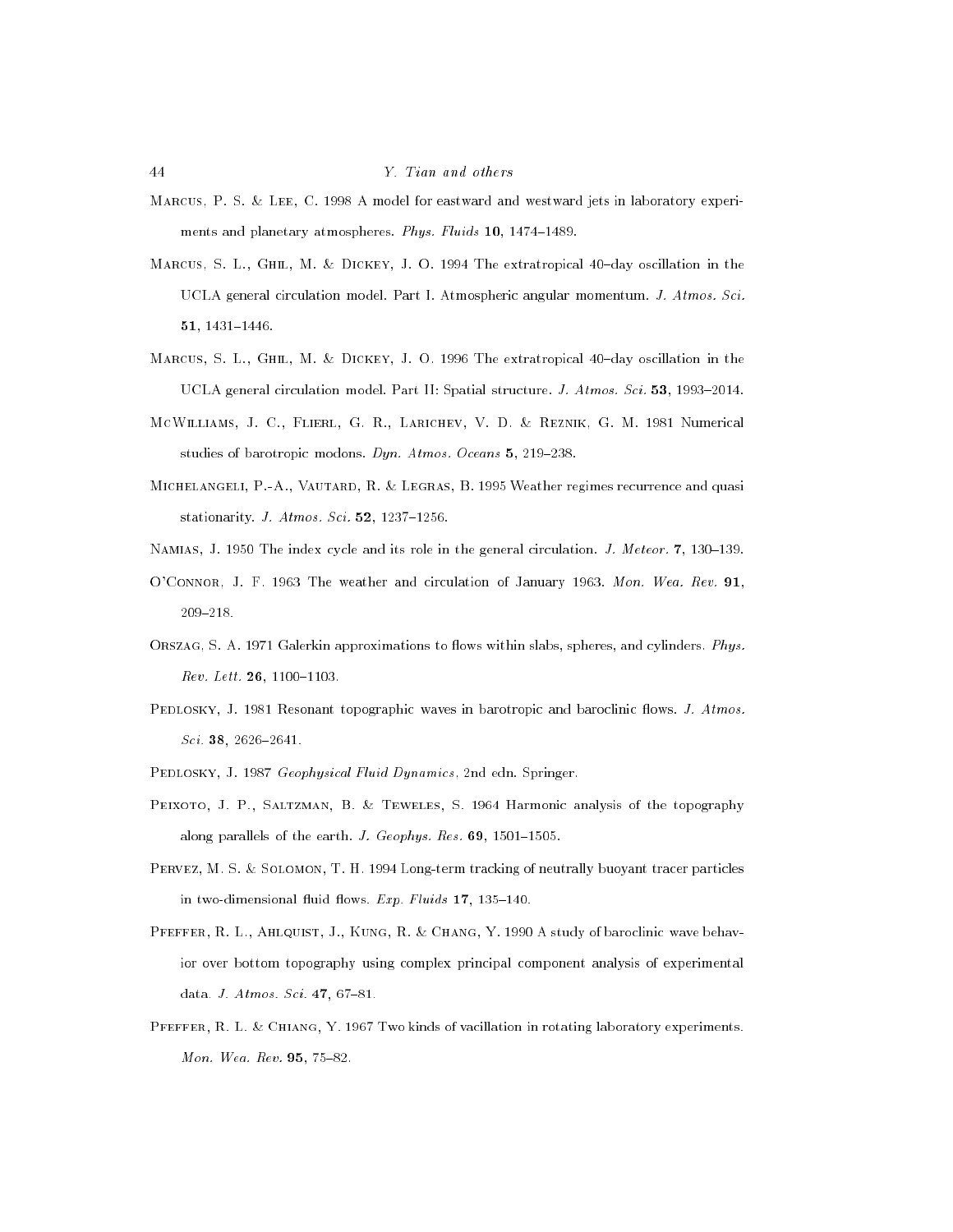- PFEFFER, R. L., KUNG, R., DING, W. & LI, G. Q. 1993 Barotropic flow over bottom topography-experiments and nonlinear theory. Dyn. Atmos. Oceans 19, 101-114.
- Pfeffer, R. L., Kung, R. & Li, G. Q. 1989 Topographically forced waves in a thermally driven rotating annulus of fluid-experiment and linear theory. J. Atmos. Sci. 46, 2331-2343.
- PRATTE, J. M. & HART, J. E. 1991 Experiments on periodically forced flow over topography in a rotating fluid. J. Fluid Mech.  $229$ , 87-114.
- Queney, P. 1947 Theory of Perturbations in Stratied Currents with Applications to Air Flow over Mountain Barriers . University of Chicago Press, 81pp.
- REX, D. F. 1950a Blocking action in the middle troposphere and its effect upon regional climate. I. An aerological study of blocking action. Tellus  $2$ , 196-211.
- REX, D. F. 1950b The climatology of blocking action. Tellus 2, 275-301.
- ROBERTSON, A. W. & GHIL, M. 1999 Large-scale weather regimes and local climate over the western United States. J. Climate 12, 1796-1813.
- ROSSBY, C. G. & COLLABORATORS 1939 Relation between variations in the intensity of the zonal circulation of the atmosphere and the displacements of the semi-permanent centers of action.  $J.$  Marine Res. 2, 38-55.
- SMAGORINSKY, J. 1963 General circulation experiments with the primitive equations. I. The basic experiment. Mon. Wea. Rev.  $91, 99-164$ .
- SMITH, R. B. 1989 Hydrostatic air-flow over mountains.  $Adv. Geophys.$  31, 1-41.
- SMYTH, P., IDE, K. & GHIL, M. 1999 Multiple regimes in Northern Hemisphere height fields via mixture model clustering.  $J. Atmos. Sci. 56, 3704-3723.$
- SOLOMON, T. H., HOLLOWAY, W. J. & SWINNEY, H. L. 1993 Shear flow instabilities and Rossby waves in barotropic flow in a rotating annulus. Phys. Fluids A 5, 1971-1982.
- Sommeria, J., Meyers, S. D. & Swinney, H. L. 1989 Laboratory model of a planetary eastward jet.  $Nature$  337, 58-61.
- Sommeria, J., Meyers, S. D. & Swinney, H. L. 1991 Experiments on vortices and Rossby waves in eastward and westward jets. In Nonlinear Topics in Ocean Physics (ed. A. R. Osborne), pp. 227-269. North-Holland.